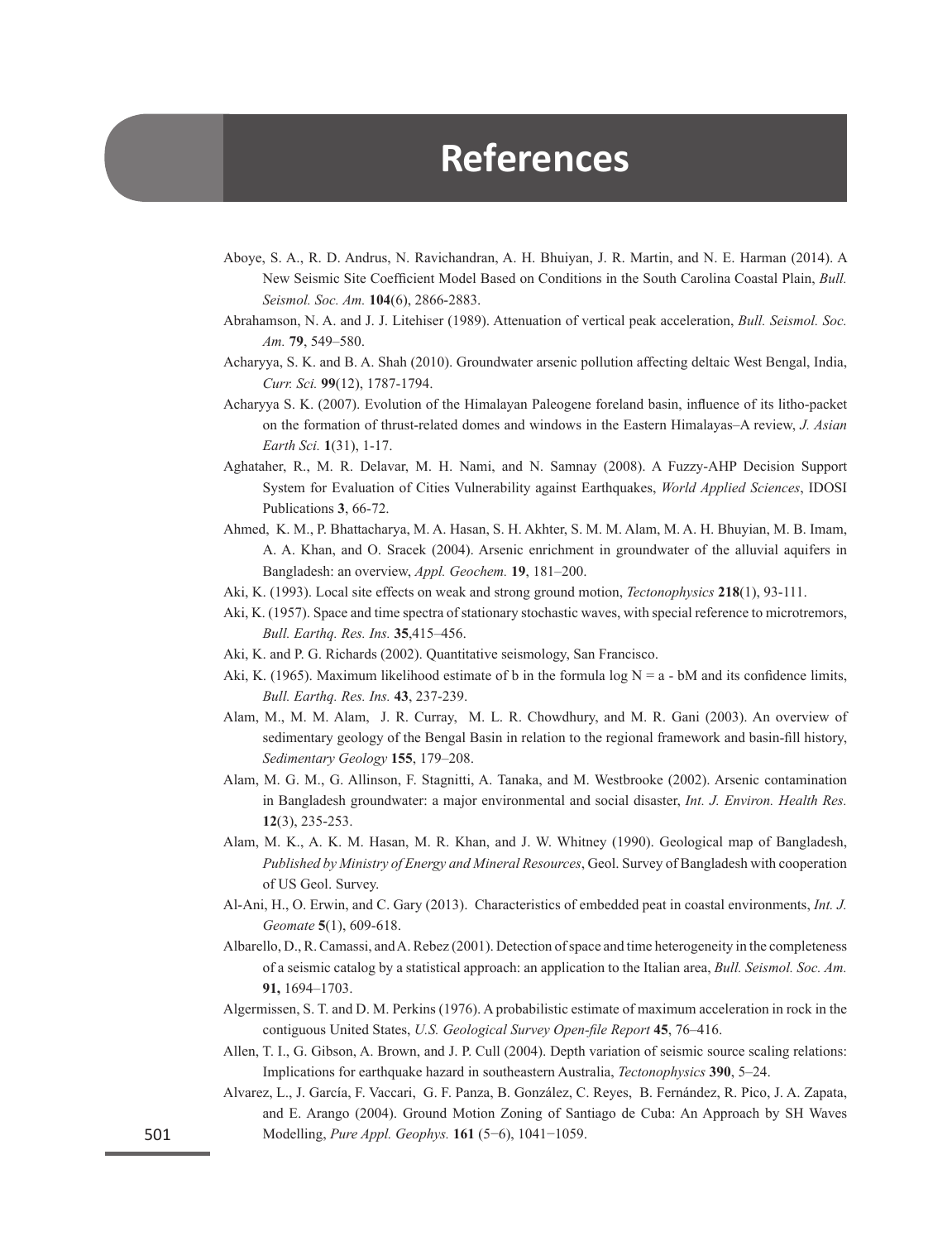Ambraseys, N. N. (1988). Engineering seismology: part II, *Earthq. Eng. Struct. Dyn.* **17**(1), 51–105.

- Ambraseys, N. N. (1990). Uniform magnitude reevaluation of European earthquakes associated with strongmotion recordings, *Earthq. Eng. Struct. Dyn.* **19,** 1–20.
- Ambraseys, N. and J. J. Douglas (2004). Magnitude calibration of north Indian earthquakes, *Geophys. J. Int.* **159**, 165–206.
- Ambraseys, N. N. and R. Bilham (2003a). Reevaluated intensities for the Great Assam earthquake of  $12<sup>th</sup>$ June 1897, Shillong, India, *Bull. Seismol. Soc. Am.* **93**(2), 655-673.
- Ambraseys, N. and R. *Bilham (*2003b). Earthquakes in Afghanistan*, Seismol. Res. Lett.* **74,** 107–123.
- Ambraseys, N. and S. Sarma (1969). Liquefaction of soils induced by earthquakes, *Bull. Seismol. Soc. Am.*  **59**(2), 651-664.
- Ameen, S. M. M., M. S. H. Khan, E. Akon, and A. I. Kazi (1998). Petrography and major oxide chemistry of some Precambrian crystalline rocks from Maddhapara, Dinajpur, *Bangladesh Geoscience Journal* **4**, 1-19.
- Ameen, S. M. M., K. R. Chowdhury, M. S. H. Khan, E. Akon, and M. Z. Kabir (2001). Chemical petrology of the Precambrian crystalline basement rocks from Maddhapara, Dinajpur District, Bangladesh, *10*th *Geological Conf. Bangladesh Geol. Soc., Dhaka*, Abstr., p. 63.
- Anbazhagan, P., K. K. S. Thingbaijam, S. K. Nath, J. N. Narendara Kumar, and T. G. Sitharam (2010). Multicriteria seismic hazard evaluation for Bangalore city, India, *J. Asian Earth Sci.* **38**, 186–198.
- Anbazhagan, P. and T. G Sitharam (2010). Relationship between Low Strain Shear Modulus and Standard Penetration Test 'N' Values, *ASTM Geotech. Test. J.* **33**(2), 150–164.
- Anderson, J. G., S. G. Wesnousky, and M. W. Stirling (1996). Earthquake size as a function of fault slip rate, *Bull. Seismol. Soc. Am.* **86**, 683−690.
- Andrus, R. D. and K. H. Stokoe (2000). Liquefaction resistance of soils from shear-wave velocity, *J. Geotech. Geoenviron. Eng. ASCE*. **126**(11), 1015–1025.
- Andrus, R D., T. L. Youd, and R. R. Carter (1986). Geotechnical evaluation of a liquefaction induced lateral spread, Thousand Springs Valley, Idaho, *Proceedings 22nd Annual Symposium on Engineering Geology and Soils Engineering,* Boise, Idaho.
- Ansal, A. (2004). Recent advances in earthquake geotechnical engineering and microzonation, *Springer Science and Business,* Media 1**.**
- Arango, I. (1996). Magnitude scaling factors for soil liquefaction evaluations, *J. Geotech. Eng. ASCE*. **122**(11), 929–936
- ASTM (1994). Designation: D 3441-94 Standard Test Method for Deep, Quasi-Static, Cone and Friction-Cone Penetration Tests, *American Society for Testing and Materials: Annual Book of Standards* **4**(8) Soil and Rock (I):D420–D4914, 348–354.
- ATC (1996). Seismic evaluation and retrofit of concrete buildings, report ATC-40, Applied Technology Council, Redwood City.
- Athanasopoulos, G. A. (1995). Empirical correlations Vs -N SPT for soils of Greece: A comparative study of reliability, *In Proc. of 7th Int. Conf. on Soil Dyn. Earthq. Eng*. pp 19-25.
- Atkinson, G. M. and D. M. Boore (2006). Earthquake ground-motion predictions for eastern North America, *Bull. Seismol. Soc. Am.* **96**, 2181–2205.
- Auden, J. B. (1959). Earthquakes in relation to the Damodar Valley project, 1st. *In Symp. on Earthq. Eng., Univ. of Roorke*, Roorkee, India.
- Azzaro, R., L. Ferreli, A. M. Michetti, L. Serva, and E. Vittori (1998). Environmental Hazard of Capable Faults: The Case of the Pernicana Fault, Mt. Etna, Sicily, *Nat. Hazards* **17**(2), 147-162.
- Badoux, M. (1998). Comparison of Seismic Retrofitting Strategies with the Capacity Spectrum Method, *Eleventh European Conference on Earthquake Engineering, September 6-11<sup>th</sup> 1998, Paris.*
- Baeza, C. and J. Corominas (2001). Assessment of shallow landslide susceptibility by means of multivariate statistical techniques, *Earth surf. Proc. Land.* **26**(12), 1251-1263.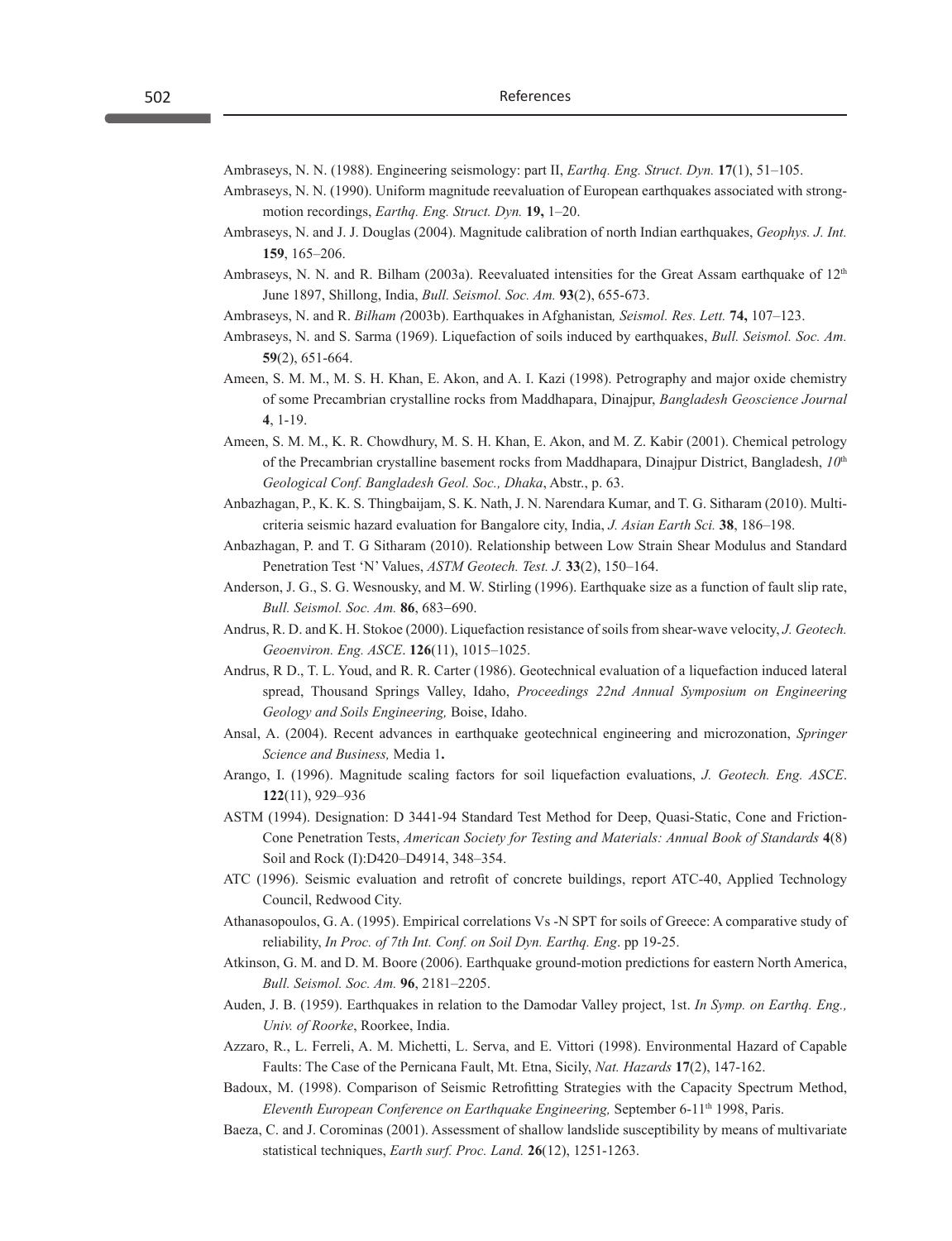Balasubrahmanyan, M. N. (2006). Geology and tectonics of India: An overview, *Int. Assoc. Gondwana Res.* Memoir No. 9.

Ball, V. (1877b). Geology of the Rajmahal Hills, *Mem. of the GSI*. **13**(II), 155-248.

- Banerjee, M. and P. K. Sen (1987). Paleobiology in understanding the change of sea level and coast line in Bengal Basin during the Holocene period, *Indian J. Earth Sci.* **14**, 307-320.
- Banerji, R. K. (1981). Cretaceous—Eocene sedimentation, tectonism and biofacies in the bengal basin, India, *Palaeogeography, Palaeoclimatology, Palaeoecology* **34**, 57-85.
- Bard, P. Y. (1999). Microtremor measurements: a tool for site effect estimation? In: Irikura, K., Kudo, K., Okada, H. and Sasatani, T. (eds.), The Effects of Surface Geology on Seismic Motion – Recent progress and new Horizon on ESG Study, Volume III, Balkema, Rotterdam, 1251-1279.
- Bard, P. Y., C. Czitrom, J. L. Durville, P. Godefroy, J. P. Meneroud, P. Mouroux, and A. Pecker (1995). Guidelines for seismic microzonation studies, Delegation of major risks of the French Ministry of the environment-direction for prevention, pollution and risks.
- Bardet, J. P., K. Ichii, and C. H. Lin (2000). EERA: a computer program for equivalent-linear earthquake site response analyses of layered soil deposits, University of Southern California, Department of Civil Engineering.
- Bardet, J. P. and T. Tobita (2001). NERA: a computer program for Nonlinear Earthquake site Response Analyses of layered soil deposits, University of Southern California, Los Angeles, Department of Civil Engineering.
- Barui, N. C. and S. Chanda (1992). Late Quaternary pollen analysis in relation to palaeoecology, biostratigraphy and dating of Calcutta peat, *Proceedings of the Indian National Science Academy Part-B, Biological Sciences* **58**(4), 191-200.
- Barrow, B. L. and K. E. Stokoe (1983). Field investigation of liquefaction sites in Northern California, Geotechnical Engineering Thesis, GT: 83-1, British Standard 5930:1999, University of Sheffield, Uncontrolled Copy, (c) BSI, 2004.
- Bapat, A., R. C. Kulkarni, and S. K. Guha (1983). Catalogue of Earthquakes in India and Neighborhood from historical period up to 1979*, Indian Society Earthquake Technology,* Roorkee, India.
- Bender, B. (1983). Maximum likelihood estimation of b-values for magnitude grouped data, *Bull. Seismol. Soc. Am.* **73**, 831-851.
- Bender, B. (1984). Incorporating acceleration variability into seismic hazard analysis, *Bull. Seismol. Soc. Am.* **74**, 1451–1462.
- Bendick, R., R. Bilham, E. Fielding, V. Gaur, S. Hough, G. Kier, M. Kulkarni, S. Martin, K. Mueller, and M. Mukul (2001). The January 26, 2001 Bhuj Earthquake, India*, Seismol. Res. Lett.* **73**, 328–335.
- Bendick, R., R. Bilham, M. A. Khan, and S. F. Khan (2007). Slip on an active wedge thrust from geodetic observations of the 8 October 2005 Kashmir earthquake, *Geology* **35**, 267−270.
- Besana, G. M. and M. Ando (2005). The central Philippine Fault Zone: Location of great earthquakes, slow events, and creep activity, *Earth Planets Space* **57**, 987–994.
- BGS (2001). Arsenic Contamination of Groundwater in Bangladesh, *BGS Technical Report* **2**, WC/00/19.
- Bhattacharya, P. M., R. K. Majumdar, and J. R. Kayal (2002). Fractal dimension and b-value mapping in northeast India, *Curr. Sci.* **82**(12), 1486-1491.
- Bhattacharya, P. M. and J. R. Kayal (2003). Mapping the b-value and its correlation with the fractal dimension in the northeast region of India, *J. Geol. Soc. India* **62**, 680-695.
- Bhatia, S. C., M. R. Kumar, and H. K. Gupta (1999). A probabilistic seismic hazard map of India and adjoining regions, *Annali di Geofisica* **42**(6), 1153−1166.
- Bilham, R. (1999). Slip parameters for the Rann of Kachchh, India,  $16<sup>th</sup>$  June 1819 earthquake quantified from contemporary accounts, *Coastal Tectonics*, *Geological Society London* **146**, 295–318.
- Bilham, R. (2008). Tom La Touche and the great Assam earthquake of 12 June 1897: Letters from the epicenter, *Seismol. Res. Lett.* **79**(3), 426-437.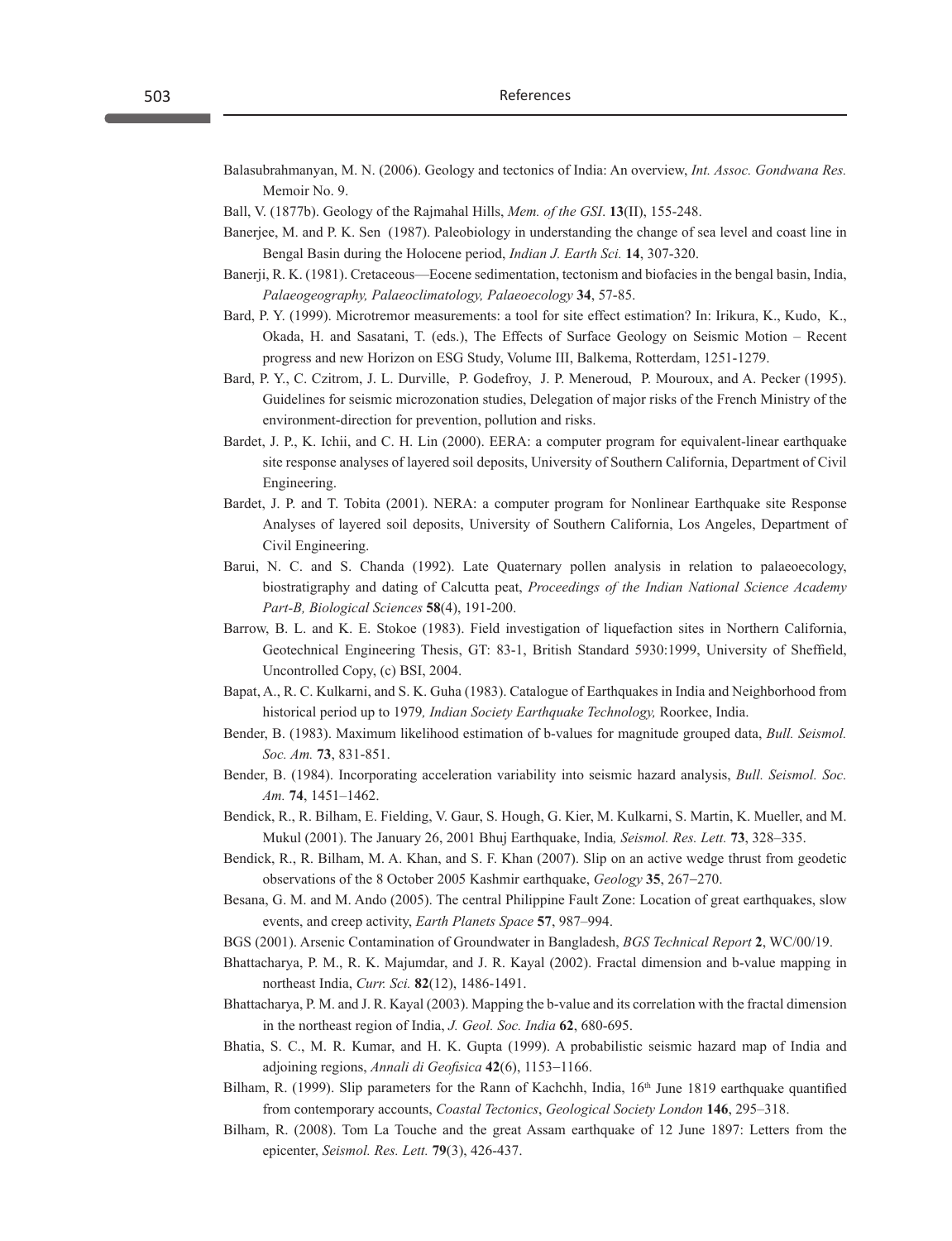Bilham, R. (2004). Urban earthquake fatalities: a safer world, or worse to come?, *Seismol. Res. Lett.* **75**(6), 706-712. Bilham, R., V. K. Gaur, and P. Molnar (2001). Himalayan seismic hazard, *Science* **293**, 1442–1444.

- Bilham, R., E. R. Engdahl, N. Feldl, and S. P. Satyabala (2005). Partial and complete rupture of the Indo-Andaman plate boundary 1847-2004, *Seismol. Res. Lett.* **76,** 299–311.
- Bilham, R. and P. England (2001). Plateau 'pop up' in the great 1897 Assam earthquake, *Nature* **410**, 806–809.
- Bilham, R., R. Bendick, and K. Wallace (2003). Flexure of the Indian plate and intraplate earthquakes, *J. Earth Sys. Sci.* **112**(3), 315-329.
- Billington, S., B. L. Isacks, and M. Barazangi (1977). Spatial distribution and focal mechanisms of mantle earthquakes in the Hindu Kush–Pamir region: A contorted Benioff zone, *Geology* **5**(11), 699-704.
- BIS (2002). IS 1893–2002 (Part 1): Indian Standard Criteria for Earthquake Resistant Design of Structures, Part 1 – General Provisions and Buildings, Bureau of Indian Standards, New Delhi.
- Bishop, Y. M. M., S. E. Fienberg, and P.W. Holland (1975). Discrete Multivariate Analysis Theory and Practice, MIT Press, Carnbridge, Massachusetts, p 557.
- Biswas, S. K. (1991). Stratigraphy and sedimentary evolution of the Mesozoic basin of Kutch, western India, Stratigraphy and sedimentary evolution of western India, *Gyanodaya Prakashan*, Nainital, 74-103.
- Biswas, S. K. (1999). A review on the evolution of rift basins in India during Gondwana with special reference to western Indian basins and their hydrocarbon prospects, P*roceedings-Indian National Science Academy* **65**(3), 261-284.
- Blake, T. F. (1996). Formula (4), In: T. L. Youd and I. M. Idriss, Eds., Summary Report of Proceedings of the NCEER Workshop on Evaluation of Liquefaction Resis- tance of Soils, Technical Report NCEER 97-0022.
- BMTPC (1997). Vulnerability Atlas of India: Earthquake, Windstorm and Flood Hazard Maps and Damaged Risk to Housing, Ministry of Housing & Urban poverty Alleviation, First Revision, Government of India.
- Bommer, J. J. and N. A. Abrahamson (2006). Why Do Modern Probabilistic Seismic-Hazard Analysis Often Lead to Increase Hazard Estimates?, *Bull. Seismol. Soc. Am.* **96**, 1967–1977.
- Bonilla, L. F., J. H. Steidl, G. T. Lindley, A. G. Tumarkin, and R. J. Archuleta (1997). Site amplification in the San Fernando Valley, California: variability of site-effect estimation using the S-wave, coda, and H/V methods, *Bull. Seismol. Soc. Am.* **87**(3), 710-730.
- Bonnefoy-Claudet, S., C. Cornou, P.-Y. Bard, F. Cotton, P. Moczo, J. Kristek, and D. Fäh (2006). H/V ratio: A tool for site effects evaluation. Results from 1-D noise simulations, *Geophys. J. Int.* **167**, 827–837.
- Bonnefoy-Claudet, S., S. Baize, L. F. Bonilla, C. Berge-Thierry, C. Pasten, J. Campos, P. Volant, and R. Verdugo (2009). Site effect evaluation in the basin of Santiago de Chile using ambient noise measurements, *Geophys. J. Int.* **176**(3), 925-937.
- Boore, D. M. (1983). Stochastic simulation of high-frequency ground motions based on seismological models of the radiated spectra, *Bull. Seismol. Soc. Am.* **73**, 1,865–1, 894.
- Boore, D. M. and W. B. Joyner (1997). Site Amplifications for Generic Rock Sites, *Bull. Seismol. Soc. Am.* **87**, 327−341.
- Boore, D. M. (2004). Can site response be predicted?, *J. Earthq. Eng.* **8**(1), 1-41.
- Borcherdt, R. D. (1994). Estimates of site-dependent response spectra for design (methodology and justification), *Earthq. Spectra* **10**(4), 617-653.
- Borcherdt, R. D. (1996). Preliminary amplification estimates inferred from strong ground-motion recordings of the Northridge earthquake of January 17, 1994, In *Proc. International Workshop on Site Response Subjected to Strong Earthquake Motions* **2**, 21-46.
- Bormann, P., R. Liu, X. Ren, R. Gutdeutsch, D. Kaiser, and S. Castellaro (2007). Chinese national network magnitudes, their relation to NEIC magnitudes, and recommendations for new IASPEI magnitude standards, *Bull. Seismol. Soc. Am.* **97,** 114–127.
- Boulanger, R. W. and I. M. Idriss (2006). Liquefaction susceptibility criteria for silts and clays, *J. Geotech. Geoenviron. Eng.* **132**(11), 1413-1426.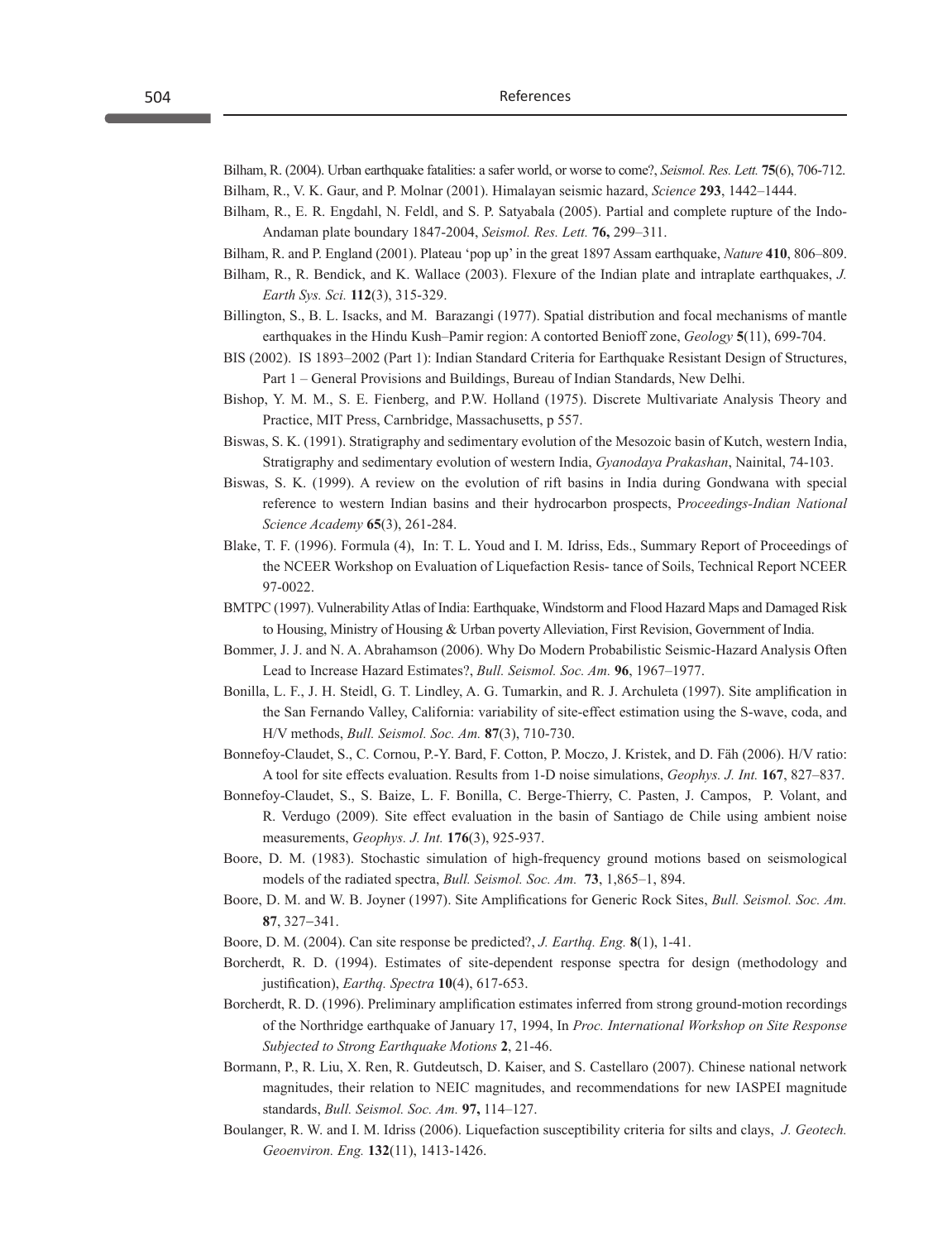- Braunmiller, J. and J. Nábelek (2002). Seismotectonics of the Explorer region, *J. Geophys. Res.* **107**(B10)**,**  doi: 10.1029/2001JB000220.
- Braunmiller, J., N. Deichmann, D. Giardini, and S. Wiemer (2005). Homogeneous moment-magnitude calibration in Switzerland, *Bull. Seismol. Soc. Am.* **95**, 58-74.
- Bray, J. D., R. B. Sancio, M. F. Riemer, and T. Durgunoglu (2004). Liquefaction susceptibility of fine-grained soils. In Proceedings of the  $11<sup>th</sup>$  international conference on soil dynamics and earthquake engineering and third international conference on earthquake geotechnical engineering, Berkeley, CA, 655-62.
- Bray, J. D. and R. B. Sancio (2006). Assessment of the liquefaction susceptibility of fine-grained soils, *J. Geotech. Geoenviron. Eng.* **132**(9), 1165-1177.
- Brocher, T. M. (2008). Key elements of regional seismic velocity models for long period ground motion simulations, *J. Seismol.* **12**(2), 217-221.
- BSSC (2001). NEHRP Recommended Provisions for Seismic Regulations for New Buildings and Other Structures, Building Seismic Safety Council, Part 1.
- Bune, V. I., N. A. Vvedenskaya, I. V. Gorbunova, K. K. Zapolsky, N. V. Kondorskaya, and I. V. Fedorova (1973). To the problem of earthquake magnitudes determination, *Pageoph.* **103,** 350-361.
- Burke, K., L. F. Dewey, A. Edelstein, W. S. F. Kidd, K. D. Nelson, A. M. C. Sengor, and J. Stroup (1978). Rift and sutures of the world (NASA-CR-175201) compiled for Goddard Space Flight Center, Greenbelt, Maryland, *Albany Global Tectonics*.
- Burmister, D. M. (1949). Principles and Techniques of Soil Identification, Proceedings of the Highway Research Board, 402.
- Cáceres, D., D. Monterroso, and B.Tavakoli (2005). Crustal deformation in northern Central America, *Tectonophysics* **404**, 119−131.
- Campbell, K. W. and C. M. Duke (1976). Correlations Among Seismic Velocity, Depth and Geology in the Los Angeles Area, School of Engineering and Applied Science, Report No. UCLA-ENG-7662, University of California, Los Angeles.
- Campbell, K. W. and Y. Bozorgnia (2003). Updated near-source ground-motion (attenuation) relations for the horizontal and vertical components of peak ground acceleration and acceleration response spectra, *Bull. Seismol. Soc. Am*. **93**, 314−331.
- Campbell, K. W. and Y. Bozorgnia (2008). NGA ground motion model for the geometric mean horizontal component of PGA, PGV, PGD and 5% damped linear elastic response spectra for periods ranging from 0.01 to 10s, *Earthq. Spectra* **24**, 139–171.
- Carroll, R. I. and D. Ruppert (1996). The use and misuse of orthogonal regression in linear errors-in-variables models, *Am. Stat*. **50**(1), 1–6.
- Castellaro, S., F. Mulargia, and Y. Y. Kagan (2006). Regression problems for magnitudes, *Geophys. J. Int.*  **165,** 913–930.
- Castellaro, S. and P. Bormann (2007). Performance of different regression procedures on the magnitude conversion problem, *Bull. Seismol. Soc. Am.* **97,** 1167–1175.
- Cavallini, F. and A. Rebez (1996). Representing earthquake intensity-magnitude relationship with a nonlinear function, *Bull. Seismol. Soc. Am.* **86**, 73-78.
- Cetin, K. O., R. B. Seed, A. Der Kiureghian, K. Tokimatsu, L. F. Jr. Harder, R. E. Kayen, and R. E. Moss (2004). Standard penetration test-based probabilistic and deterministic assessment of seismic soil liquefaction potential, *J. Geotech. Geoenviron. Eng.* **130**(12), 1314-1340.
- Chandra, U. (1977). Earthquakes of Peninsular India-A seismotectonic study, *Bull. Seismol. Soc. Am.* **67**, 1387-1413.
- Chandra, U. (1978). Seismicity, earthquake mechanisms and tectonics along the Himalayan mountain range and vicinity, *Phys. Earth Planet. Interiors* **16(**2) 109-131.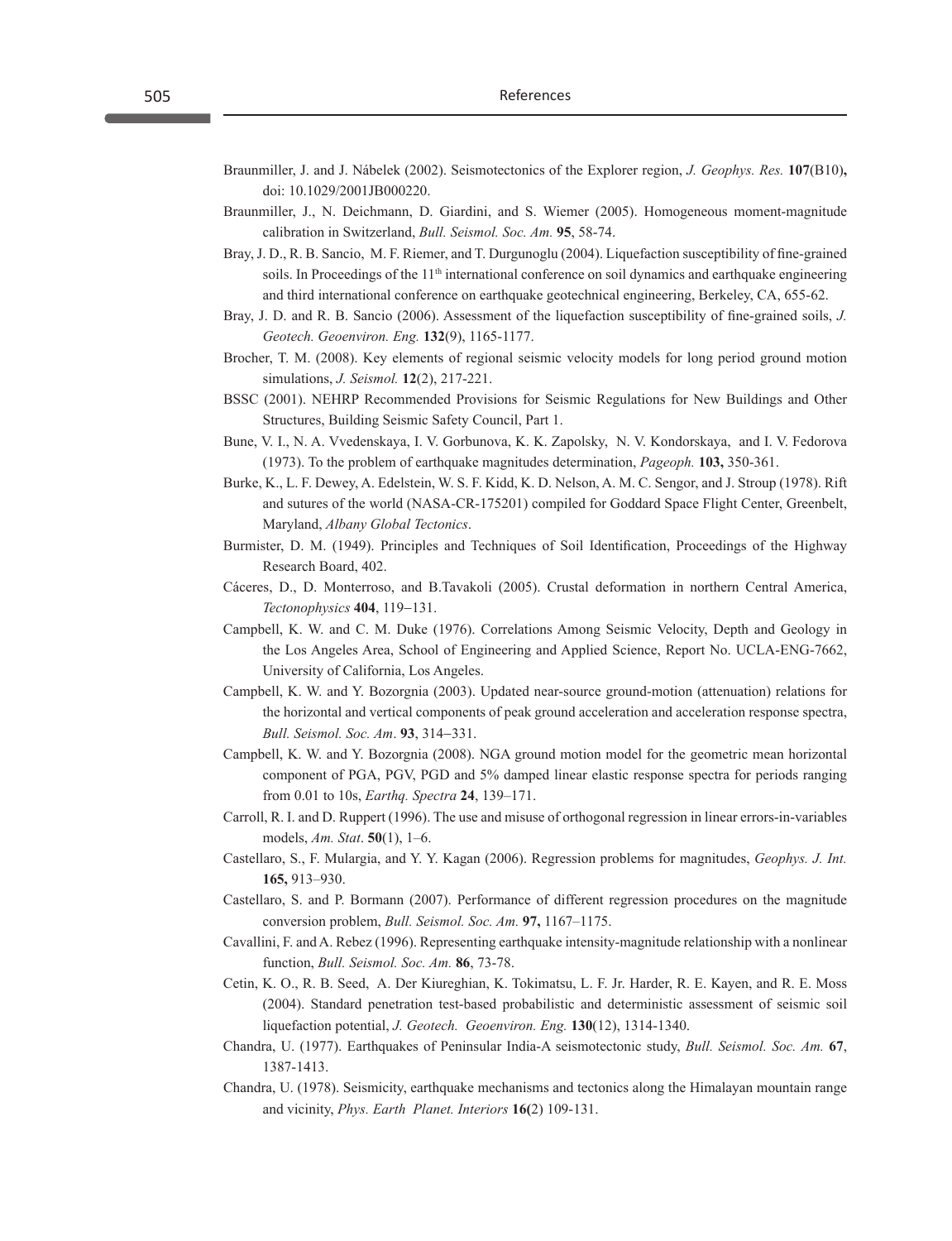- Chakraborty, S., S. K. Bhattacharya, M. Banerjee, and P. Sen (2011). Study of Holocene precipitation variation from the carbon isotopic composition of sediment organic matter from south Bengal Basin, *Earth Sci. India* **4** (2), 39-48.
- Chakrabarti, R. (2013). The Kolkata Cyclone/Earthquake of 1737: Random Scribbles.
- Chang, H. S., H. R. Lim, and J. H. Hong (1999). Borehole seismics: Review and its application to civil engineering, in Symposium on the application of geophysical technologies to engineering problems, *The 2*nd *Conference of KSEG*, 176-201.
- Chatterjee, G. C., A. B. Biswas, S. Basu, and B. N. Niyogi (1964). Geology and groundwater resources of the Greater Calcutta Metropolitan Area, West Bengal, *Bull. Geol. Sur. India Series* **B**(21), 1–150.
- Chen, C. J. and C. H. Juang (2000). Calibration of SPT and CPT-based liquefaction evaluation methods, *Geotech. Special Pub.,* 49-64.
- Cheng, N. and A. C. H. Cheng (1995). Decomposition and particle motion of acoustic dipole log in anisotropic formation, *65*th *Ann. Internat. Mtg: Soc. of Expl. Geophys.*, 1-4.
- Chien, L. K., M. C. Lin, and Y. N. OH (2000). Shear wave velocity and SPT-N values of in situ reclaimed soil in west Taiwan, Geotech. Eng. J., *Southeast Asian Geotech. Eng. Society* **31**, 63–77.
- Chin, B. and I. C Aki (1991). Simultaneous study of the source, path, and site effects on strong ground motion during the 1989 Loma Prieta earthquake: a preliminary result on pervasive nonlinear site effects, *Bull. Seismol. Soc. Am.* **81**,1859-1884.
- Christova, C. (1992). Seismicity depth pattern, seismic energy and b value depth variation in the Hellenic Wadati-Benioff zone, *Phys. Earth Planet. Int.* **72**, 38–48.
- Chung, W-Y. and H. Gao (1995). Source parameters of the Anjar earthquake of July 21, 1956, India and its seismotectonic implications for the Kutch rift basin, *Tectonophysics* **242,** 281–292.
- CIESIN (2010). Center for International Earth Science Information Network, *Columbia University supported by United Nations Food and Agriculture Programme and Centro Internacional de Agricultura Tropical*, Socioeconomic Data and Applications Center, Columbia University. available at http://sedac.ciesin.columbia.edu/gpw.
- Coburn, A. and R. Spence (2002). Earthquake protection, Second edition, John Wiley & Sons Limited, 420.
- Congalton, G. R. (1991). Review of assessing the accuracy of classifications of remotely sensed data, *Remote Sens. Environ.* **37**, 35-46.
- Congalton, G. R. and R. Mead (1983). A quantitative method to test for consistency and correctness of photo interpretation, *Photogramm. Eng. Rem. S.* **49**, 69-74.
- Congalton, R. G. and K. Green (1999). Assessing the Accuracy of Remotely Sensed Data: Principles and Practices. CRC Press, Inc, Boca Raton, Florida, pp137.
- Cornell, C. A. (1968). Engineering Seismic Risk Analysis, *Bull. Seismol. Soc. Am.* **58**, 1583–1606.
- Cornell, C. A. and E. H. Vanmarcke (1969). The major influence on seismic risk, *The 4*th *world conference on earthquake engineering, Santiago*, Chile, 69–93, 1969.
- Cornell, C. A. (1968). Engineering Seismic Risk Analysis. *Bull. Seismol. Soc. Am.* **58**, 1583–1606.
- Cornell, C. A. (1971). Probabilistic analysis of damage to structures under seismic loads, *Dynamic Waves in Civil Engineering*, 473-488.
- Curray, J. R., D. G. Moore, L. A. Lawver, F. J. Emmel, R. W. Raitt, M. Henry, and R. Kieckhefer (1979). Tectonics of the Andaman Sea and Burma: Convergent margins.
- Curray, J. R. and D. G. Moore (1971). Growth of the Bengal deep-sea fan and denudation in the Himalayas, *Geol. Soc. Am. Bull.* **82**(3), 563-572.
- Curray, J. R., F. J. Emmel, D. G. Moore, and R. W. Raitt (1982). Structure tectonics and geological history of the northeastern Indian Ocean, *In: The Ocean Baisns and Margins, v.* VI*. The Indian Ocean*, *A.E.M. Nairn and F.G. Stehli (eds)*, 399-450, Plenum, New York.
- Curray, J. R. (1989). The Sunda Arc: A model for oblique plate convergence, *J. Sea Res.* **24**, 131-140.
- Curray, J. R. and T. Munasinghe (1989). Timing of intraplate deformation, northeastern Indian Ocean, *Earth Planet. Sci. Lett.* **94**(1), 71-77.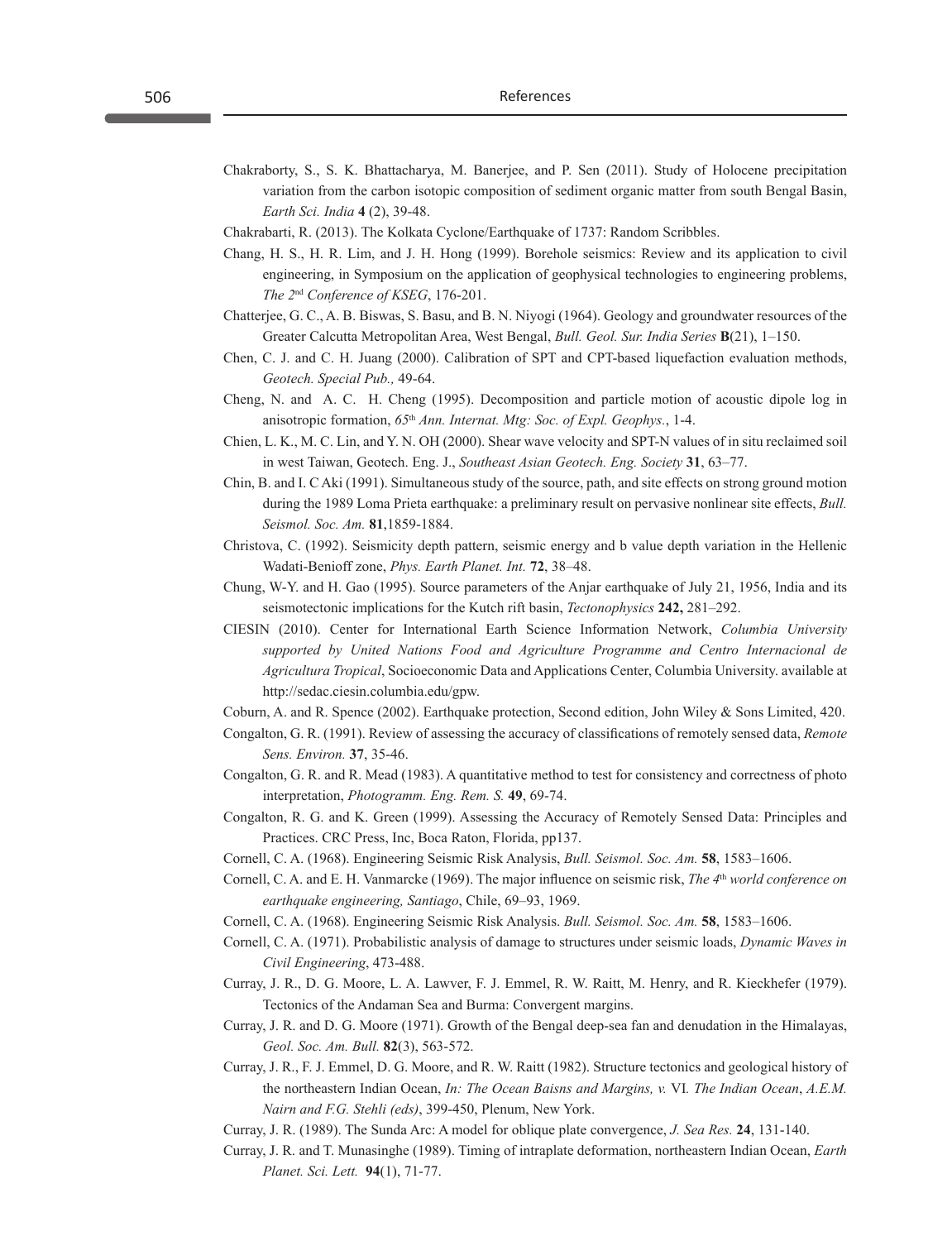- Cutter, S. L., B. J. Boruff, and W. L. Shirley (2003). Social vulnerability to environmental hazards, *Social Science Quarterly* **84**, 242–261.
- Dai, F. C., Y. Liu, and S. Wang (1994). Urban geology: a case study of Tongchuan City, Shaanxi Province, China, *Eng. Geology* **38**, 165–175.
- Dai, F. C., C. F. Lee, and X. H. Zhang (2001). GIS-based geo-environmental evaluation for urban land-use planning: a case study, *Eng. geology* **61**(4), 257-271.
- Das, S. and C. Henry. (2003). Spatial relation between main earthquake slip and its aftershock distribution, *Reviews of Geophys.* **41**, 3 /1013.
- Das, D. and B. C. Chattopadhyay (2010). Methods for Seismic Microzonation with SWV: A Comparative Study, Indian Geotechnical Conference, GEOtrendz, IGS Mumbai Chapter & IIT Bombay, 16–18.
- Das, R., H. R. Wason, and M. L. Sharma (2011). Global regression relations for conversion of surface wave and body wave magnitudes to moment magnitude, *Nat. Hazards* **59,** 801-810.
- Das, R., H. R. Wason, and M. L. Sharma (2012). Magnitude conversion to unified moment magnitude using orthogonal regression relation, *J. Asian Earth Sci.* **50,** 44-51.
- Das, S., I. D. Gupta, and V. K. Gupta (2006). A probabilistic seismic hazard analysis of northeast India, *Earthq. Spectra* **22**, 1–27.
- Das, D. and B. C. Chattopadhyay (2009). Characterization of soil over Kolkata municipal area, *IGC*, Guntur, India.
- Dasgupta, S., P. Pande, D. Ganguly, Z. Iqbal, K. Sanyal, N. V. Venaktraman, S. Dasgupta, B. Sural, L. Harendranath, K. Mazumdar, S. Sanyal, A. Roy, L. K. Das, P. S. Misra, and H. Gupta (2000). Seismotectonic Atlas of India and its Environs, *Geological Survey of India*, Calcutta, India, Spl. Publicaiton, **59**, 87.
- Dasgupta, S., M. Mukhopadhyaya, A. Bhattacharya, and T. K. Jana (2003). The geometry of the Burmese-Andaman subducting lithosphere, *J. Seismol.* **7**, 155-174.
- Dasgupta, S. (2011). Earthquake geology, geomorphology and hazard scenario in northeast India: an appraisal. In National workshop on earthquake risk mitigation strategy in north east, New Delhi, *National Institute of Disaster Management*, pp. 24-39.
- Day, R. (2012). Geotechnical Earthquake Engineering, McGraw Hill Professional.
- Dehlinger, P. (1978). Marine gravity, *Elsevier*.
- Delavaud, E., F. Scherbaum, N. Kuehn, and C. Riggelsen (2009). Information-theoretic selection of groundmotion prediction equations for seismic hazard analysis: An applicability study using Californian data, *Bull. Seismol. Soc. Am.* **99**, 3248–3263.
- Dewey, J. F. and J. M. Bird (1970). Mountain belts and the new global tectonics, *J. Geophys. Res.* **75**, 2625- 2647.
- Diagourtas, D., A. Tzanis, and K. Makropoulos (2001). Comparative study of microtremor analysis method, *Pure Appl. Geophys.* **158**, 2463–2479.
- Dietz, L. D. and W. L. Ellsworth (1990). The October 17, 1989, Loma Prieta, California, earthquake and its aftershocks: geometry of the sequence from high-resolution locations, *Geophys. Res. Lett.* **17**, 1417- 1420.
- Dikmen, U. (2009). Statistical correlations of shear wave velocity and penetration resistance for soils, *J. Geophys. Eng.* **6**, 61–72.
- Ding, Z., Y. T. Chen, and G. F. Panza (2004). Estimation of Site Effects in Beijing City, *Pure Appl. Geophys.*  **161** (5−6), 1107−1123.
- Dixit, J., D. M. Dewaikar, and R. S. Jangid (2012). Assessment of liquefaction potential index for Mumbai city, *Nat. Hazards Earth Sys. Sci.* **12**(9), 2759-2768.
- Dobry, R., R.Ramos, and M. Power (1999). Site factors and site categories in seismic codes, Technical Report MCEER-99-0010, Multidisciplinary Center for Earthquake Engineering Research.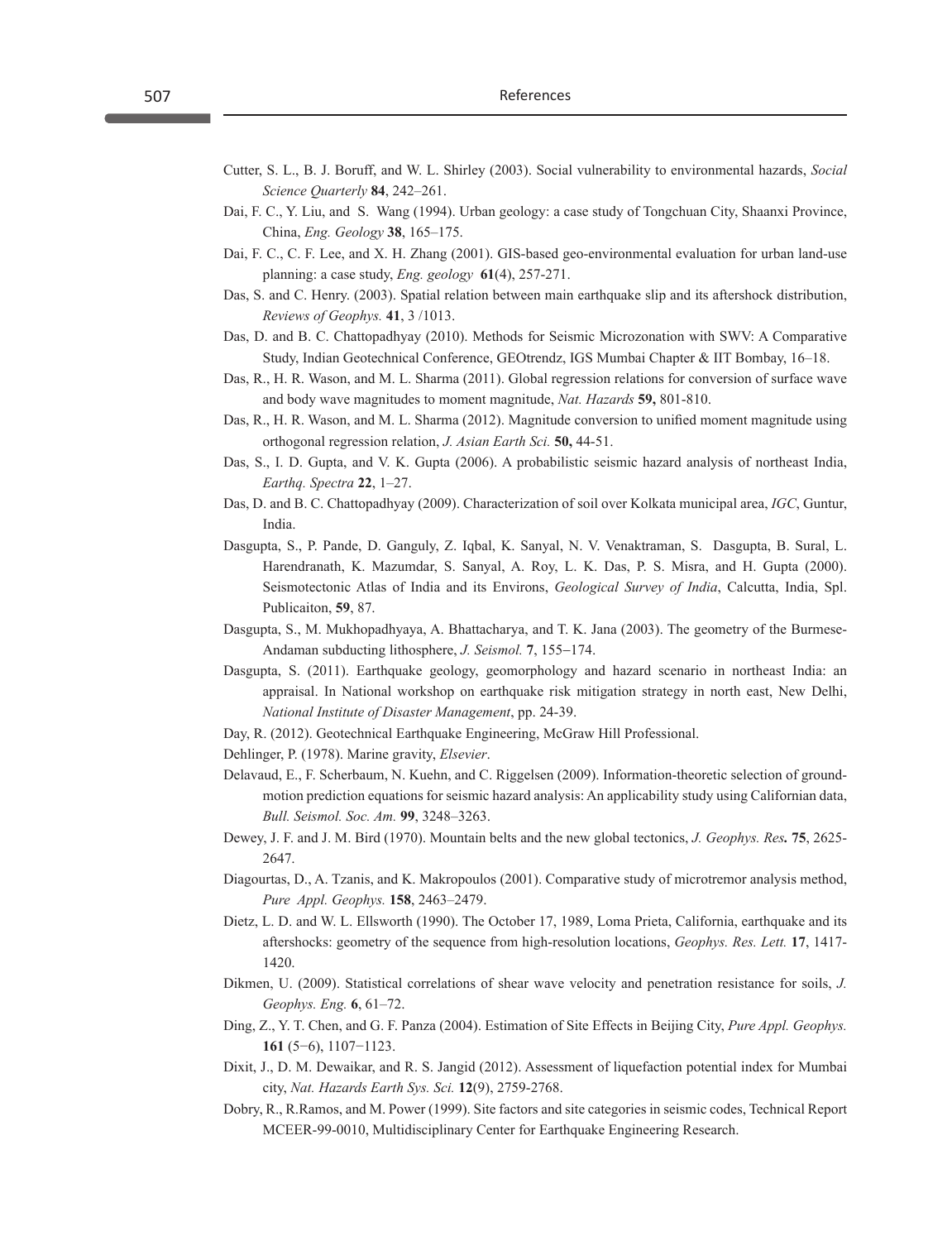- Dunbar, P. K., P. A. Lockridge, and L. S. Whiteside (1992). Catalog of Significant Earthquakes, 2150 BC-1991 AD: Including Quantitative Casualties and Damage, U*S Department of Commerce, National Oceanic and Atmospheric Administration, Environmental Data and Information Service,* National Geophysical Data Center.
- Dunbar, P. K., R. G. Bilham, and M. J. Laituri (2003). Earthquake loss estimation for India based onmacroeconomic indicators, in: Risk Science and Sustainability, edited by: Beer, T. and A. Ismail-Zadeh, *Kluwer Academic Publishers*, Dordrecht, 163–180.

Dutta, T. K. (1964). Seismicity of Assam belts of tectonic activities, *Bull. National Geophys. Res. Instt.* **2**, 152-163.

- El−Sayed, A., I. Korrat, and H. M. Hussein (2004). Seismicity and Seismic Hazard in Alexandria (Egypt) and its Surroundings, *Pure Appl. Geophys.* **161** (5−6), 1003−1019.
- Esteva, L. (1970). Seismic Risk and Seismic Design Decisions, In Seismic Design for Nuclear Power Plants. R. J. Hansen (Editor), Massachusetts Institute of Technology Press, Cambridge, MA, USA, 142–82.
- Evans, P. (1964). The tectonic framework of Assam, *Geol. Soc. India 5*, 80-96.
- Fajfar, P. (1999). Capacity spectrum method based on inelastic demand spectra, *Earthq. Eng. Struct. Dyn.* **28**, 979-939.
- Fajfar, P. (1999). Trends in seismic design and performance evaluation approaches, *In Earthquake Engineering-Invited Papers: Proceedings of the eleventh European conference*, Paris, France, CRC Press **2**, p. 237).
- Fäh, D., F. Kind, and D. Giardini (2001). A theoretical investigation of average H/V ratios, *Geophys. J. Int.* **145**(2), 535-549.
- Feldl, N. and R. Bilham (2006). Great Himalayan earthquakes and the Tibetan plateau, *Nature* **444**(7116), 165-170.
- Engdahl, E. R., R. Van Der Hilst, and R. Bulland (1998). Global teleseismic earthquake relocation with improved travel times and procedures for depth determination, *Bull. Seismol. Soc. Am.* **88**, 722–743.
- Fabbrocino, S., G. Lanzano, G. Forte, F. S. de. Magistris, and G. Fabbrocino (2015). SPT blow count vs. shear wave velocity relationship in the structurally complex formations of the Molise Region (Italy), *Eng. Geol.***187**, 84-97.
- FEMA (1994). Assessment of the state-of-the-art earthquake loss estimation methodologies, Washington, DC:FEMA 249
- FEMA (2000). Prestandard and commentary for the Seismic Rehabilitation of Buildings, *Federal Emergency Management Agency* **356**, Washington, D.C.
- FEMA (2001). HAZUS99 Estimated Annualized Earthquake Loss for the United States, Report FEMA 366, *Federal Emergency Management Agency*, Washington, DC, U.S.A.
- FEMA (2003). HAZUS-MH MR1: Technical manual, Earthquake Model, Federal Emergency Management Agency, Washington, D.C.
- Foresman, T. W. (1997). The History of Geographic Information Systems: Perspectives from the Pioneers. *Prentice Hall*, Englewood Cliffs, New Jersey, USA, 320 pp.
- Frankel, A. (1995). Mapping Seismic Hazard in the central and eastern United States, *Bull. Seismol. Soc. Am.* **66**, 8–21, 1995.
- Frankel, A., C. Mueller, T. Barnhard, D. Perkins, E. V. Leyendecker, N. Dickman, S. Hanson, and M. Hopper (2000). USGS National Seismic Hazard Maps, *Earthq. Spectra* **16**, 1–19.
- Frankel, A. D., M. D. Petersen, C. S. Mueller, K. M. Haller, R. L. Wheeler, E. V. Leyendecker, R. L. Wesson, S. C. Harmsen, C. H. Cramer, D. M. Perkins, and K. S. Rukstales (2002). Documentation for the 2002 update of national seismic hazards maps, *U.S. Geol. Survey Open-File Report*, 02–420.
- Freeman, S. A., J. P. Nicoletti, and J. V. Tyrell (1975). Evaluations of existing buildings for seismic risk—a case study of Puget Sound Naval Shipyard, Bremerton, Washington, In: Proceedings of U.S. National Conference on Earthquake Engineering, Berkeley, 113–122.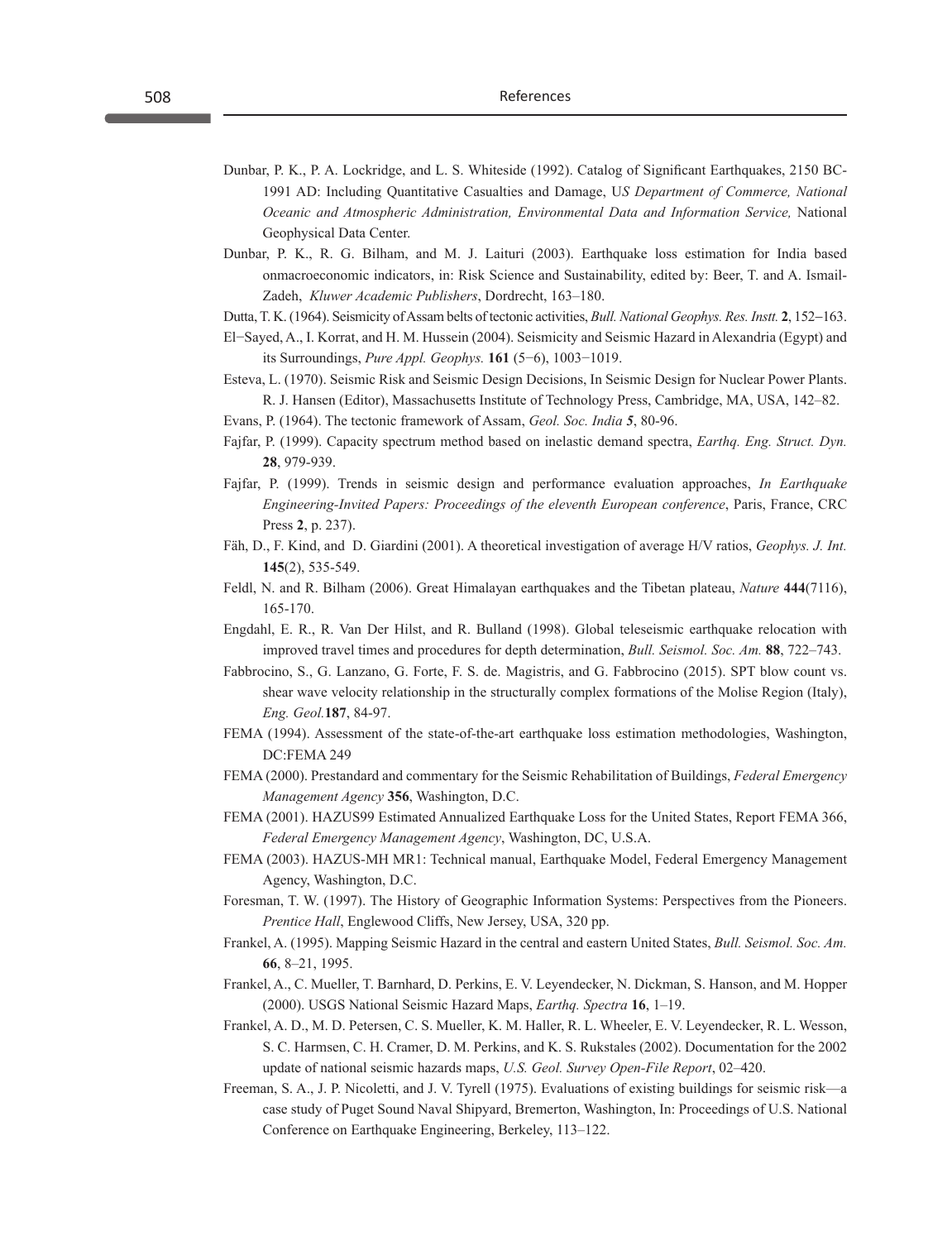- Freeman, S. A. (1978). Prediction of response of concrete buildings to severe earthquake motion, publication SP-55, American Concrete Institute, Detroit, 589–605.
- Freeman, D. (1998). Doing teacher research: From inquiry to understanding. Pacific Grove, CA: Heinle & Heinle.
- Fujiwara, T. (1972). Estimation of ground movements in actual destructive earthquakes, *Proceedings of the 4*th *European symposium on earthquake engineering*, London, 125– 132.
- Fuller, W. A. (1987). Measurement Error Models, Wiley, New York.
- Fumal, T. E. and J. C. Tinsley (1985). Mapping shear-wave velocities of near-surface geologic materials, Evaluating earthquake hazards in the Los Angeles region: an earth-science perspective, *US Geol. Surv. Profess*. Pap 1360, 101-126.
- Gahalaut, V. K. (2006). 2005 Kashmir earthquake: not a Kashmir Himalaya seismic gap event, *Curr. Sci.* **90**, 507–508.
- Gallipoli, M. R., M. Mucciarelli, R. R. Castro, G. Monachesi, and P. Contri (2004). Structure, soil–structure response and effects of damage based on observations of horizontal-to-vertical spectral ratios of microtremors, *Soil Dyn. Earthq. Eng.* **24**(6), 487-495.
- Ganapathy, G. P. (2011). First level seismic microzonation map of Chennai city a GIS approach, *Nat. Hazards Earth Syst. Sci.* **11**, 549–559.
- Ganapathy, G. P. and A. S. Rajawat (2012). Evaluation of liquefaction potential hazard of Chennai city, India: using geological and geomorphological characteristics, *Nat. Hazards* **64**, 1717–1729.
- Ganguly, S. (1997). Petroleum geology and exploration history of the Bengal Basin in India and Bangladesh, *Ind. J. Geol*. **69**(1), 1–25.
- Ganguly, S. and D. P. Rao, (1970). Stratigraphy and structure of the Tertiary foothills of Eastern Himalaya. Darjeeling district; WB Quart, *Jour. Min. Met. Soc. India* **42**(4), 185-195.
- Gansser, A. (1966). The Indian Ocean and the Himalayas—a geological interpretation, *Eclogae Geol. Helv.* **59**, 831–848.
- Gardner, J. K. and L. Knopoff (1974). Is the sequence of earthquakes in Southern California, with aftershocks removed, Poissonian? *Bull. Seismol. Soc. Am.* **64,** 1363–1367.
- Gaur, V. K. and R. K. S. Chouhan (1968). Quantitative measures of seismicity applied to Indian regions, *Bull. Indian Soc. Earthq. Technology* **5**, 63–78.
- Govindaraju, L. and S. Bhattacharya (2012) Site-specific earthquake response study for hazard assessment in Kolkata city, India, *Nat. Hazards* **61**, 943–965.
- Gee, E. R. (1934). The Dhubri earthquake of 3rd July 1930, *Geol. Surv. India Mem.* **65**, 106.
- Geller, R. J. (1997). Earthquake Prediction: A Critical Review, *Geophys, J. Int.* **131**, 425–450.
- Geneletti, D. and H. G. B. Gortea (2003). A method for object-oriented land cover classification combining Landsat TM data and aerial photographs, *Int. J. Remote Sens.* **24**, 1237-1286.
- Gentleman's Magazine (1738). Sylvanus Urban, gentleman/(Editor, pseudo), Chatto and Windus, London, June 1738. Library of Congress Microfiche Collection 05419, Roll 82.
- Ghosh, S. C. (2002). The Raniganj coal basin: an example of an Indian Gondwana rift, *Sedimentary Geology* **147**(1), 155-176.
- Giardini, D., G. Grünthal, K. M. Shedlock, and P. Zhang (1999). The global seismic hazard assessment program (GSHAP), *Annali di Geofisica* **42**, 1225–1228.
- Golesorkhi, R.(1989). Factors influencing the computational determination of earthquake-induced shear stresses in sandy soils, University of California, Berkeley.
- Gomberg, J., P. Bodin, and P. A. Reasenberg (2003). Observing earthquakes triggered in the near field by dynamic deformations, *Bull. Seismol. Soc. Am.* **93,** 118–138.
- Gosar, A. and M. Martinec (2009). Microtremor HVSR study of site effects in the Ilirska Bistrica Town Area (S. Slovenia), *J. Earthq. Eng.* **13**(1), 50-67.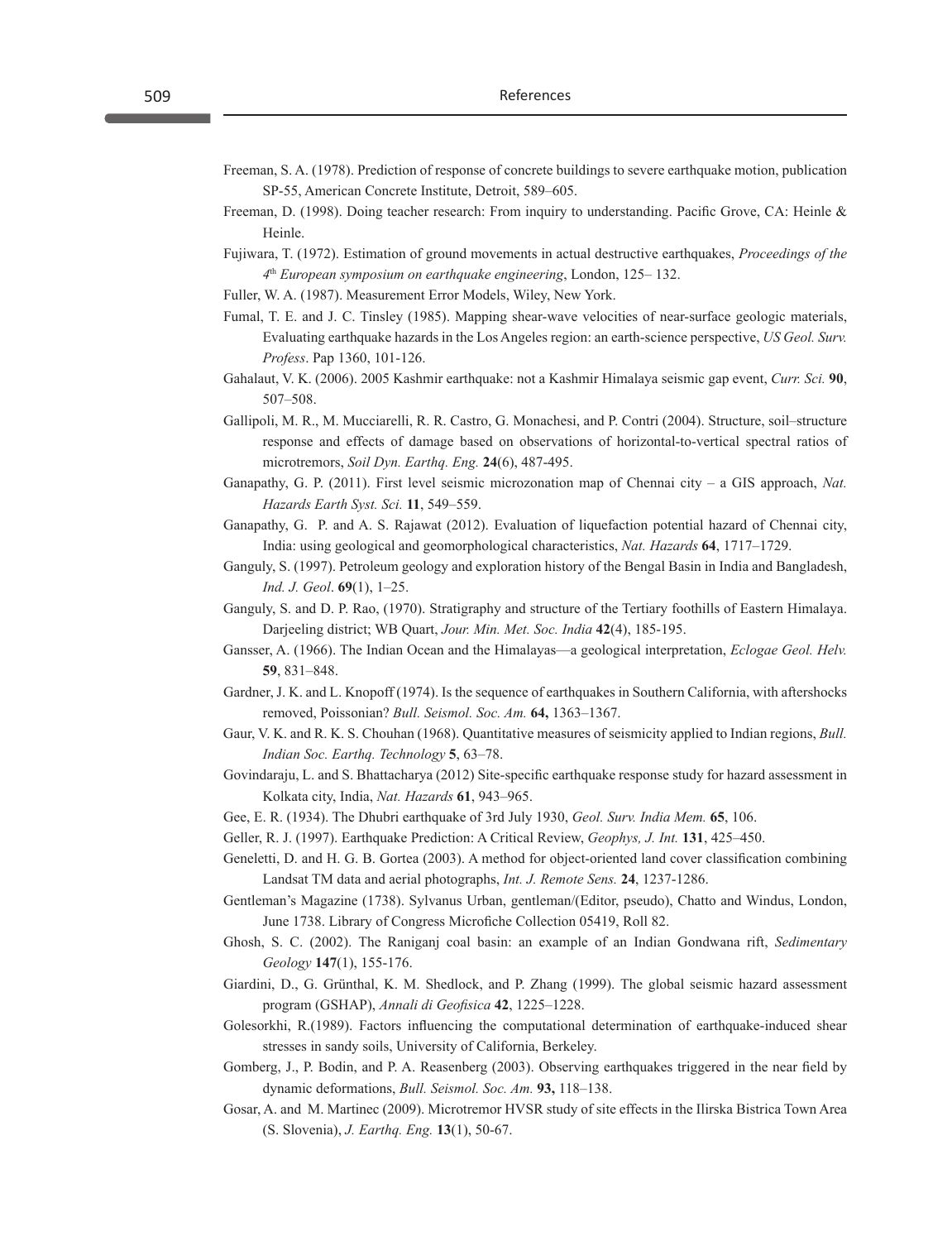- Goodbred, S. L. and S. A. Kuehl (2000a). The significance of large sediment supply, active tectonism, and eustasy on margin sequence development: Late Quaternary stratigraphy and evolution of the Ganges– Brahmaputra delta, *Sedimentary Geology* **133**(3), 227-248.
- Goodbred, S. L. and S. A. Kuehl (2000b). Enormous Ganges-Brahmaputra sediment discharge during strengthened early Holocene monsoon, *Geology* **28**(12), 1083-1086.
- Goodbred, S. L. (2003). Response of the Ganges dispersal system to climate change: a source-to-sink view since the last interstade, *Sedimentary Geology* **162**(1), 83-104.
- Goodbred, S. L., S. A. Kuehl, M. S. Steckler, and M. H. Sarker (2003). Controls on facies distribution and stratigraphic preservation in the Ganges–Brahmaputra delta sequence, *Sedimentary Geology* **155**(3), 301-316.
- Goodbred, S. L. and S. A. Kuehl (2003). The production, transport, and accumulation of sediment: a crosssection of recent developments with an emphasis on climate effects, *Sedimentary Geology* **162**(1), 1-3.
- Goswami, C. C., D. Mukhopadhyay, and B. C. Poddar. (2013). Geomorphology in relation to tectonics: A case study from the eastern Himalayan foothills of West Bengal, India, *Quaternary International* **298,** 80-92.
- Grünthal, G. (1998). European Macroseismic Scale 1998, *Cahiers du Centre Européen de Géodynamique et de Séismologie* **15**, Luxembourg.
- Grünthal, G. and R. Wahlström (2006). New generation of probabilistic seismic hazard assessment for the area Cologne/Aachen considering the uncertainties of the input data, *Nat. Hazards* **38**,159–176.
- Grünthal, G., R. Wahlström, D. Stromeyerv. (2009), The unified catalogue of earthquakes in central, northern, and northwestern Europe (CENEC)—updated and expanded to the last millennium, *J. Seismol.* **13**, 517–541.
- GSI (1939). The Bihar-Nepal Earthquake of 1934, *Geol. Surv. India, Mem*.**73**, pp 391.
- GSB (1990). Geological map of Bangladesh, *Geological Survey of Bangladesh*, Dhaka, Bangladesh.
- Gu, G. X. (1983).Chinese Earthquake Catalogue, *Science Press*, Beijing in Chinese.
- Gubin, I. E. (1968). Seismic zoning of Indian Peninsula, *Bulletin of International Ins. Seismol. Earthq. Eng.* **5**, 109–139.
- Guha, S. K. (1962). Seismic regionalization of India, I*n proceedings of 2*nd *Symposium, Earthq. Eng.*, Roorkee, 191–207.
- Guha, D. K., H. Henkel, and B. Imam (2010). Geothermal Potential in Bangladesh-Results from Investigations of Abandoned Deep Wells, *In Proceedings World Geothermal Congress*, 25-29.
- Gupta, H. K. (2005). Artificial water reservoir-triggered earthquakes with special emphasis at Koyna, *Curr. Sci.* **88**(10).
- Gupta, I. D. (2006). Delineation of probable seismic sources in India and neighbourhood by a comprehensive analysis of seismotectonic characteristics of the region, *Soil Dyn. Earthq. Eng.* **26**, 766–790.
- Gupta, S., A. Das, S. Goswami, A. Mondak, and S. Mondal (2010). Evidence for structural discordance in the inverted metamorphic sequence of Sikkim Himalaya: towards resolving the Main Central Thrust controversy, *J. Geol. Soc. India* **75**(1), 313-322.
- Gutdeutsch, R., D. Kaiser, and G. Jentzsch (2002). Estimation of earthquake magnitudes from epicentral intensities and other focal parameters in Central and Southern Europe, *Geophys. J. Int.* **151**(3), 824–834.
- Gutenberg, B. and C. F. Richter (1944). Frequency of earthquakes in California, *Bull. Seismol. Soc. Am.* **34**(4), 185-188.
- Gutenberg, B. (1945). Amplitudes of surface waves and magnitudes of shallow earthquakes, *Bull. Seismol. Soc. Am.* **35,** 3–12.
- Hainzl, S., F. Scherbaum, and C. Beauval (2006), Estimating Background Activity Based on Interevent-Time Distribution, *Bull. Seismol. Soc. Am*. **96**, 313-320, doi:10.1785/0120050053.
- Hait, A. K., H. K. Das, S. Ghosh, A. K. Roy, A. K. Shaha, and S. Chanda (1996). New dates of Pleistocene subcrop samples from South Bengal, India, *Indian J. Earth Sci.* **23**, 79-82.
- Halldorsson, B., G. Dong, and A. S. Papageorgiou (2002). Earthquake motion input and its dissemination via the Internet, *Earthq. Eng. Vibration* **1**(1), 20-26.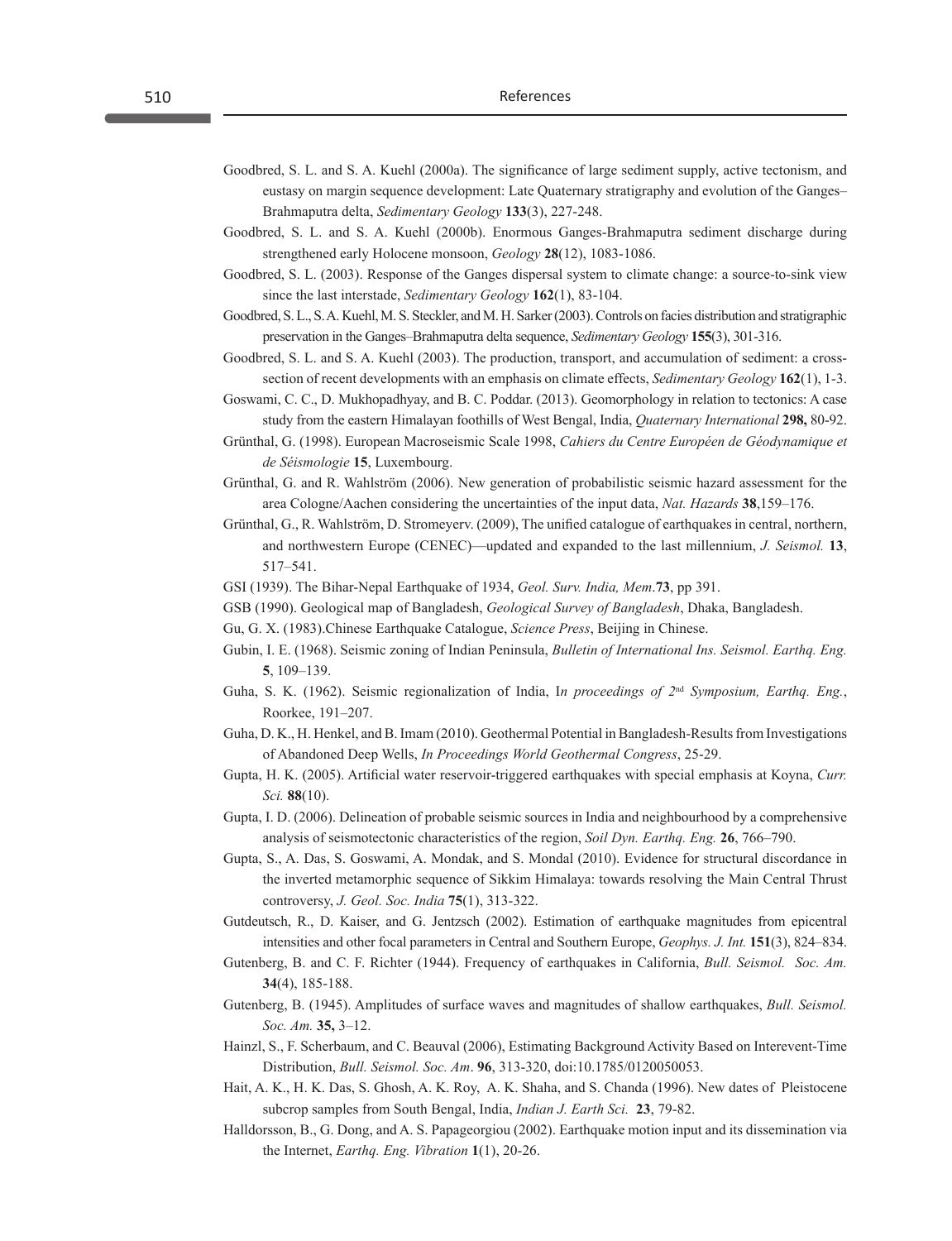Hanks, T. and H. Kanamori (1979). A moment magnitude scale, *J.Geophys.Res.* **84,** 2348–2350.

- Hanna, K. C. and R. B. Culpepper (1998). GIS and Site Design: New Tools for Design Professionals, *John Wiley & Sons Ltd.*, New York, USA, 240p.
- Hanumantharao, C. and G. V. Ramana (2008). Dynamic soil properties for microzonation of Delhi, India, *J. Earth Sys. Sci.* **117**(2), 719-730.
- HAZUS (1999). National Institute of Building Science earthquake loss estimation methodology, technical manual, Report prepared for the Federal Emergency Management Agency, Washington, D.C., available at www.fema.gov/plan/prevent/hazus.
- Herak, M., I. Lokmer, F. Vaccari, and G. F. Panza (2004). Linear Amplification of Horizontal Strong Ground Motion in Zagreb (Croatia) for a Realistic Range of Scaled Point Sources, *Pure Appl. Geophys.* **161**  (5–6), 1021–1040.
- Herak, M., (2008). ModelHVSR—A Matlab® tool to model horizontal-to-vertical spectral ratio of ambient noise, *Comp. Geosci.* **34**, 1514–1526.
- Harbi, A., S. Maouche, A. Ayadi, D. Benouar, G. F. Panza and H. Benhallou (2004). Seismicity and Tectonic Structures in the Site of Algiers and its Surroundings: A Step towards Microzonation, *Pure Appl. Geophys.* **161** (5−6), 949−967.
- Hasegawa, H. S., P. W. Basham, and M. J. Berry (1981). Attenuation relations for strong seismic ground motion in Canada, *Bull. Seismol. Soc. Am.* **71**, 1943–1962.
- Hasancebi, N. and R. Ulusay (2007). Empirical correlations between shear wave velocity and penetration resistance for ground shaking assessments, *Bull. Eng. Geol. Environ.* **66**(2), 203–213, doi:10.1007/ s10064-006-0063-0.
- Hashash, Y. M. and D. Park (2002). Viscous damping formulation and high frequency motion propagation in non-linear site response analysis, *Soil Dyn. Earthq. Eng.* **22**(7), 611-624.
- Hashash, Y. M. A. (2009). DEEPSOIL V 3.7, Tutorial and User Manual, University of Illinois at Urbana-Champaign, Urbana, Illinois.
- Hashash, Y. M. A., D. R. Groholski, C. A. Phillips, and D. Park (2009). DEEPSOIL v3.5 beta User Manual and Tutorial, Department of Civil and Environmental Engineering*,* University of Illinois at Urbana-Champaign*,* Urbana, IL, USA.
- Hashash, Y. M. A., D. R.Groholski, C. A. Phillips, D. Park, and M. Musgrove (2011). DEEPSOIL 5.0, user Manual and Tutorial, University of Illinois*,* Urbana, IL, USA.
- Heukelom, W. and C. R. Foster (1960). Dynamics Testing of Pavements, *J. soil Mech. Found. Div.* **86**(1),1-28.
- Holt, W. E., J. F. Ni, T. C. Wallace, and A. J. Haines (1991). The active tectonics of the eastern Himalayan syntaxis and surrounding regions, *J. Geophys. Res.* **96,** 14,595- 14,632.
- Holzer, T. L. and J. C. Savage (2013). Global earthquake fatalities and population, *Earthq. Spectra* **29**(1), 155-175.
- Hori, M. (1969). CGS magnitudes for Japanese earthquakes, *Bull. Earth. Res. Ins.* **47,** 1003–1014.
- Horike, M. (1985). Inversion of phase velocity of long-period microtremors to the S-wave-velocity structure down to the basement in urbanized areas, *J. Phys. Earth* **33**(2), 59-96.
- Horike, M., B. Zhao, and H. Kawase (2001). Comparison of site response characteristics inferred from microtremors and earthquake shear waves, *Bull. Seismol. Soc. Am.* **91**, 1526–1536.
- Hough, S. E., S. Martin, R. Bilham, and G. M. Atkinson (2002). The 26 January 2001 M 7.6 Bhuj, India earthquake: observed and predicted ground motions, *Bull. Seismol. Soc. Am.* **92**, 2061–2079.
- Hough, S. E. and R. Bilham (2008). Site response of the Ganges basin inferred from re-evaluated macroseismic observations from the 1897 Shillong, 1905 Kangra, and 1934 Nepal earthquakes, *J. Earth Sys. Sci.* **117**, 773–782.
- Hough, S. E. and R. G. Bilham (2005). After the Earth Quakes: Elastic Rebound on an Urban Planet, *Oxford University Press*.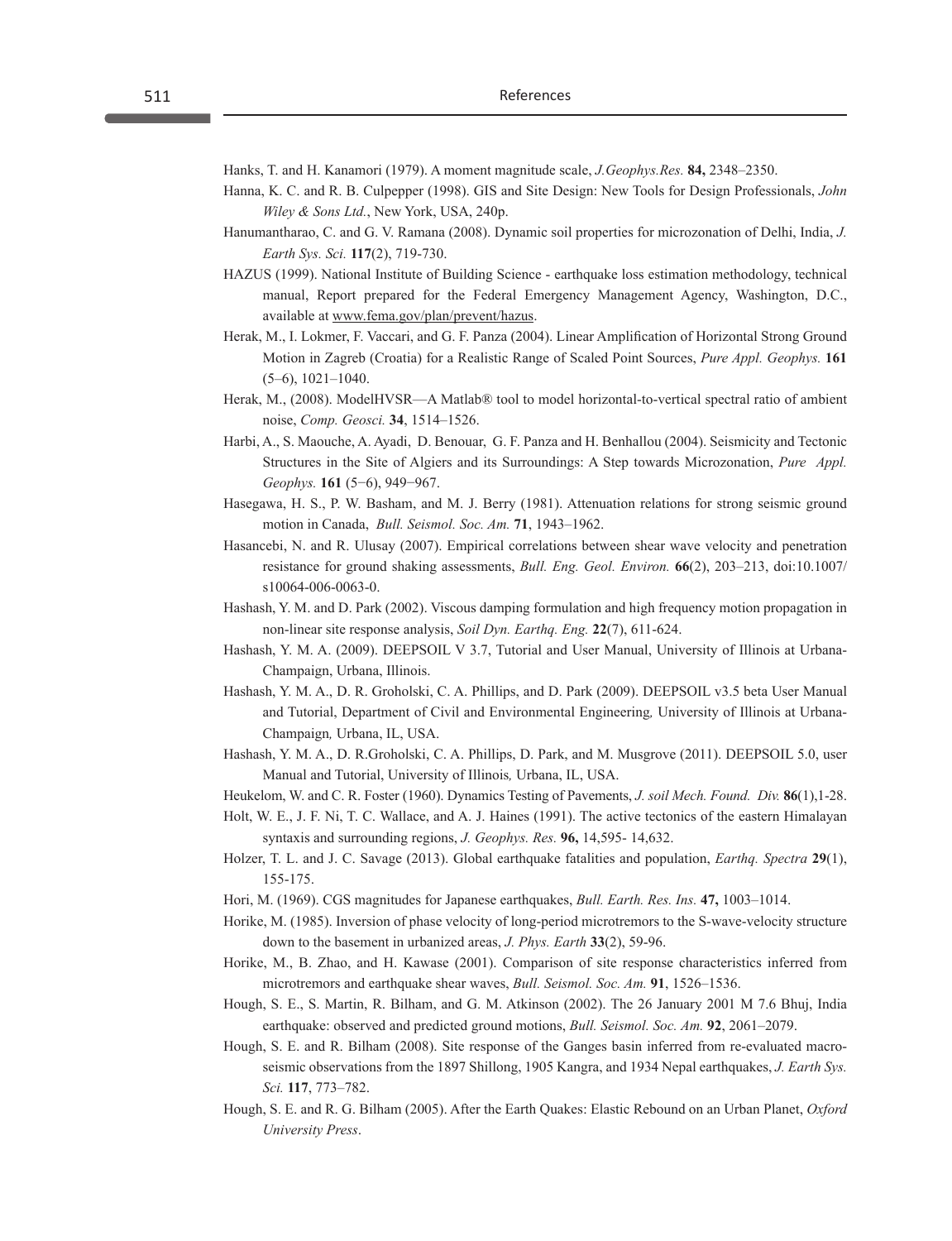IBC (2006). International Building Code, *International Code Council, Inc*, Country Club Hills, Illinois.

IBC (2009). International Building Code, *International Code Council, Inc*., Country Club Hills, Illinois.

- Idriss, I. M. and H. B. Seed (1968). Seismic response of horizontal soil layers, *J. Soil Mech. Found. Div. ASCE* **94** (SM4), 1003-1031.
- Idriss, I. M. (1999). An update to the Seed-Idriss simplified procedure for evaluating liquefaction potential, *Proc., TRB Workshop on New Approaches to Liquefaction, Pubbl. n. FHWA-RD-99-165,* Federal Highway Administration.
- Idriss, I. M. and R. W. Boulanger (2004). Semi-empirical procedures for evaluating liquefaction potential during earthquakes. *Proc., 11th International conference on soil dynamics and earthquake engineering, and 3rd International conference on earthquake geotechnical engineering*, Stallion Press **1**, 32–56.
- Idriss, I. M. and R. W. Boulanger (2006). Semi-empirical procedures for evaluating liquefaction potential during earthquakes, *Soil. Dyn. Earthq. Eng.* **26**, 115–130.
- Idriss, I. M. and R. W. Boulanger (2010). SPT-based liquefaction triggering procedures, Rep. UCD/CGM-10  $\mathfrak{D}$
- Imai, T., H. Fumoto, and K. Yokota (1975). The relation of mechanical properties of soil to P-and S-wave velocities in Japan, *In Proc. 4th Japan Earthquake Engineering Symp*, pp. 89-96.
- Imai, T. (1977). P-and S-wave velocities of the ground in Japan. *Proceedings of the IX<sup>th</sup> international conference on soil mechanics and foundation engineering*, Japan, v. 2, pp 127–132.
- Imai, T. and K. Tonouchi (1982). Correlation of N-value with S wave velocity and shear modulus, *Proceedings of the 2*nd *European symposium of penetration testing*, *Amsterdam*, 67–72.
- Imai T and Y. Yoshimura (1975). The relation of mechanical properties of soils to P and S-wave velocities for ground in Japan, Technical note OYO Corporation.
- Imai, T. and Y. Yoshimura (1970). Elastic wave velocity and soil properties in soft soil, *Tsuchito-kiso* **18**(1), 17-22.
- IS 2131 (1981). Method for standard penetration test for soils, Bureau of Indian Standards, New Delhi.
- IS (1893−1962). Recommendations for Earthquake Resistant Design of Structures, *Indian Standards Institution,* New Delhi.
- IS (1893−1966). Criteria for Earthquake Resistant Design of Structures (First Revision), *Indian Standards Institution*, New Delhi.
- IS (1893−1970). Criteria for Earthquake Resistant Design of Structures (Second Revision), *Indian Standards Institution*, New Delhi.
- IS (1893−1984). Criteria for Earthquake Resistant Design of Structures (Third Revision), *Indian Standards Institution*, New Delhi.
- IS 10042 (1981). Code of practice for site investigations for foundation in gravel-boulder deposit, Bureau of Indian Standards, New Delhi.
- IS 13372-1 (1992). Code of practice for seismic testing of rock mass, Part 1: within a borehole, Bureau of Indian Standards, New Delhi.
- IS 1892 (1979). Indian Standard code of Practice for subsurface investigation for foundations, Bureau of Indian Standards, New Delhi.
- IS 2131 (1981). Method for standard penetration test for soils, Bureau of Indian Standards, New Delhi.
- IS 2132 (1986). Code of practice for thin-walled tube sampling of soils, Bureau of Indian Standards, New Delhi.
- IS 2720-1 (1983). Methods of test for soils, Part 1:Preparation of dry soil samples for various tests, Bureau of Indian Standards, New Delhi.
- IS 2720-11 (1993). Methods of test for soils, Part 11: Determination of the shear strength parameters of a specimen tested in unconsolidated undrainedtriaxial compression without the measurement of pore water pressure, Bureau of Indian Standards, New Delhi.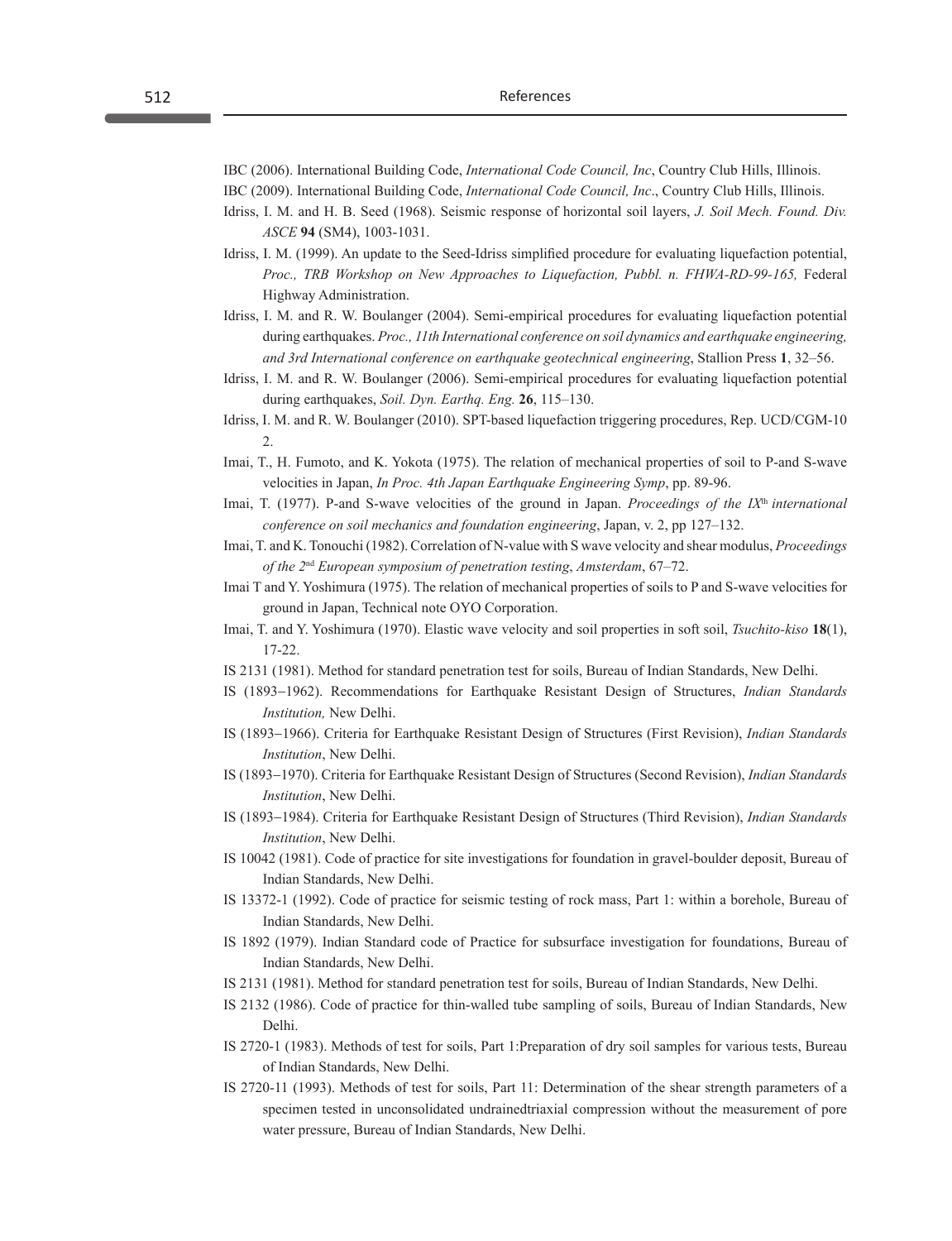- IS 2720-2 (1973). Methods of test for soils, Part 2: Determination of water content, Bureau of Indian Standards, New Delhi.
- IS 2720-3-1 (1980). Methods of test for soils, Part 3: Determination of specific gravity, Section 1: Fine grained soils, Bureau of Indian Standards, New Delhi.
- IS 2720-4 (1985). Methods of test for soils, Part 4: Grain size analysis, Bureau of Indian Standards, New Delhi.
- IS 2720-5 (1985). Methods of test for soils, Part 5: Determination of liquid and plastic limit, Bureau of Indian Standards, New Delhi.
- IS 460-1 (1985). Test Sieves: Part-I Wire Cloth Test Sieves, Bureau of Indian Standards, New Delhi.
- IS 6403 (1981). Code of practice for determination of bearing capacity of shallow foundations, Bureau of Indian Standards, New Delhi.
- IS 9259 (1979). Liquid limit apparatus for soils, Bureau of Indian Standards, New Delhi.
- IS 4968-3 (1976). Method for subsurface sounding for soils, Part 3: Static cone penetration test, Bureau of Indian Standard, New Delhi.
- Ishita, R. P. and S. Khandaker (2010).  Application of Analytical Hierarchical Process and GIS in Earthquake Vulnerability Assessment: Case Study of Ward 37 and 69 in Dhaka City, *Journal of Bangladesh Institute of Planners* **3**, 103-112.
- Ishihara, K. (1984). Post-earthquake failure of a tailings dam due to liquefaction of the pond deposit, Proceedings of the International Conference on Case Histories in Geotechnical Engineering, St. Louis.
- Ishihara, K. (1985). Stability of natural deposits during earthquakes, Proc., *11th Int. Conf. on Soil Mechanics and Foundation Engineering. Rotterdam, Netherlands: Balkema1*.
- Ishihara, K. (1993). Liquefaction and flow failure during earthquakes, *Geotechnique* **43**(3), 351-451.
- Ivanov, J., C. B. Park, R. D. Miller, and J. Xia (2000). Mapping Poisson's ratio of unconsolidated materials from a joint analysis of surface-wave and refraction events, In *Proc. Symp. on the Application of Geophysics to Engineering and Environmental Problems (SAGEEP 2000), Arlington, Va, pp 11-17,*
- Iwan, W. D. (1967). On a class of models for the yielding behavior of continuous and composite systems, *J. Appl. Mechanics*, **34**(3), 612-617.
- Iwasaki, T. (1986). Soil liquefaction studies in Japan: state-of-the-art, *Soil Dyn. Earthq. Eng.* **5**(1), 2-68.
- Iwasaki, T., K. Tokida, F. Tatsuoka, S. Watanabe, S. Yasuda, and H. Sato (1982). Microzonation for soil liquefaction potential using simplified methods, *In: Proceedings of 3rd international conference on microzonation*, Seattle **3**, 1319–1330.
- Iwasaki, T., F. Tatsuoka, K. I. Tokida, and S. Yasuda (1978). A practical method for assessing soil liquefaction potential based on case studies at various sites in Japan. In *Proceedings 2nd International Conference on Microzonation*, 885-896.
- Iyengar, R. N. and S. Ghosh (2004). Microzonation of earthquake hazard in greater Delhi area, *Curr. Sci.*  **87**(9), 1193-1202.
- Iyisan, R. (1996). Correlations between shear wave velocity and insitu penetration test results (in Turkish), *Chamber of Civil Engineers of Turkey*, Teknik Dergi, **7**(2), 1187–1199.
- Jaiswal, K. and R. Sinha (2004). Webportal on earthquake disaster awareness in India, available at www. earthquakeinfo.org.
- Jaiswal, K. and R. Sinha (2007). Probabilistic seismic-hazard estimation for Peninsular India, *Bull. Seismol. Soc. Am.* **97**, 318–330.
- Jafari, M. K., A. Asghari, and I. Rahmani (1997). Empirical correlation between shear wave velocity (Vs) and SPT-N value for south Tehran soils, *Proceedings of the 4<sup>th</sup> international conference on civil engineering*, Tehran, Iran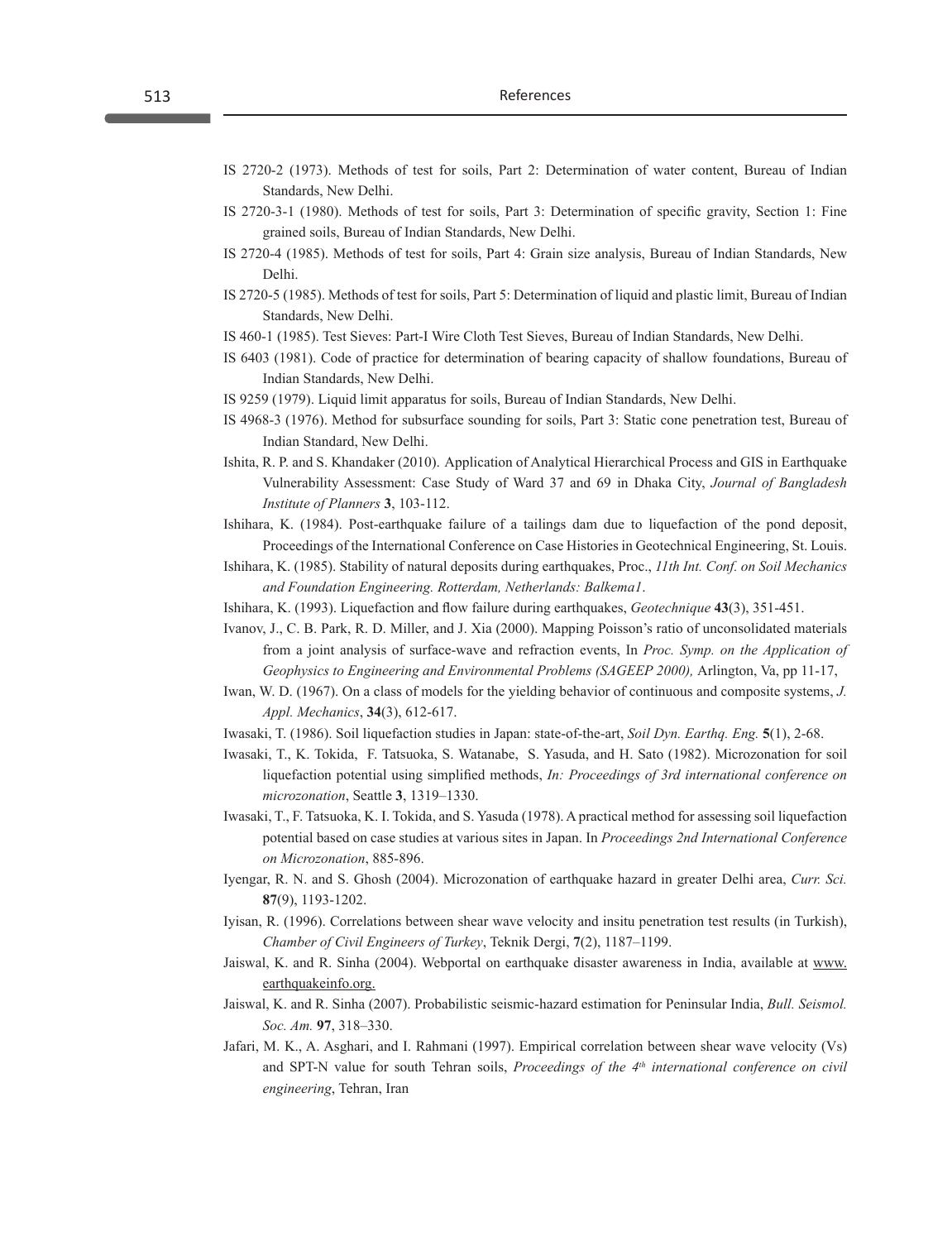- Jafari, M. K., A. Shafiee, and A. Ramzkhah (2002). Dynamic properties of the fine grained soils in south of Tehran*, J. Seismol. Earthq. Eng.* **4**, 25–35
- Jana, B. P. and M. Majumder (2010). Impact of Climate Change on Natural Resource Management, *Pp. 186. Springer*, ISBN: 904813580X, 9789048135806. Edition: illustrated, available at http://www.springer. com/978–90-481–3580-6.
- Jensen, J. R. (1996). Introductory Digital Image Processing- A remote sensing perspective, 2nd. Edn., Prentice Hall Inc., Upper Saddle River, New Jersey, USA.
- Jarpe, S. P., L. J. Hutchings, T. F. Hauk, and A. F. Shakal (1989). Selected strong and weak-motion data from the Loma Prieta Earthquake sequence, *Scismol. Res. Lett.* **60**, 167**–**176.
- Jinan, Z. (1987). Correlation between seismic wave velocity and the number of blow of SPT and depth, *Chinese J. Geotech. Eng. ASCE*. 92–100.
- Johnston, A. C. (1989). The effect of large ice sheets on earthquake genesis. In: Earthquakes in North Atlantic passive margins: Neotectonics and post-glacial rebound, S. Gregersen and P.W. Basham (eds.), *Kluver Academic Pub*., 581- 599.
- Johnson, B. D., C. McA. Powell, and J. J. Veevers (1976). Spreading history of the Eastern Indian Ocean and Greater India's northward flight from Antarctica and Australia, *Geol. Soc. Am. Bull.* **87**, 1560-1566.
- Johnston, A. C. (1993). Report TR-102261, Chap. 3, *Electric Power Research Institute*.
- Joyner, W. B. and D. M. Boore (1981). Peak horizontal acceleration and velocity from strong-motion records including records from the 1979 Imperial Valley, California, earthquake, *Bull. Seismol. Soc. Am.* **71**, 2011–2038.
- Juang, C. H. and D. K. Li (2007). Assessment of liquefaction hazards in Charleston Quadrangle, South Carolina, *Eng. Geology* **92**, 59-72, 2007.
- Juang, C. H., J. Ching, Z. Luo, and C. S. Ku (2012). New models for probability of liquefaction using standard penetration tests based on an updated database of case histories, *Eng. Geology* **133**, 85-93.
- Kafka, A. L. (2007). Does seismicity delineate zones where future large earthquakes are likely to occur in intraplate environments?, *Geol. Soc. Am.* **425**, Special Papers, 35–48.
- Kagan, Y. Y. and D. D. Jackson (1991). Long-term earthquake clustering, *Geophys. J. Int.* **104**, 117–133.
- Kagan, Y. Y. and D. D. Jackson (1994). Long-term probabilistic forecasting of earthquakes, *J. Geophys. Res.* **99**, 13685–13700.
- Kagan, Y. Y. and D. D. Jackson (1999). Worldwide doublets of large shallow earthquakes, *Bull. Seismol. Soc. Am.* **89**, 1147−1155.
- Kaila, K. L., P. R. Reddy, D. M. Mall, N. Venkateswarlu, V. G. Krishna, and A. S. S. S. R. S. Prasad (1992). Crustal structure of the West Bengal basin, India, from deep seismic sounding investigations, *Geophys. J. Int.* **111,** 45–66.
- Kaila, K. L. and M. Rao (1979). Seismic zoning maps of the Indian subcontinents, *Geophys. Res. Bull.* **17**, 293–301.
- Kalkan, E., P. Gülkan, N. Yilmaz, and M. Çelebi (2009). Reassessment of probabilistic seismic hazard in the Marmara region, *Bull. Seismol. Soc. Am.* **99**, 2127–2146.
- Kalteziotis, N., N. Sabatakakis, and J. Vassiliou, (1992). Evaluation of dynamic characteristics of Greek soil formations, *Second Hellenic Conference on Geotechnical Engineering* **2**, 239–246 (in Greek).
- Kanai, K. (1966). Conf. on Cone Penetrometer The Ministry of Public Works and Settlement, Ankara, Turkey.
- Kanamori, H. and D. L. Anderson (1975). Theoretical basis of some empirical relations in seismology, *Bull. Seismol. Soc. Am.* **65**, 1073-1096.
- Kanamori, H. (1983). Magnitude scale and quantification of earthquakes, *Tectonophysics* **93,** 185–199.
- Kato, K., K. Aki, and M. Takemura (1995). Site amplification from coda waves: validation and application to S-wave site response, *Bull. Seismol. Soc. Am.* **85**(2), 467-477.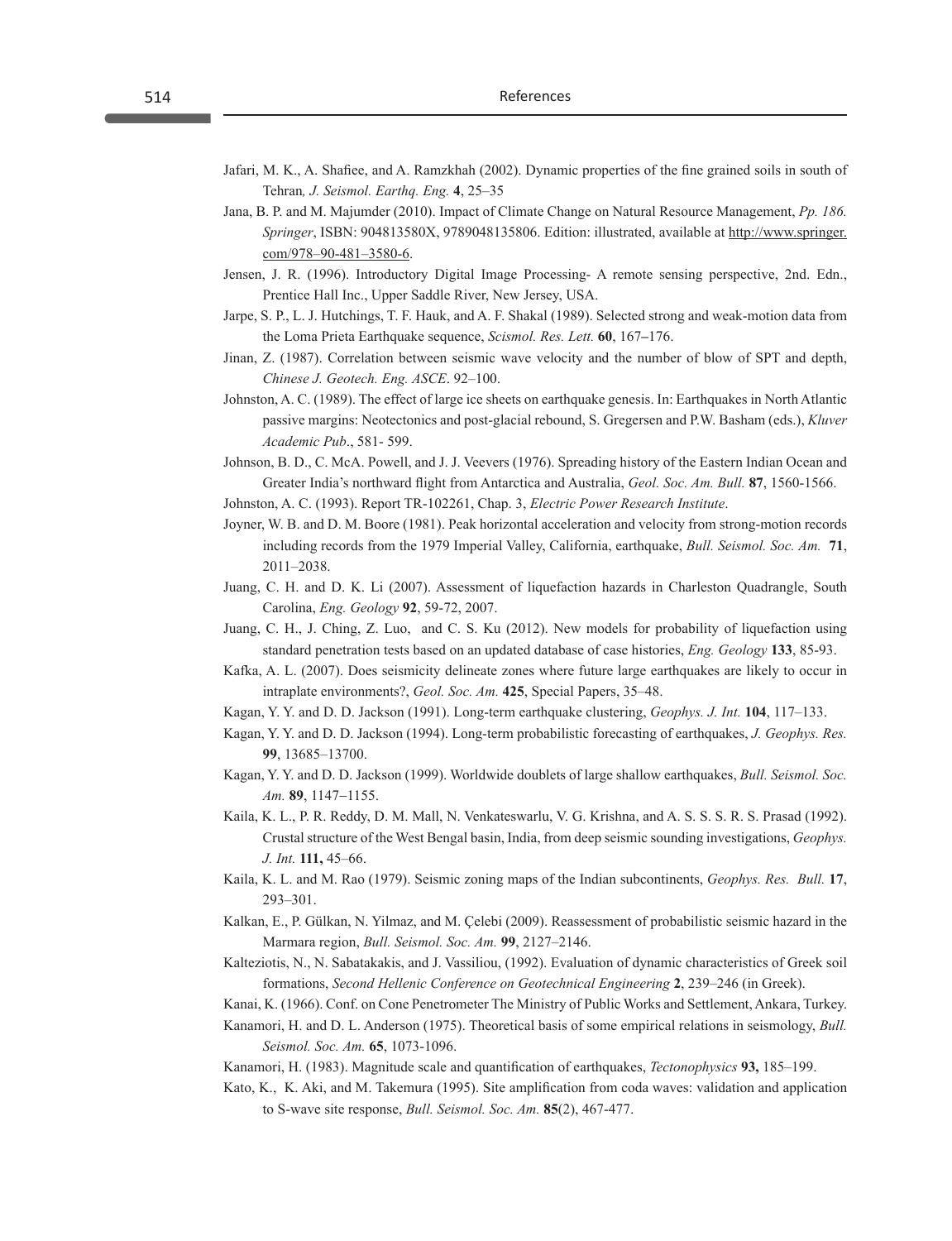- Kayal, J. R., (1996a). Precursor seismicity, foreshocks and aftershocks of the Uttarkashi earthquake of October 20, 1991 at Garhwal Himalaya, *Tectonophysics* **263**, 339-345.
- Kayal, J. R., (1996b). Earthquake source process in northeast India: A review, *J. Himalayan Geol.* **17**, 53-69.
- Kayal, J. R., R. De, and P. Chakraborty (1993). Microearthquakes at the main boundary thrust in eastern Himalaya and the present-day tectonic model, *Tectonophysics* **218**(4), 375-381.
- Kayal, J. R., S. S. Arefiev, S. Baruah, D. Hazarika, N. Gogoi, A. Kumar, S. N. Chowdhury, and S. Kalita (2006). Shillong Plateau earthquakes in northeast India region: Complex tectonic model, *Curr. Sci.* **91**(1), 109-114.
- Kayal, J. R. (2008). Microearthquake seismology and seismotectonics of south Asia, 1st Edition, *Springer Verlag and Capital Publishing Company*, India, ISBN: 978-1-4020-8179-8.
- Kayabalia, K. and M. Akin (2003). Seismic hazard map of Turkey using the deterministic approach, *Eng. Geology* **69**,127–137.
- Kendall, M. G. and A. Stuart (1979). The Advanced Theory of Statistics, Fourth Ed., Vol. 2, Griffin, London.
- Khan, M. S. H., S. M. M. Ameen, and E. Akon (1997). Petrographic study of some core samples from Precambrian basement, Maddhapara, Dinajpur District, Bangladesh, *Bangladesh J. Geol.* **16**, 55–64.
- Khan, A. A. and R. K. S. Chouhan (1996). The crustal dynamics and the tectonic trends in the Bengal Basin, *J. Geodynamics* **22**(3), 267-286.
- Khan, A. A. and B. N. P. Agarwal (1993). The crustal structure of western Bangladesh from gravity data, *Tectonophysics* **219**(4), 341-353.
- Khattri, K. N., A. M. Rogers, D. M. Perkins, and S. T. Algermissen (1984). A seismic hazard map of India and adjacent areas, *Tectonophysics* **108**, 93−134.
- Khattri, K. N. (1987). Great earthquakes, seismicity gaps and potential for earthquake disaster along the Himalaya plate boundary, *Tectonophysics* **138**, 79−92.
- Khattri, K. N. (1999). Probabilities of occurrence of great earthquakes in the Himalaya, *Proceedings of Indian Academy of Science (Earth Planetary Sciences)* **108**, 87–92.
- Kijko, A. (2004). Estimation of the Maximum Earthquake Magnitude, *Pure Appl.Geophys.* **161**, 1655–1681.
- Kijko, A. and G. Graham (1998). Parametric-historic procedure for probabilistic seismic hazard analysis: Part I - estimation of maximum regional magnitude  $m_{\text{max}}$ , *Pure Appl. Geophys.* **152**, 413-442.
- Kiku, H., N. Yoshida, S. Yasuda, T. Irisawa, H. Nakazawa, Y. Shimizu, A. Ansal, and A. Erkan (2001). In situ penetration tests and soil profiling in Adapazari, Turkey, Proceedings of the ICSMGE/TC4 satellite conference on lessons learned from recent strong earthquakes, 259–265.
- Kim, J. H. and S. K., Jung (1997). Shear modulus estimation by down-hole seismic survey in Seomyunsrea, Pusan, Collected Papers on Institute of Construction, Dong-A Univ., **21**(1), 57-63.
- Kim, J. H. and C. V. Park (2002). Processing of Downhole S-wave Seismic Survey Data by Considering Direction of Polarization, *Geophysics* (in Korean) **5**(4), 321-328.
- Konno, K. and T. Ohmachi (1998). Ground-motion characteristics estimated from spectral ratio between horizontal and vertical components of Microtremor, *Bull. Seismol. Soc. Am.* **88**(1), 228-241.
- Kobayashi, K. (1980). A method for presuming deep ground soil structures by means of longer period microtremors, *Proc. Of the 7th WCEE*, Turkey **1**, 237-240.
- Kotoda, K., K. Wakamatsu, and S. Midorikawa (1988). Seismic Microzoningon Soil Liquefaction Potential Based On Geomorphological Land Classification, *Soils and Foundations* **28**(2), 127-143.
- Kramer, S. (1996). Geotechnical Earthquake Engineering, Prentice Hall, Upper Saddle River, NJ, USA.
- Kramer, S. L. (2008). Evaluation of liquefaction hazards in Washington State (No. WA-RD 668.1), Washington State Department of Transportation, Office of Research and Library Services.
- Krishna, J. (1959). Seismic zoning of India, *In earthquake engineering seminar*, Roorkee University, India, 32–38.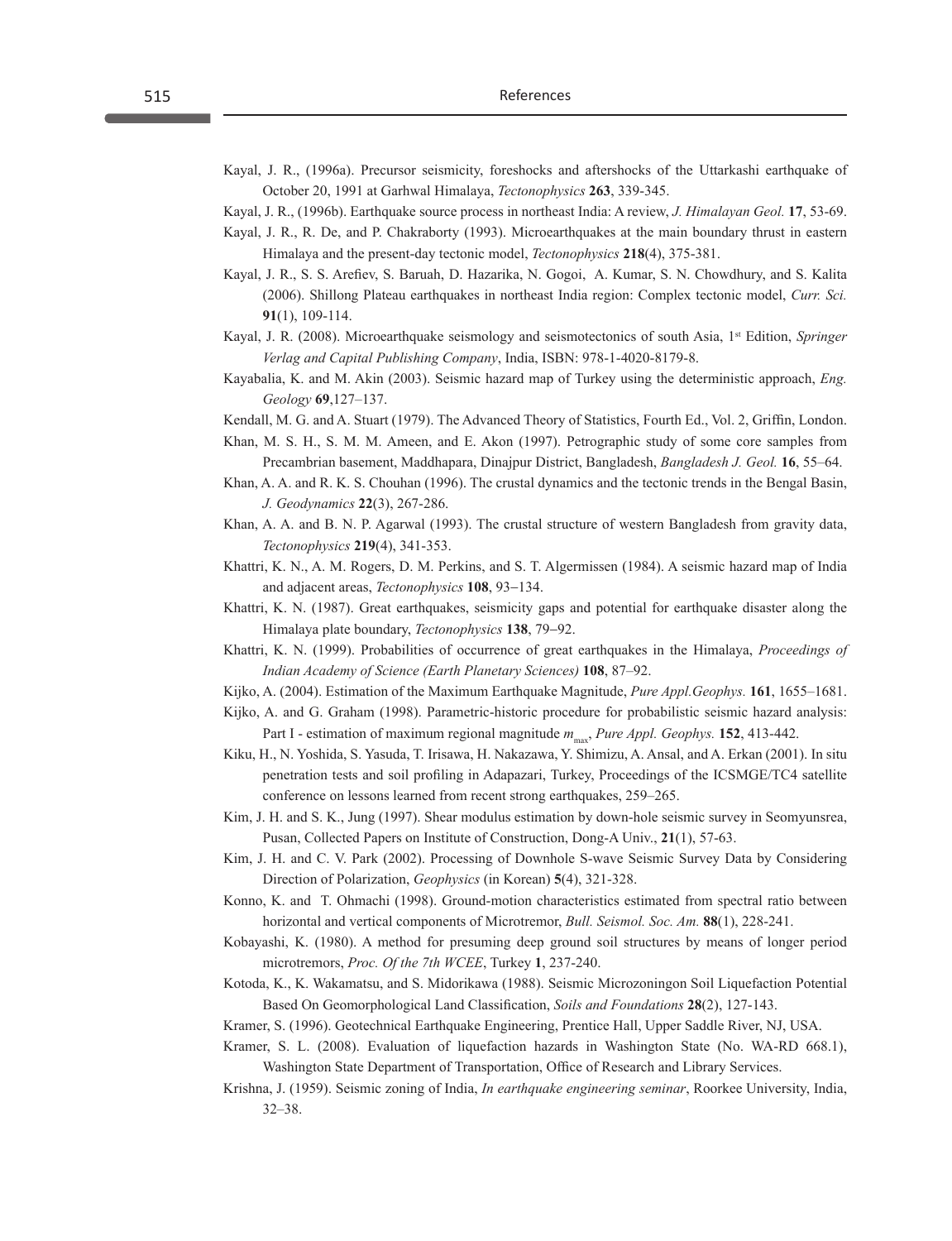- Kudrass, H. R., V. Spiess, M. Michels, B. Kottke, and S. R. Khan (1999) Transport processes, accumulation rates and a sediment budget for the submarine delta of the Ganges – Brahmaputra and the Swatch of No Ground, Bangladesh, *International Seminar on the Quaternary Development and Coastal Hydrodynamics of the Ganges Delta in Bangladesh, Dhaka*, Geological Survey of Bangladesh.
- Kudo, K. (1995). Practical estimates of site response, State-of-the-art report, *In Proceedings of the fifth Internationnal Conference on Seismic Zonation*.
- Kulhawy, F. H. and P.W. Mayne (1990). Manual on estimating soil properties for foundation design, Report EL-6800, Electric Power Research Institute.
- Kundu A. K. and P. Aag (1996). Atlas of the City of Calcutta & its Evnirons, National Atlas and Thematic Mapping Organization, Ministry of Science and Technology, Government of India.
- Kundu, B. and V. K. Gahalaut (2013). Tectonic geodesy revealing geodynamic complexity of the Indo-Burmese arc region, North East India, *Curr. Sci.* **104**(7), 920-933.
- Kuwano, J., K. Ozaki, and S. Nakamura (1992). Simplified method of liquefaction hazard evaluation for subsurface layers, *Proceedings, 10th World Conf. on Earthquake Engineering*, Madrid, Balkema, Rotterdam **3**.
- Lachetl, C. and P. Y. Bard (1994). Numerical and Theoretical Investigations on the Possibilities and Limitations of Nakamura's Technique, *J. Phys. Earth* **42**(5), 377-397.
- Landis, J. R. and G. G. Koch (1977). The measurement of observer agreement for categorical data, *Biometrics* **33**, 159-174.
- Lang, D. H., S. Molina and C. D. Lindholm (2008). Towards near-real-time damage estimation using a CSMbased tool for seismic risk assessment, *J. Earthq. Eng.* **12** (S2), 199–210.
- Lang, D. H., Y. Singh and J. S. R. Prasad (2012).Comparing empirical and analytical estimates of earthquake loss assessment studies for the city of Dehradun, India, *Earthq. Spectra* **28** (2), 595–619, doi: 10.1193/1.4000004.
- Lapajne, J., B. S. Motnikar, and P. Zupančič (2003). Probabilistic seismic hazard assessment methodology for distributed seismicity, *Bull. Seismol. Soc. Am.* **93**, 2502–2515.
- Lee, S. H. H. (1990). Regression models of shear wave velocities, *J. Chinese Insti. Eng.* **13**, 519–532.
- Lee, D, C. Ku, and H. Yuan (2004). A study of the liquefaction risk potential at Yuanlin, Taiwan, *Eng. Geology* **71**(1-2), 97–117.
- Lee, S. H. H. (1992). Analysis of the multicollinearity of regression equations of shear wave velocities, *Soils and Foundations* **32**(1), 205-214.
- Lee, W.H.K., F.T. Wu, and C. Jackson (1976).A catalog of historical earthquakes in China, *Bull. Seismol. Soc. Am.* **66,** 2003–2016.
- Lee, T. T. and L. A. Lawver (1995). Cenozoic plate reconstruction of Southeast Asia, *Tectonophysics* **251**, 85–138.
- Lermo J. and F. J. Chilvez-Garcfa (1993). Site effect evaluation using spectral ratios with only one station, *Bull. Seismol. Soc. Am.* **83**, 1574-1594.
- Lermo, J. and F. J. Chávez-García (1994). Are microtremors useful in site response evaluation?, *Bull. Seismol. Soc. Am.* **84**(5), 1350-1364.
- Liao, S. S. C. and R. V. Whitman (1986). Overburden correction factors for SPT in sand, *J. Geotech. Eng.*  **112**(3), 373-377.
- Lister, J. A. (1934). Report, Eastern Bengal railway, *Geol. Surv. India* **65**, 99-100, 104.
- Longley, P. and M. Batty (1997). Spatial Analysis: Modelling in a GIS Environment, *John Wiley & Sons Ltd.*, New York, USA, 392 pp.
- Lu, D. and Q. Weng (2005). Urban Classification using full spectral information of Landsat ETM Imagery in Marion County, Indiana, *Photogramm. Eng. Rem. S.***71**, 1275–1284.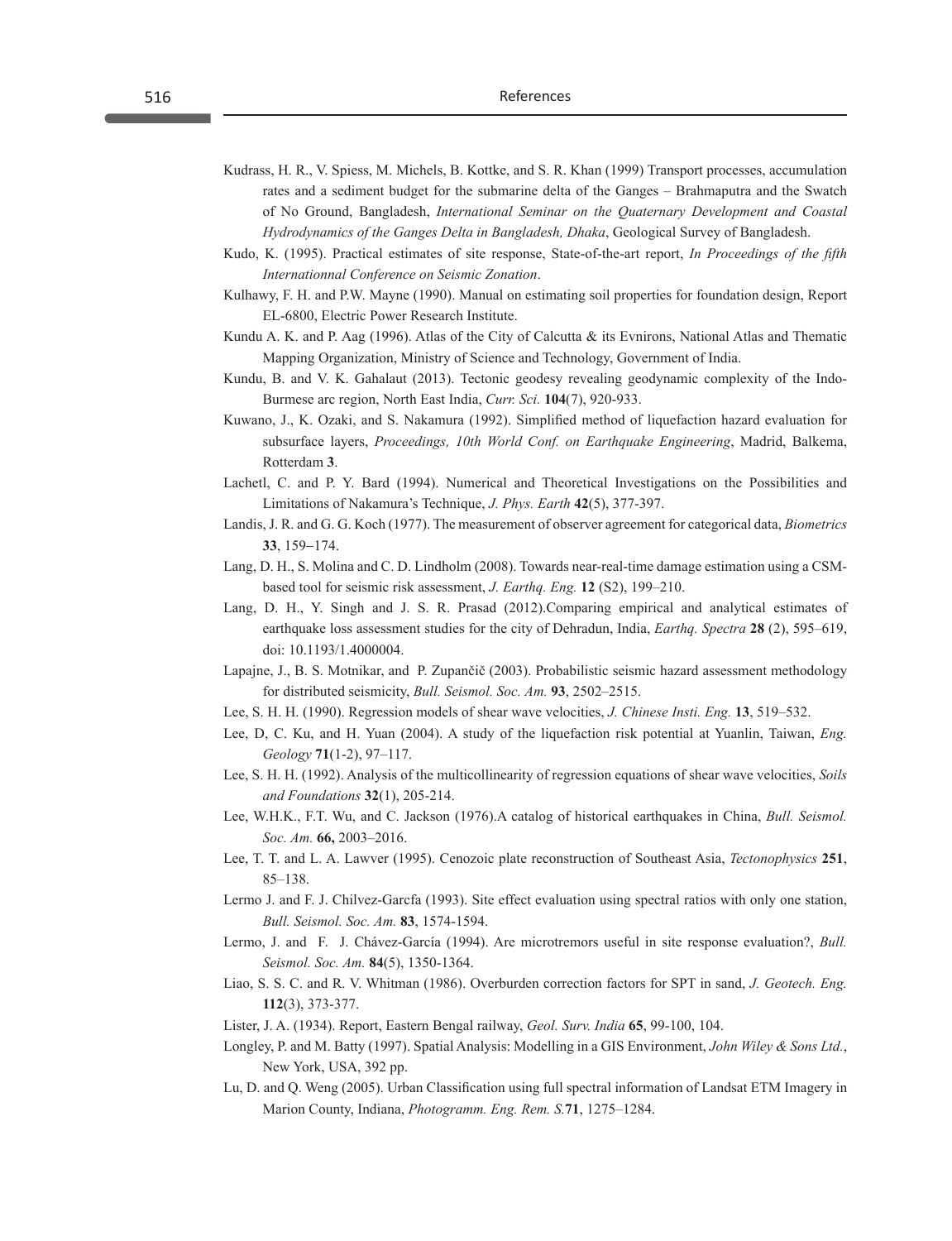- Madansky, A. (1959). The fitting of straight lines when both variables are subject to error, *J. Am. Stat. Assoc.* **54**, 173–205.
- Mahadevan, T. M. (1994). Deep continental structure of India: A review, Memoir 28, Bangalore, *Geol. Soc. India*, ISBN 81 85867 06 2.
- Mahajan, A. K., V. C. Thakur, M. L. Sharma, and M. Chauhan (2010). Probabilistic seismic hazard map of NW Himalaya and its adjoining area, India, *Nat. Hazards* **53**, 443–457.
- Mahajan, A. K., V. Gupta, and V. C. Thakur (2012). Macroseismic field observations of 18 September 2011 Sikkim earthquake, *Nat. Hazards* **63**(2), 589-603.
- Maheswari, R. U, A. Boominathan, and G. R. Dodagoudar (2010). Use of surface waves in statistical correlations of shear wave velocity and penetration resistance of Chennai soils, *Geotech. Geol. Eng.* **28**(2), 119-137.
- Main, I. G. (1995). Earthquakes as critical phenomena (1995), Implications for probabilistic Seismic Hazard Analysis, *Bull. Seismol. Soc. Am.* **85**, 1299**–**1308.
- Maiti, S. K., S. K. Nath, M. D. Adhikari, N. Srivastava, P. Sengupta, and A. K. Gupta (2015). Probabilistic Seismic Hazard Model of West Bengal, India, *J. Earthq. Eng.*
- Mandal, P., B. K. Rastogi, and H. K. Gupta (2000). Recent Indian earthquakes*, Curr. Sci*. **79**(9), 1334-1347.
- Mandal, P., B. K. Rastogi, H.V.S. Satyanarayana, and M. Kousalya (2004). Results from Local Earthquake Velocity Tomography: Implications toward the Source Process Involved in Generating the 2001 Bhuj Earthquake in the Lower Crust beneath Kachchh (India), *Bull. Seismol. Soc. Am.* **94,** 633–649.
- Manglik, A., S. Thiagarajan, A. V. Mikhailova, and Y. Rebetsky (2008). Finite element modelling of elastic intraplate stresses due to heterogeneities in crustal density and mechanical properties for the Jabalpur earthquake region, central India. *J. Earth Sys. Sci. 117*(2), 103-111.
- Mark, R. K. (1977). Application of linear statistical model of earthquake magnitude versus fault length in estimating maximum expectable earthquakes, *Geology* **5**, 464–466.
- Margaris, B. N. and C. B. Papazachos (1999). Moment-Magnitude Relations Based on Strong-Motion Records in Greece, *Bull. Seismol. Soc. Am.* **89***, 442–455.*
- Margottini, C. (1992). On the uncertainties of historical data and their effects in seismic hazard assessment. *In Proceedings 7th World Conference Earthquake Engineering,* Madrid.
- Marin, S., J. P. Avouac, M. Nicolas, and A. Schlupp (2004). A probabilistic approach to seismic hazard in metropolitan France, *Bull. Seismol. Soc. Am.* **94**, 2137–2163.
- Martin, S. and W. Szeliga (2010). A catalog of felt intensity data for 570 earthquakes in India from 1636 to 2009, *Bull. Seismol. Soc. Am.* **100**, 562–569.
- Martin, S. S. and S. E. Hough (2015). The 21 May 2014 Mw 5.9 Bay of Bengal Earthquake: Macroseismic Data Suggest a High-Stress-Drop Event, *Seismol. Res. Lett.*
- Maurin, T. and C. Rangin (2009). Structure and kinematics of the Indo‐Burmese Wedge: Recent and fast growth of the outer wedge, *Tectonics* **28**(2).
- McCann, W. E., S. P. Nishenko, L. R. Sykes, and J. Krause (1979). Seismic gaps and plate tectonics: seismic potential for major plate boundaries, *Pure Appl. Geophys.* **117**, 1082–1147.
- McGuire, R. K. (1976). FORTRAN Computer Program for Seismic Risk Analysis, US Geological Survey, 76–67.
- McGuire, R. K. (2004). Seismic hazard and risk analysis, *EERI Publication,* Risk Engineering, Inc. Boulder, Colorado, No MN0-10, ISBN: 0-943198-01-1.
- McMechan, G. A. and M. J. Yedlin (1981). Analysis of dispersive waves by wave field transformation, *Geophysics* **46**(6), 869-874.
- Menon, A., T. Ornthammarath, M. Corigliano, and C. G. Lai (2010). Probabilistic seismic hazard macrozonation of Tamil Nadu in Southern India, *Bull. Seismol. Soc. Am.* **100**, 1320–1341.
- Miao, Q. and C. A. Langston (2007). Empirical distance attenuation and the local magnitude scale for the central United States, *Bull. Seismol. Soc. Am.* **97**, 2137–2151.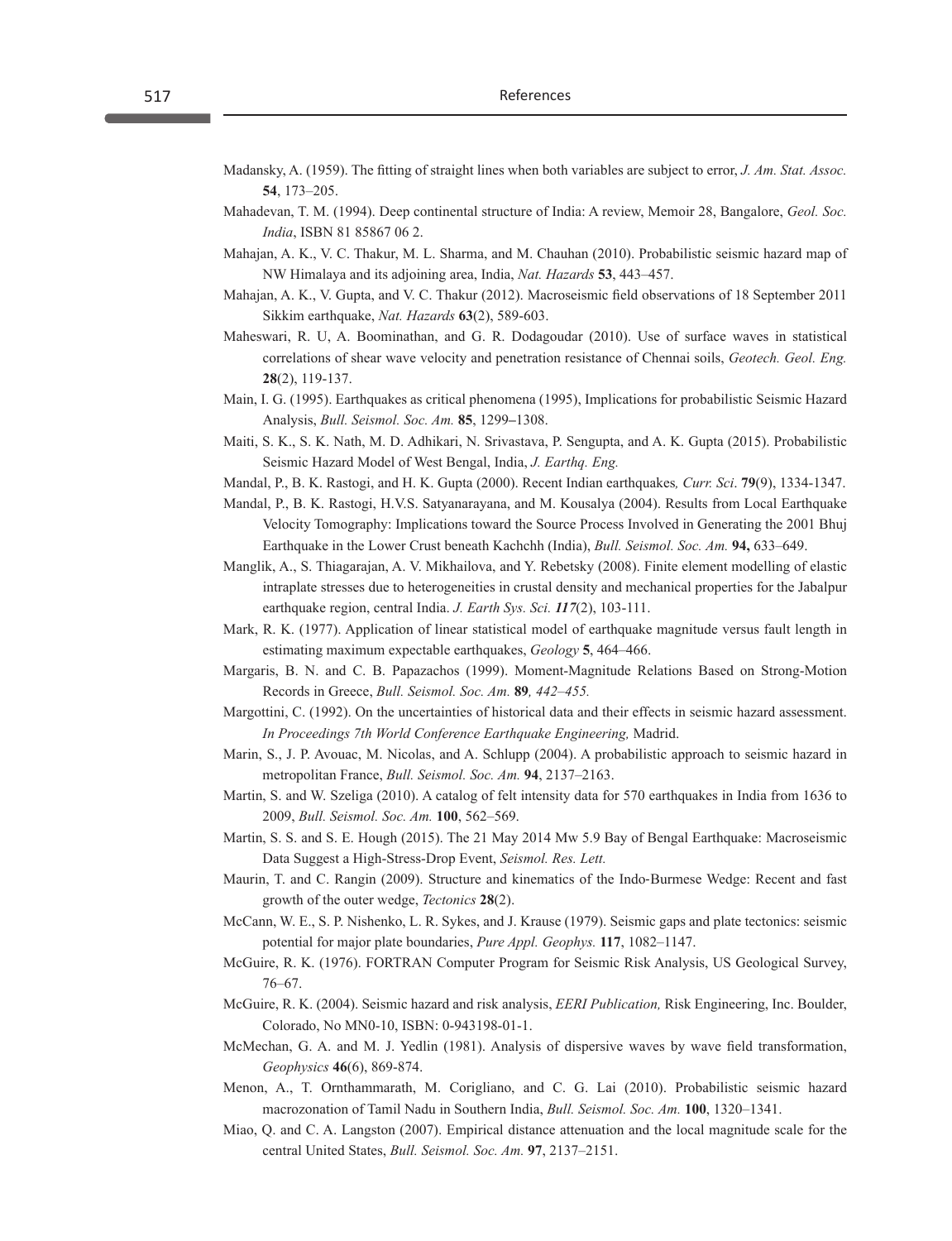Middlemiss, C. S. (1908). Two Calcutta Earthquakes of 1906, *Records Geol. Surv. India* **36**(3), 214-232.

- Mithal, R. S. and L. S. Srivastava (1959). Geotectonic position and earthquakes of Ganga−Brahmputra region, *Proceedings of Symposium on Earthquake Engineering*, Univ. Roorkee.
- Miller, R. D., J. Xia, C. B. Park, J. Ivanov, and E. Williams (1999). Using MASW to map bedrock in Olathe, Kansas, In *SEG Annual Meeting Expanded Technical Program with Biographies,* Houston, Texas, pp 433-436.
- Mitra S., S. N. Bhattacharya, and S. K. Nath (2008). Crustal Structure of the Western Bengal Basin from Joint Analysis of Teleseismic Receiver Functions and Rayleigh Wave Dispersion, *Bull. Seismol. Soc. Am.* **98**, 2715-2723.
- Mohanty, W. K., M. Y. Walling, S. K. Nath, and I. Pal (2007). First Order Seismic Microzonation of Delhi, India Using Geographic Information System (GIS), *Nat. Hazards* **40**, 245–260.
- Molina, S., D. H. Lang, and C. D. Lindholm (2010). SELENA-an open-source tool for seismic risk and loss assessment using a logic tree computation procedure, *Computers & Geosciences* **36**, 257–269.
- Molina, S. and C. Lindholm (2005). A logic tree extension of the capacity spectrum method developed to estimate seismic risk in Oslo, Norway, *J. Earthq. Eng.* **9**(6), 877-897.
- Moldoveanu, C. L., M. Radulian, Gh. Marmureanu, and G. F. Panza (2004). Microzonation of Bucharest: State-of-the-Art, *Pure Appl. Geophys.* **161** (5−6), 1125−1147.
- Morgan, J. P. and W. G. Mcintire (1959). Quaternary geology of the Bengal basin, East Pakistan and India, *Geol. Soc. Am. Bull.* **70**(3), 319-342.
- Monsur, M. H. (1995). An introduction to the Quaternary geology of Bangladesh, *International Geological Correlation Programme* IGCP-347. Rehana Akhter, Dhaka.
- Monsur, M. H., M. J. Tooley, G. S. Ghatak, P. R. Chandra, R. K. Roy, P. C. Adhikari, and S. H. Akhter (2001). A review and correlation of Quaternary deposits exposed in the Bengal Basin and its surrounding areas, *Bangladesh Journal of Geology* **20**, 33–54.
- Motazedian, D. and G. M. Atkinson (2005). Stochastic finite-fault modeling based on a dynamic corner frequency, *Bull. Seismol. Soc. Am.* **95**(3), 995-1010.
- Mroz, Z. (1967). On the description of anisotropic workhardening, *J. Mech. Phys. Solids* **15**(3), 163-175.
- Mucciarelli, M. and M. R. Gallipoli (2001). A critical review of 10 years of microtremor HVSR technique, *Boll. Geof. Teor. Appl*. **42**(3-4), 255-266.
- Mukhopadhayay, M. (1984). Seismotectonics of transverse lineaments in the eastern Himalaya and its foredeep, *Tectonophysics* **109**, 227−240.
- Mukhopadhayay, B., M. Fnais, M. Mukhopadhyay, and S. Dasgupta (2010). Seismic cluster analysis for the Burmese–Andaman and West Sunda Arc: insight into subduction kinematics and seismic potentiality, *Geomatics, Natural Hazards and Risk* **1**(4), 283-314.
- Mukhopadhayay, B., A. Acharyya, D. Bhattacharyya, S. Dasgupta, and P. Pande (2011). Seismotectonics at the terminal ends of the Himalayan Arc, *Geomatics, Natural Hazards and Risk*, **2**(2), 159-181.
- Mukul, M. (2000). The geometry and kinematics of the Main Boundary Thrust and related neotectonics in the Darjiling Himalayan fold-and-thrust belt, West Bengal, India, *J. Structural Geology* **22**(9), 1261-1283.
- Mukherjee, A. and S. Hazra (1997). Changing paradigm of petroleum exploration in Bengal Basin, *Indian J. Geology* **69**, 41-64.
- Mukherjea, A. and B. B. Neogi (1993). Status of Exploration in Bengal Basin, West Bengal, India, In: Biswas, S.K., Dave, A, Garg, P., Pandey, J, Maithani, A., Thomas, N. J. (editors), *Proceedings Second Seminar on Petroliferous Basins of India*, **V. 1**. Indian Petroleum Publishers, Dehra Dun, India, 93-119.
- Mulargia, F. and S. Tinti (1985). Seismic sample areas defined from incomplete catalogues: An application to the Italian territory, *Phys. Earth. Planet. Int.* **40,** 273–300.
- Nag, S. K. (2005). Application of lineament density and hydrogeomorphology to delineate groundwater potential zones of Baghmundi block in Purulia district, West Bengal, *J. Indian Soc. Remote Sens.* **33**(4), 521-529.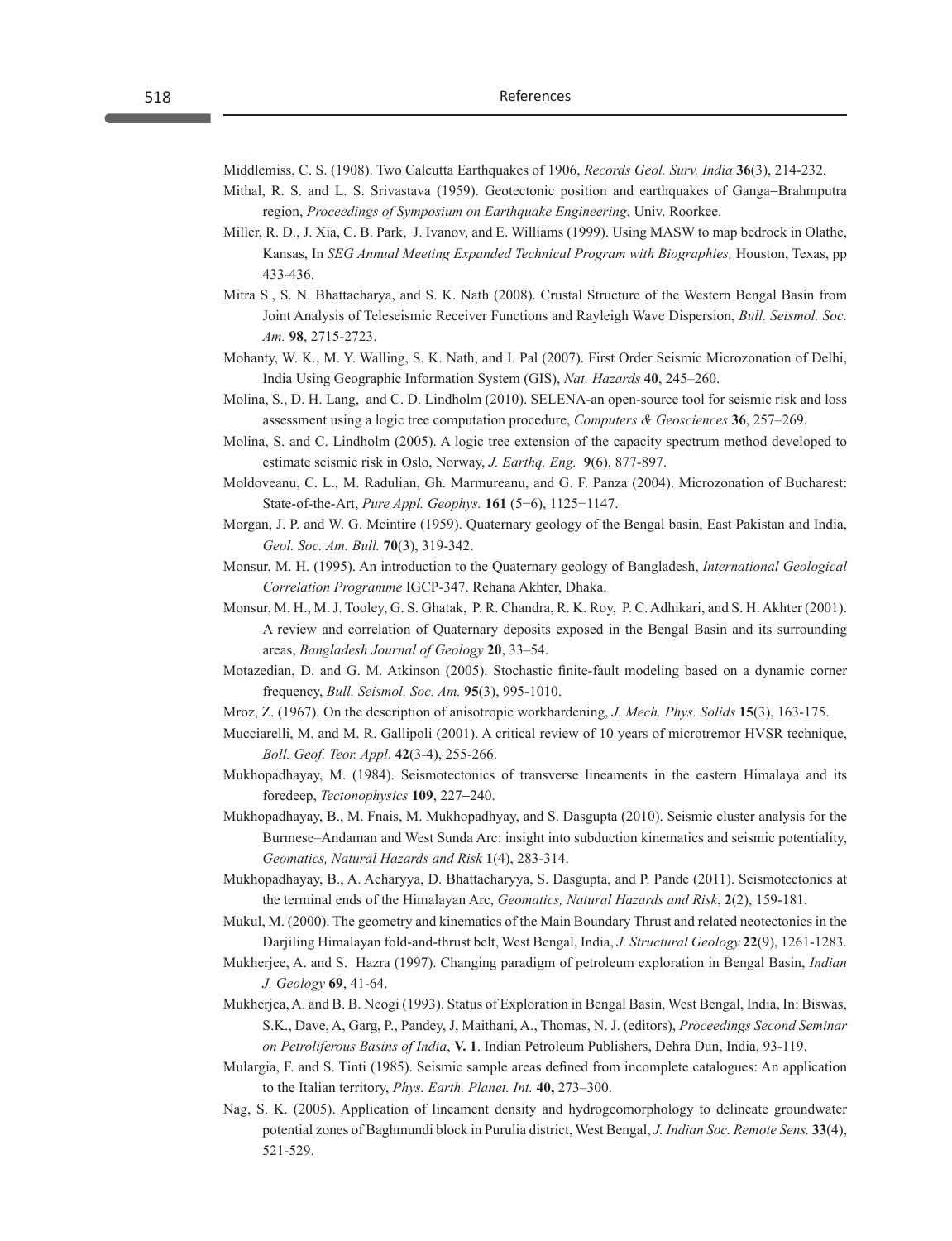- Nakamura, Y. (1989). A Method for Dynamic Characteristics Estimations of Subsurface using Microtremors on the ground Surface, *QR RTRI* **30**, 25−33.
- Nakamura, Y. (2000). Clear identification of fundamental idea of Nakamura's technique and its applications, In *Proceedings of the 12th world conference on earthquake engineering*. New Zealand, Auckland.
- Nandy, D. R. (2001). Geodynamics of Northeastern India and the Adjoining Region, *ACB Publication*, Kolkata, 1–209.
- Nandy, D. R. (2007). Need for seismic microzonation of Kolkata megacity, *In Proceedings of workshop on microzonation,* Indian Institute of science, Bangalore, India, **2627**.
- Nath, S. K., P. Sengupta, and J. R. Kayal (2002). Determination of Site Response at Garhwal Himalaya from the aftershock sequence of 1999 Chamoli Earthquake, *Bull. Seismol. Soc. Am.* **92**, 1072–1081.
- Nath, S. K. (2004). Seismic Hazard Mapping and Microzonation in the Sikkim Himalaya through GIS Integration of Site Effects and Strong Ground Motion Attributes. *Nat. Hazards* **31**(2), 319–342.
- Nath, S. K. (2007). Seismic Microzonation Framework–Principles and Applications, *In Proceedings of Workshop on Microzonation*, Indian Institute of Science, Bangalore, pp. 9-35.
- Nath, S. K., K. K. S. Thingbaijam, A. Raj, K. Shukla, I. Pal, D. R. Nandy, M. K. Vadav, B. K. Bansal, S. Dasgupta, K. Majumdar, J. R. Kayal, A. K. Shukla, S. K. Deb, J. Pathak, P. J. Hazarika, and D. K. Pal (2007). Seismic Microzonation of Guwahati City, *International workshop on Earthquake Hazard and Mitigation, Guwahati,* India.
- Nath, S. K., D. Roy, and K. K. S. Thingbaijam (2008a). Disaster mitigation and management for West Bengal, India-An appraisal, *Curr. Sci.* **94**(7), 858.
- Nath, S. K., K. K. S. Thingbaijam, and A. Raj (2008b). Earthquake hazard in the northeast India A seismic microzonation approach with typical case studies from Sikkim Himalaya and Guwahati city, *J. Earth. Sys. Sci.* **117**, 809–831.
- Nath, S. K. and K. K. S. Thingbaijam (2009). Seismic hazard assessment A holistic microzonation approach, *Nat. Hazards. Earth Sys. Sci.* **9**, 1445−1459.
- Nath, S. K., A. Raj, K. K. S. Thingbaijam, and A. Kumar (2009). Ground motion synthesis and seismic scenario in Guwahati city—a stochastic approach. *Seismol. Res. Lett.* **80**(2), 233-242.
- Nath, S. K., K. K. S. Thingbaijam, J. C. Vyas, P. Sengupta, and S. M. S. P. Dev (2010). Macroseismic-driven site effects in the southern territory of West Bengal, India, *Seismol. Res. Lett.* **81**(3), 480–487.
- Nath, S. K. (2011). Seismic Microzonation Manual and Handbook, *Geoscience Division, Ministry of Earth Sciences*, Govt. of India, New Delhi.
- Nath, S. K. and K. K. S. Thingbaijam (2011a). Peak ground motion predictions in India: an appraisal for rock sites, *J. Seismol.* **15**, 295–315.
- Nath, S. K. and K. K. S. Thingbaijam (2011b). Assessment of seismic site conditions: a case study from Guwahati city, Northeast India, *Pure Appl. Geophys.* **168**(10), 1645-1668.
- Nath, S. K. and K. K. S. Thingbaijam (2012). Probabilistic seismic hazard assessment of India, *Seismol. Res. Lett.* **83**(1), 135-149.
- Nath, S. K., K. K. S. Thingbaijam, S. K. Maiti, and A. Nayak (2012). Ground-motion predictions in Shillong region, northeast India, *J. Seismol.* **16**, 475-488.
- Nath, S. K., M. D. Adhikari, S. K. Maiti, N. Devaraj, N. Srivastava, and L. D. Mohapatra (2014). Earthquake scenario in West Bengal with emphasis on seismic hazard microzonation of the city of Kolkata, India, *Nat. Hazards Earth Syst. Sci.* **14**, 2549–2575, doi:10.5194/nhess-14-2549-2014, 2014.
- Naqvi, S. M., (2005). Geology and Evolution of the Indian Plate: from Hadean to Holocene, *Capital Publishing Company*, New Delhi.
- Navarro, N. and C. S. Oliveiram (2006). Experimental techniques for assessment of dynamic behavior of buildings, Assessing and managing earthquake risk: geo-scientific and engineering knowledge for earthquake risk mitigation: developments, tools, techniques, Geotechnical and Earthquake Engineering, Oliveira, C. S., Roca, A., Goula, X. (Eds.), *Springer*.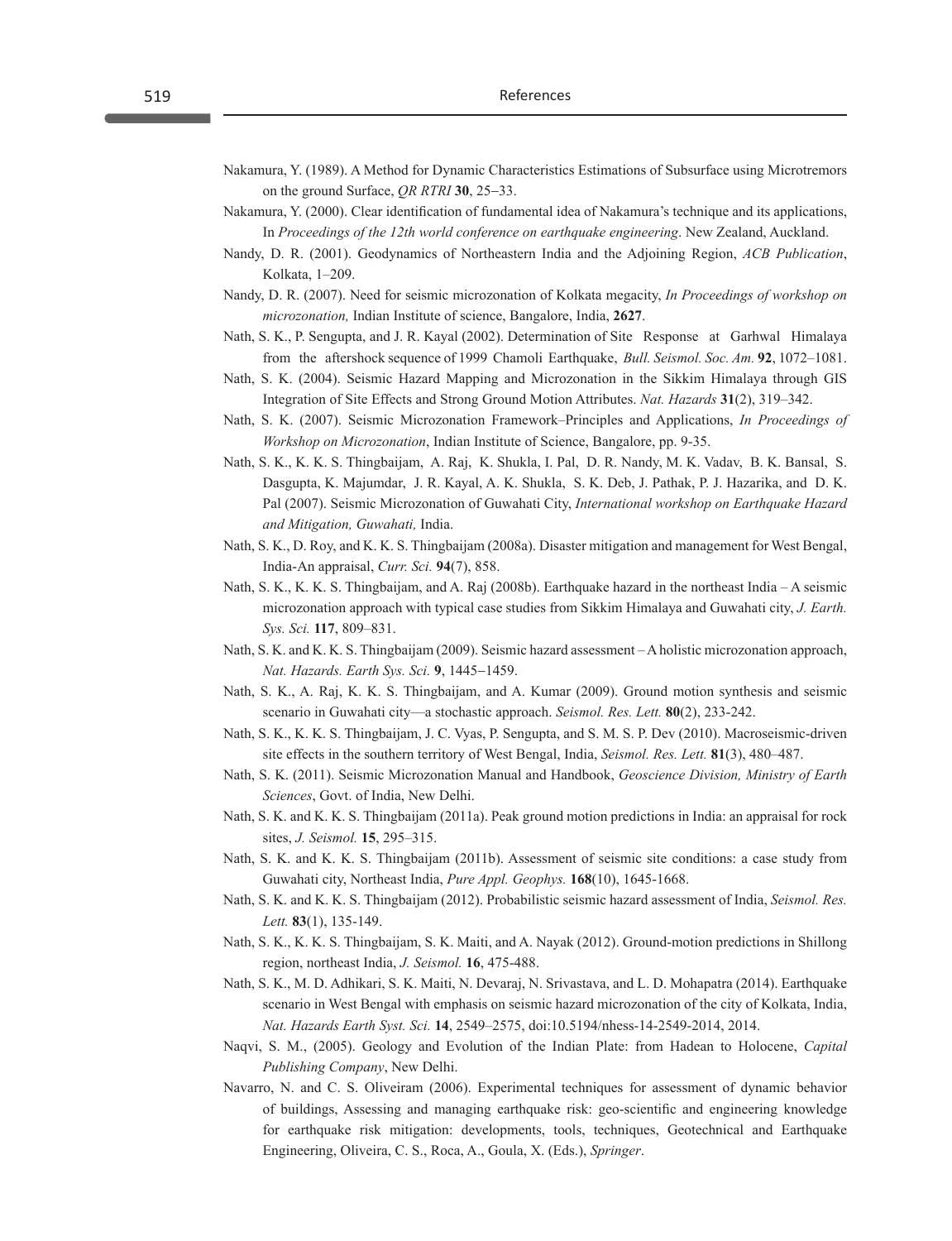- Ni, J. F. and M. Barazangi (1984). Seismotectonics of the Himalayan collision zone: Geometry of the under thrusting Indian Plate beneath the Himalaya, *J. Geophys. Res.* **89**, 1147-1163.
- NIBS (2002). HAZUS99- earthquake loss estimation methodology, technical manual, in Technical Manual, edited by: FEMA, Federal Emergency Managemen Agency, National Institute of Building Sciences (NIBS), Washington. DC., pp 325.
- Nishenko, S. P. and L.R. Sykes (1993). Comment on "Seismic gap hypothesis: ten years after" by Y. Y. Kagan and D. D. Jackson, *J. Geophy. Res.* **98**, 9909–9916.
- Nogoshi, M. and T. Igarashi (1971). On the amplitude characteristics of microtremor (Part 2), *J. Seismol. Soc. Japan* **24**, 26–40.
- Nunziata, C. (2004). Seismic Ground Motion in Napoli for the 1980 Irpinia Earthquake, *Pure Appl. Geophys.*  **161** (5−6), 1239−1264.
- Nuttli, O. W. (1973). Seismic wave attenuation and magnitude relations for eastern North America, *J. Geophys. Res.* **84,** 233–249.
- Nyffenegger, P. and C. Frohlich (2000). Aftershock occurrence rate decay properties for intermediate and deep earthquake sequences, *Geophys. Res. Lett.* **27,** 1215–1218.
- Obermeier, S. F. (1996). Use of liquefaction-induced features for paleoseismic analysis—an overview of how seismic liquefaction features can be distinguished from other features and how their regional distribution and properties of source sediment can be used to infer the location and strength of Holocene paleo-earthquakes, *Eng. Geology* **44**(1), 1-76.
- Ogata, Y. and J. Zhuang (2006). Space--time ETAS models and an improved extension, *Tectonophysics* **413,** 13–23.
- Okamoto, T., T. Kokusho T, Y. Yoshida and K. Kusuonoki (1989). Comparison of surface versus subsurface wave source for P–S logging in sand layer, *Proc. 44*th *Ann. Conf. JSCE*. **3**, 996–997 (in Japanese).
- Ohba, S. and I. Toriuma (1970). Dynamic response characteristics of Osaka Plain, *Proceedings of the annual meeting AIJ*.
- Ohmachi, T., Y. Nakamura, and T. Toshinawa (1991). Ground Motion Characteristics in the San Francisco Bay Area detected by Microtremor Measurements, *Proc. 2nd. Int. Conf. on Recent Adv. In Geot. Earth. Eng. And Soil Dyn*., 11-15 March, St. Louis, Missouri, pp 1643-1648.
- Ohsaki, Y. R. and R. Iwasaki (1973). On dynamic shear module and Poisson's ratio of soil deposits, *Soils Foundations* **13**(4), 61–73.
- Ohta, T., A. Hara, M. Niwa, and T. Sakano (1972). Elastic shear moduli as estimated from N-value, *Proceedings 7*th *annual convention of Japan society of soil mechanics and foundation engineering*, 265–268.
- Ohta, Y. and N. Goto (1978). Empirical shear wave velocity equations in terms of characteristics soil indexes, *Earthq. Eng. Struct. Dyn*. **6**(2), 167–187, doi:10.1002/eqe.4290060205.
- Oldham, T. (1883). A catalogue of Indian earthquakes, *Mem. Geol. Surv. India* **19**, 163–215, Geol. Surv. India, Calcutta.
- Oldham, T. and R. D. Oldham (1882). The Cachar earthquake of 10th January 1869, R.D. Oldham (ed.), *Geol. Surv. India Mem.* **19**,1-98.
- Oldham, R. D. (1899). Report of the great earthquake of 12th June, 1897, Geological Survey of India.
- O'Malley, J. (2007). U.S. Geological Survey ArcMap Sediment Classification Tool: Installation and User Guide, USGS, Open-File Report 2007-1186.
- Oppenheim, A. V., A. S. Willsky, and S. H. Nawab (1996). Signals & Systems, Prentice Hall, USA.
- Oya, M., Kotoda, K., Wakamatsu, K., and Kubo, S. (1982). Geomorphologic land classification map of the Shonai plain illustrating features of flooding and soil liquefaction, Sakata Construction Office, Ministry of Construction (JE).
- Owen, G. and M. Moretti (2011). Identifying triggers for liquefaction-induced soft-sediment deformation in sands, *Sedimentary Geology* **235**(3), 141-147.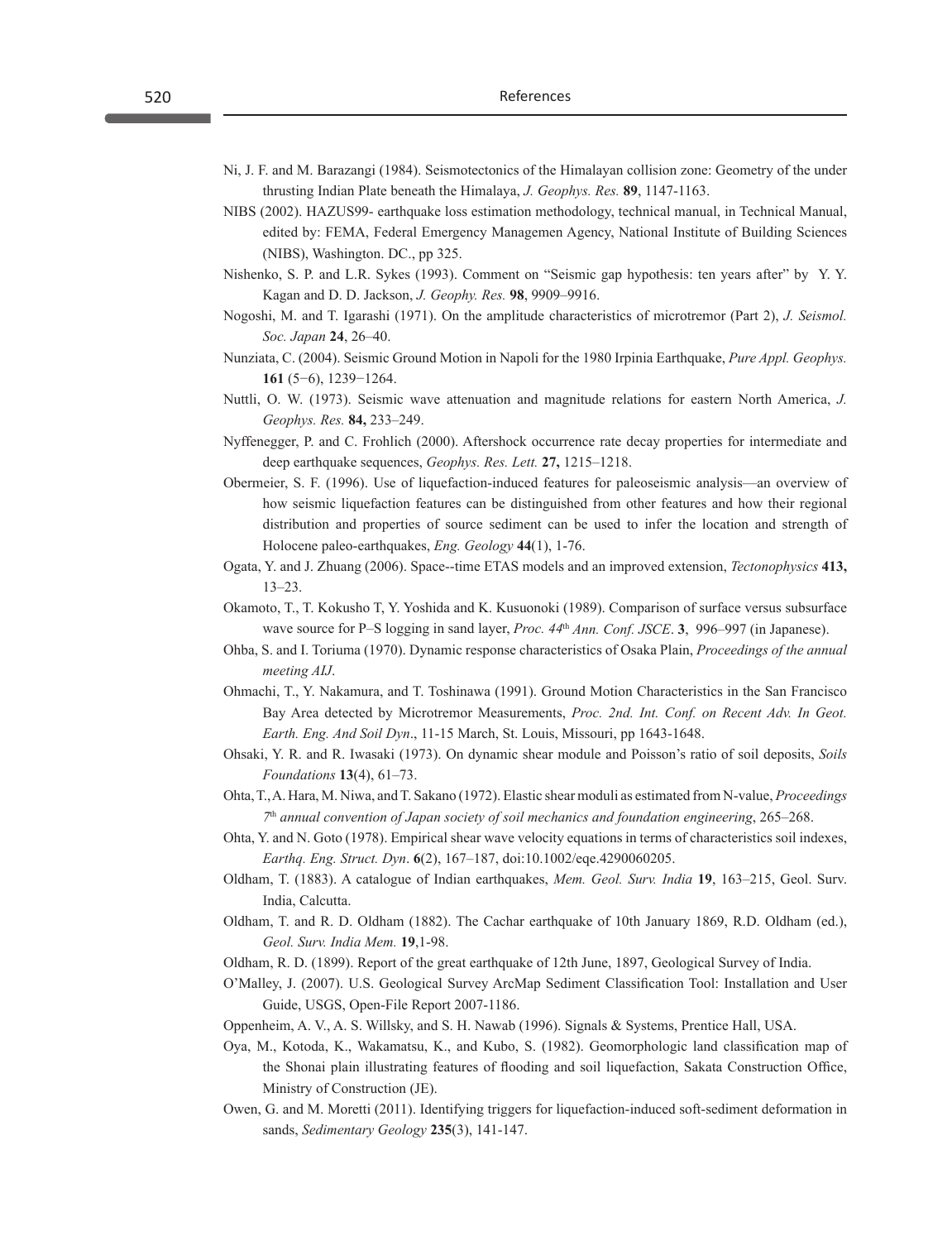- Pacheco, J. F. and L.R. Sykes (1992). Seismic moment catalog of large shallow earthquakes, 1900 to 1989, *Bull. Seismol. Soc. Am.* **82,** 1306–1349.
- Page, R. (1968). Afetrshocks and micro aftershocks of the great Alaska earthquake of 1964, *Bull. Seismol. Soc. Am.* **58**(3), 1131-1168.
- Pahari, S., I.V.S.V. Prasad, A. Banerjee and M. Varshney (2008). Evaluation of petroleum source rocks of Bengal Basin, India, *Petroleum Geochemistry and Exploration in the Afro-Asian Region: Proceedings of the 6th AAAPG International Conference, Beijing, China, 12-14 October 2004*, CRC Press.
- Pal, I., S. K. Nath, K. Shukla, D. K. Pal, A. Raj, K. K. S. Thingbaijam, and B. K. Bansal (2008). Earthquake Hazard Zonation of Sikkim Himalaya Using a GIS Platform, *Nat. Hazards* **45**(3), 333-377.
- Panahi, M., F. Rezaie, and S. A. Meshkani (2014). Seismic vulnerability assessment of school buildings in Tehran city based on AHP and GIS, *Nat. Hazards Earth Syst. Sci.*, **14**(4), 969-979.
- Pandey, M. R. and P. Molnar (1988). The distribution of intensity of the Bihar Nepal earthquake of  $15<sup>th</sup>$ January, 1934 and bounds on the extent of the rupture zone, *J. Geol. Soc*., *Nepal* **5,** 22-44.
- Panza, G. F., A. G. Prozorov, and G. Pazzi. (1993). Extension of global creepex definition (*Ms* − *mb*) to local studies (*Md* −*ML*): the case of the Italian region, *Terra Nova* **5**(2), 150–156.
- Panza, G. F., F. Romanelli, F. Vaccari, L. Decanini, and F. Mollaioli (2001). Contribution of the deterministic approach to the characterization of the seismic input, *OECD-NEA Workshop on Engineering characterization of Seismic Input*, BNL, Upton, New York, 15-17 November, 1999, NEA/ CSNI/R(2000)2, 655−715.
- Papazachos, B. C., C. A. Papaioannou, B. N. Margaris, and N. P. Theodulidis, (1993). Regionalization of seismic hazard in Greece based on seismic sources. *Nat. Hazards* **8**(1), 1-18.
- Papazachos, B. C., A. A. Kiratzi, and B. G. Karacostas (1997).Toward a homogeneous momentmagnitude determination for earthquakes in Greece and the surrounding area, *Bull. Seismol. Soc. Am.* **87** 474-483.
- Park, C. B., R. D. Miller, and J. Xia (1998). Imaging dispersion curves of surface waves on multi-channel record, *In SEG Expanded Abstracts* **17**(1), 1377-1380.
- Park, C. B., R. D. Miller, and J. Xia (1999). Multichannel analysis of surface waves, *Geophysics* **64**(3), 800- 808.
- Park, C. B., R. D. Miller, and J. Xia (2000). Detection Of Higher Mode Surface Waves Over Unconsolidated Sediments By The Mx4 W method, *In 13th EEGS Symposium on the Application of Geophysics to Engineering and Environmental Problems*.
- Park, C. B., R. D. Miller, and J. Xia (2001). Offset and resolution of dispersion curve in multichannel analysis of surface waves (MASW), *In Proceedings of the SAGEEP*.
- Park, C. B., R. D. Miller, and H. Miura (2002). Optimum field parameters of an MASW survey, *Exp. Abs.: SEG-J,* Tokyo.
- Parsons, T. (2008). Persistent earthquake clusters and gaps from slip on irregular faults, *Nature Geoscience* **1**, 59–63.
- Parvez, I. A. and A. Ram (1999). Probabilistic assessment of earthquake hazards in the Indian Subcontinent, *Pure. Appl. Geophys.* **154**, 23–40.
- Parvez, I. A., F. Vaccari, and G. F. Panza (2003). A deterministic seismic hazard map of India and adjacent areas, *Geophy. J. Int.* **155**, 489−508.
- Petersen, M. D., A. D. Frankel, S. C. Harmsen, C. S. Mueller, K. M. Haller, R. L. Wheeler, R. L. Wesson, Y. Zeng, O. S. Boyd, D. M. Perkins, N. Luco, E. H. Field, C. J. Wills, and K. S. Rukstales (2008). Documentation for the 2008 Update of the United States National Seismic Hazard Maps, U.S. Geological Survey Open-File Report 2008–1128.
- Phillips, C. and Y. M. Hashash (2009). Damping formulation for nonlinear 1D site response analyses, *Soil Dyn. Earthq. Eng.* **29**(7), 1143-1158.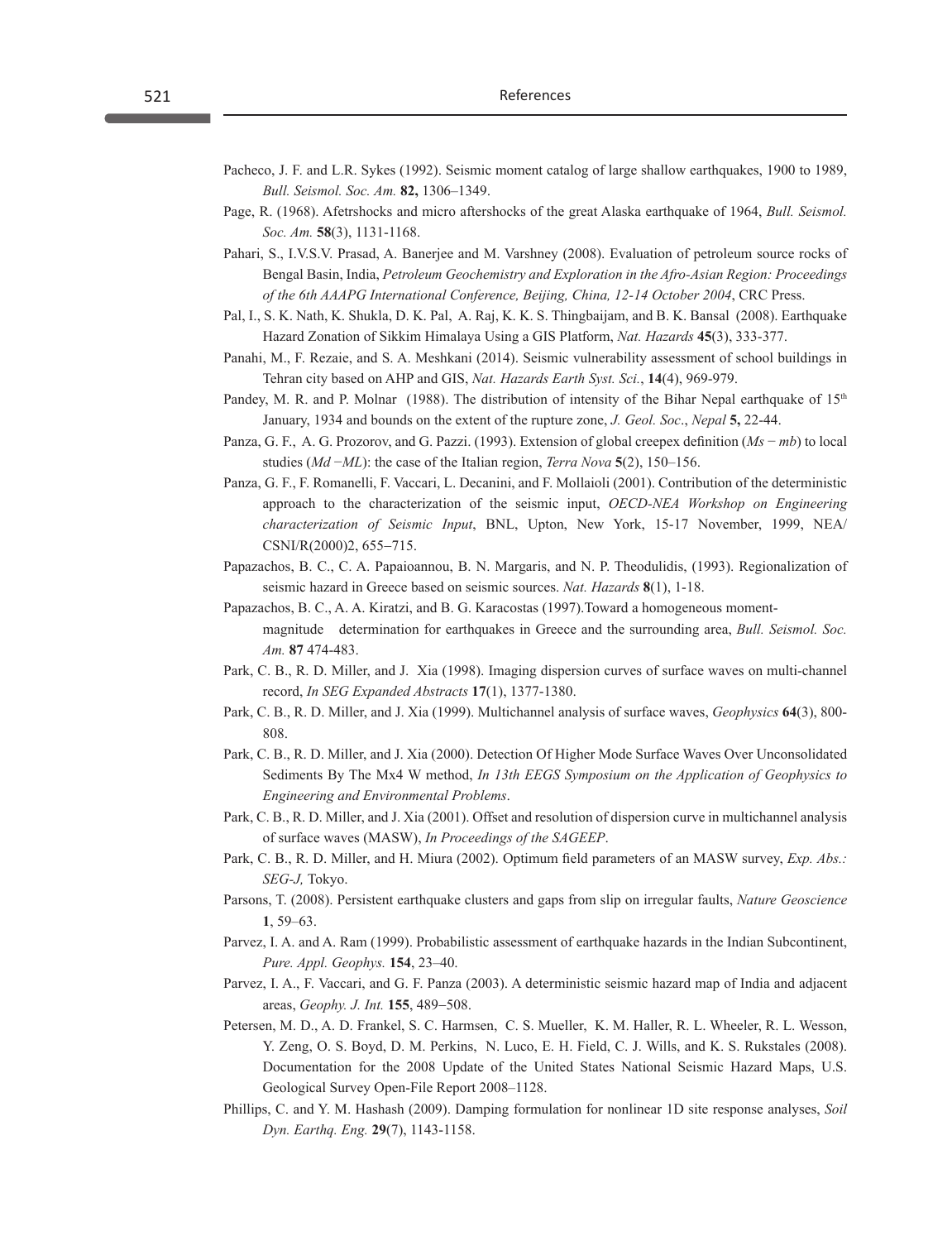- Phillips, W. S. and K. Aki (1986). Site amplification of coda waves from local earthquakes in central California, *Bull. Seismol. Soc. Am.* **76**(3), 627-648.
- Pirazzoli, P. A. (1991). World Atlas of Holocene Sea-level Changes, *Elsevier*, Amsterdam.
- Pitilakis, K. D., A. Anastasiadis, and D. Raptakis (1992). Field and laboratory determination of dynamic properties of natural soil deposits, *Proceedings of 10th World Conf. Earthquake Engineering, Rotterdam*, 1275–1280.
- Pitilakis, K, D. Raptakis, K. Lontzetidis, T. Tika-Vassilikou, and D. Jongmans (1999). Geotechnical and geophysical description of euro-seistest using field and laboratory tests and moderate strong ground motions, *J. Earthq. Eng.* **3**(3), 381–409.
- Poddar, B.C, C. Chakrabati, S. N. Banerjee, and P. Chakravarti (1993). Changing geography and climate of West Bengal since 18000 B. P., *Rec. Geol. Surv. India*.**121**, 47-53.
- Prozorov, A. G. and A. M. Dziewonski (1982). A method of studying variations in the clustering property of earthquakes: application to the analysis of global seismicity, *J. Geophys. Res.* **87**, 2829–2839.
- Quittmeyer, R. C. and K. H. Jacob (1979). Historical and modern seismicity of Pakistan, Afghanistan, northwestern India, and southeastern Iran, *Bull. Seismol. Soc. Am.* **69,** 773–823.
- Qunlin, J., P. Bai, and Q. Duan (2013). Risk assessment on Beijing urban infrastructure vulnerability, in: *Proceedings of the 2*nd *International Conference on Systems Engineering and Modeling (ICSEM-13)*, Atlantis Press, Paris, France.
- Radhakrishna, B. P. and S. M. Naqvi (1986). Precambrian continental crust of India and its evolution, *The Journal of Geology*, 145-166.
- RADIUS (2000). Risk Assessment Tools for Diagnosis of Urban Areas against Seismic Disasters, Geneva, Switzerland, *IDNDR Sec-retariat*, United Nations, 38 pp., available at www.eird.org/eng/revista/ No2 2001/pagina21.htm.
- Raghukanth, S. T. G. and S. K. Dash (2010). Deterministic seismic scenarios for northeast India, *J. Seismol*. **14**, 143–167.
- Raghukanth, S. T. G. and R. N. Iyengar (2007). Estimation of seismic spectral acceleration in Peninsular India, *J. Earth Syst. Sci.* **116,** 199–214.
- Raj, A., S. K. Nath, and K. K. S. Thingbaijam (2008). A note on recent earthquakes in the Bengal basin, *Curr. Sci.* **95**(1), 127–129.
- Rajendran, C. P., K. Rajendran, and B. John (1996). The 1993 Killari (Latur), Central India, Earthquake: An Example of Fault Reactivation in the Precambrian Crust, *Geology* **24**, 651–654.
- Rajendran, C. P. (2000). Using geological data for earthquake studies: A perspective from peninsular India, *Curr. Sci.* **79**, 1251–1258.
- Rajendran, C. P. and K. Rajendran (2001). Characteristics of deformation and past seismicity associated with the 1819 Kutch earthquake, northwestern India, *Bull. Seismol. Soc. Am.* **91**, 407−426.
- Rajendran, C. P., K. Rajendran, B. P. Duarah, S. Baruah, and A. Earnest (2004). Interpreting the style of faulting and paleo-seismicity associated with the 1897 Shillong, northeast India, earthquake: Implications for regional tectonism, *Tectonics* **23**, TC4009.
- Rangin, C. (2012). Cenozoic Geodynamic Evolution of the Burma-Andaman Platelet, AAPG Search and Discovery Article 90155, *In AAPG International Conference and Exhibition*, Singapore.
- Rao, B. R. and P. S. Rao (1984). Historical seismicity of Peninsular India, *Bull. Seismol. Soc. Am.* **74,** 2519– 2533.
- Rao, B. V. and B. S. Murty (1970). Earthquakes and tectonics in peninsular India, *J. Indian Geophys. Union*, **7**, 1-8.
- Rao, B. R. and V. K. Rao (2006). Influence of fluids on deep crustal Jabalpur earthquake of 21, May 1997: Geophysical evidences, *J. Seismol.* **10**(3), 301-314
- Rao, N. P. and Kalpana (2005). Deformation of the subducted Indian lithospheric slab in the Burmese arc, *Geophys. Res. Lett.* **32**, L05301, doi: 10.1029/2004GL022034.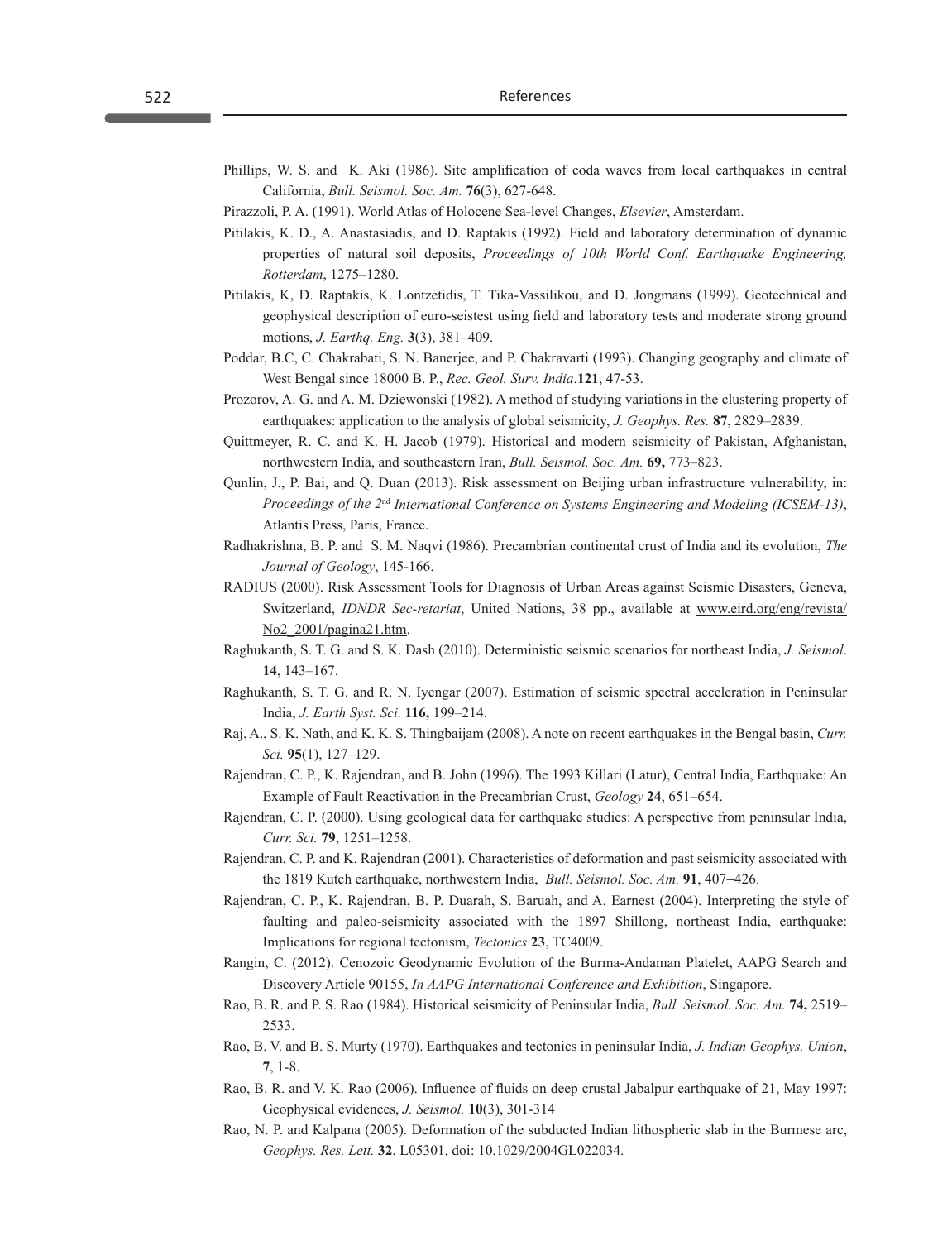- Rao, B. R. (2000). Historical seismicity and deformation rates in the Indian Peninsular Shield, *J. Seismol.* **4**, 247–258.
- Rashid, T (2011). Holocene sea level change in Bangladesh, *In: Proceedings of the International Association for the Physical Sciences of Ocean (IAPSO)*, Australia.
- Rashid, T., S. Suzuki, H. Sato, M. H. Monsur, and S. K. Saha (2013). Relative sea-level changes during the Holocene in Bangladesh, *J. Asian Earth Sci.* **64**, 136-150.
- Raptakis, D. G., S. A. J. Anastasiadis, K. D. Pitilakis, and K. S. Lontzetidis (1995). Shear wave velocities and damping of Greek natural soils, *Proc. 10th European Conf. Earthquake Engg.,* Vienna, 477–482.
- Rastogi, B. K. (1992). Seismotectonics inferred from earthquakes and earthquake sequences in India during the 1980s, *Curr. Sci.* **62**(1-2), 101-108.
- Ravenscroft, P., W. G. Burgess, K. M. Ahmed, M. Burren, and J. Perrin (2005). Arsenic in groundwater of the Bengal Basin, Bangladesh: Distribution, field relations, and hydrogeological setting, *Hydrogeology Journal* **13** (5-6), 727-751.
- Ravenscroft, P. (2003). An overview of the hydrogeology of Bangladesh, *Groundwater resources and development in Bangladesh–Background to the arsenic crisis, agricultural potential and the environment*.
- Rau, J. L. (1994). Urban and environmental issues in East and Southeast Asian coastal lowlands, *Eng. Geology* **37**, 25–29.
- Real, C.R. and T. Teng (1973). Local Richter magnitude and total signal duration in Southern California, *Bull. Seismol. Soc. Am.* **63,** 1809–1827.
- Reamer, S. K. and Hinzen K. G. (2004). An Earthquake Catalog for the Northern RhineArea, Central Europe (1975-2002), *Seismol. Res. Lett.* **75**, 713-725.
- Reasenberg, P. A. (1985). Second-order moment of Central California seismicity, *J. Geophys. Res.* **90,** 5479–5495.
- Reveshty, M. A. and M. Gharakhlou (2009). Modeling of Urban Building Vulnerability in Earthquake against Uusing Analytical Hierarchy Process (AHP) and GIS, A case study on Zanjan City, Northwest of Iran, available at: http://www.mapasia.org/2009/proceeding/ urban\_regional/ma09 Mohsen.pdf.
- Richter, C. F. (1935).An instrumental earthquake scale, *Bull. Seism. Soc. Am*. **25**, 1-32.
- Richter, C. F. (1958). Elementary Seismology, *W. H. Freeman,* San-Francisco.
- Rigsby, C., R.B. Herrmann, and H. Denz, (2014). An investigation of  $M_{\text{blue}}$  Vs  $M_{\text{w}}$  for eastern north America, *Seismol. Res. Lett.* **85**, 625-630.
- Ristau, J., G. C. Rogers, and J. F. Cassidy (2003). Moment magnitude– local magnitude calibration for earthquakes off Canada's west coast, *Bull. Seismol. Soc. Am.* **93,** 2296–2300.
- Ristau, J., G. C. Rogers, and J. F. Cassidy (2005). Moment Magnitude–Local Magnitude Calibration for Earthquakes in Western Canada, *Bull. Seismol. Soc. Am.* **95,** 1994–2000.
- Ristau, J. (2009). Comparison of magnitude estimates for New Zealand earthquakes: Moment magnitude, local magnitude, and teleseismic body-wave magnitude, *Bull. Seismol. Soc. Am*. **99**, 1841–1852.
- Rix, G. J. and S. Romero-Hudock (2006). Liquefaction potential mapping in memphis and Shelby County, Tennessee, *Eng. Geology* **27**.
- Robertson, P. K. and C. E. Wride (1998). Evaluating cyclic liquefaction potential using the cone penetration test, *Canadian Geotechnical Journal* **35**(3), 442-459.
- Roser, J. and A. N. D. R. E. J. Gosar (2010). Determination of Vs<sup>30</sup> for seismic ground classification in the Ljubljana area, Slovenia, *Acta Geothecnica Slovenica* **1**, 61-76.
- Roy, R. K. and G. S. Chattopadhyay (1997). Quaternary geology of the environs of Ganga Delta, West Bengal and Bihar, *Indian J. Geol.* **69** (2), 177–209.
- Roy, P. K., G. Banerjee, A. Mazumdar, A. Kar, A. Majumder, and M. B. Roy (2012). A Study to ascertain the Optimum Yield from Groundwater Source in the Eastern Part of Kolkata Municipal Corporation Area in West Bengal, India, *European Journal of Sustainable Development* **1**(2**)**, 97-112.
- Roy, A. B. and Chatterjee, A. (2015). Tectonic framework and evolutionary history of the Bengal Basin in the Indian subcontinent. *Curr. Sci.* **109**(2), 274-282.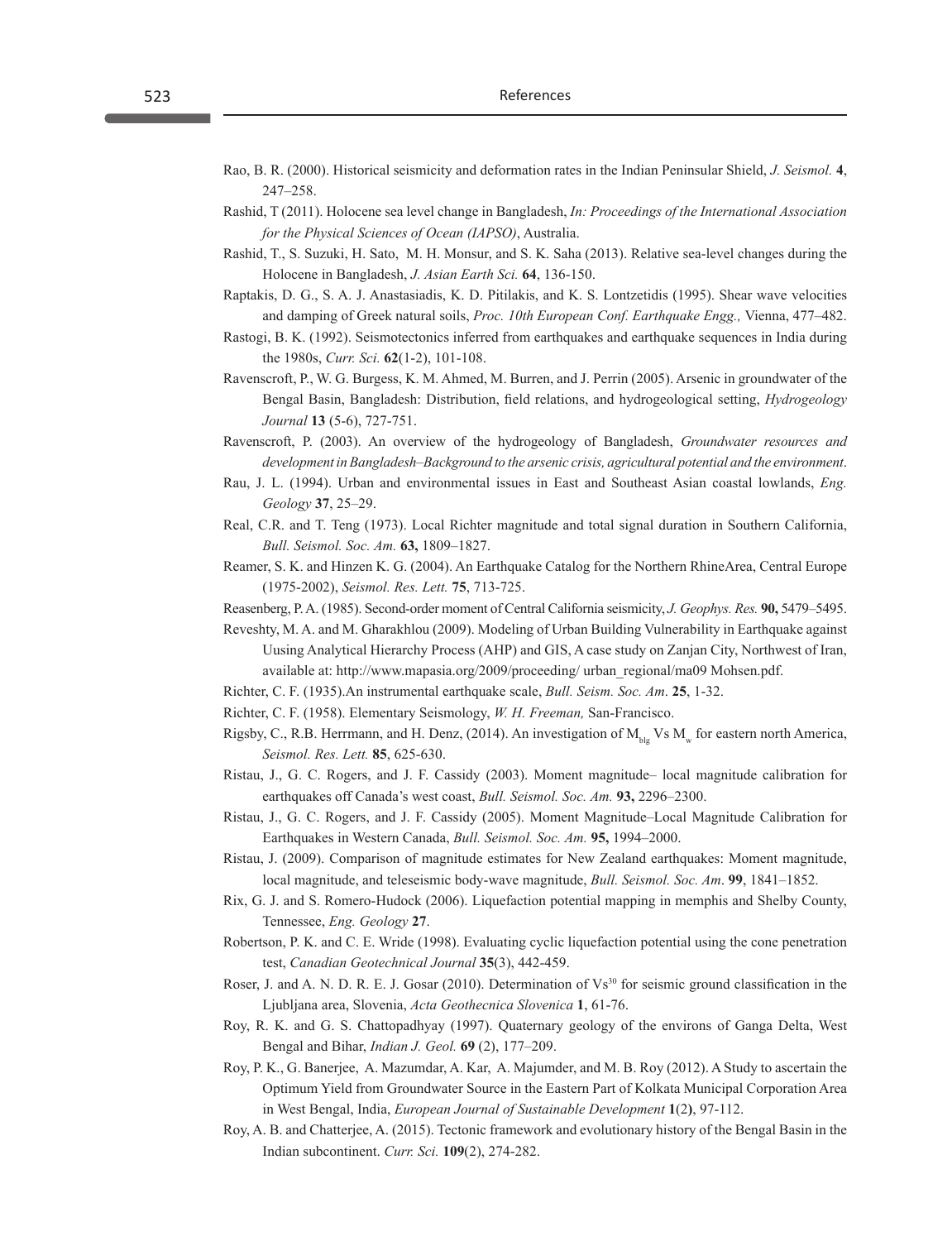Roy Barman, A. (1983). Geology and hydrocarbon prospects of West Bengal, *Petroleum Asia J.* **6**(4), 51-56. Roy Barman, A. (1992). Geological history and hydrocarbon exploration in West Bengal basin, *Indian J. Geol.* **64**(3), 235-258.

- Rydén, N., P. Ulriksen, C. B. Park, R. D. Miller, J. Xia, and J. Ivanov (2001). High frequency MASW for non-destructive testing of pavements—Accelerometer approach, *In 14th EEGS Symposium on the Application of Geophysics to Engineering and Environmental Problems*.
- Saaty, T. L. (1980). The Analytic Hierarchy Process, McGraw-Hill International, New York, U.S.A.
- Saaty, T. L. (2000). Models, Methods, Concepts and Application of the Analytical Hierarchy Process, Boston: Kluwer Academic Publishers.
- Sander, P. (1998). Hard rock aquifers in arid and semi arid zones: Water Resources of Hard Rock Aquifers in Arid and (Semi-Arid) Zones − Studies and Reports in Hydrology, 58 (edited by J. W. Lloyd), *UNESCO Publishing, P*aris, France, 224 pp.
- Saragoni, G. R. and G. C. Hart (1974). Simulation of Artificial Earthquakes, *Earthq. Eng. Struc. Dyn.* **2**, 249 268.
- Sarkar, J. K., M. A. Ansary, M. R. Islam, and A. M. M. Safiullah (2010). Potential losses for Sylhet, Bangladesh in a repeat of the 1918 Srimangal earthquake.
- Sarris, A., C. Loupasakis, P. Soupios, V. Trigkas, and F. Vallianatos (2010). Earthquake vulnerability and seismic risk assessment of urban areas in high seismic regions: application to Chania City, Crete Island, Greece, *Nat. Hazards* **54**, 395–412.
- Satoh, T., H. Kawase, T. Iwata, S. Higashi, T. Sato, K. Irikura, and H. C. Huang (2001). S-wave velocity structure of the Taichung basin, Taiwan, estimated from array and single-station records of microtremors, *Bull. Seismol. Soc. Am.* **91**(5), 1267-1282.
- Schlee, J. S. (1973). Atlantic continental shelf and slope of the United States; sediment texture of the northeastern part. No. 529-L.
- Schorlemmer, D., G. Neri, S. Wiemer, and A. Mostaccio (2003). Stability and significance tests for b-value anomalies: Example from the Tyrrhenian Sea, *Geophys. Res. Lett.* **30**(16), 1835.
- Schorlemmer, D., S. Wiemer, and M. Wyss (2005). Variations in earthquake size distribution across different stress regimes, *Nature* **437**, 539-542.
- Scherbaum, F., E. Delavaud, and C. Riggelsen (2009). Model selection in seismic hazard analysis: an information-theoretic perspective, *Bull. Seismol. Soc. Am.* **99**, 3234-3247.
- Schnabel, B., J. Lysmer, and H. B. Seed (1972). SHAKE A Computer Program for Earthquake Response Analysis of Horizontally Layered Sites, Report EERC, *University of California*, 72-12.
- Scordilis, E. M. (2006). Empirical global relations converting MS and mb to moment magnitude, *J. Seismol.* **10**(2), 225-236.
- Seeber, L., J. G. Armbruster, and R. Quittmeyer (1981). Seismicity and continental collision in the Himalayan arc, in Zagros, Hindu-Kush, Himalaya, Geodynamic Evolution, H. K. Gupta and F. M. Delany (Eds), Geodynamics Series, *Am. Geophys. Mono.* **3**, 215−242.
- Seed, H. B. and I. M. Idriss (1970). Soil Moduli and Damping Factors for Dynamic Response Analyses, Rep. No. EERC-70/10, *Earthquake Engineering Research Center, University of California*, Berkeley, California.
- Seed, H. B. and I. M. Idriss (1971). Simplified procedure for evaluating soil liquefaction potential, *J. Soil Mech. Found. Div. ASCE*. **97**(9), 1249-1273.
- Seed, H. B., C. Ugas, and J. Lysmer (1976). Site-dependent spectra for earthquake-resistant design, *Bull. Seismol. Soc. Am.* **66**(1), 221-243.
- Seed, H. B. and I. M. Idriss (1981). Evaluation of liquefaction potential sand deposits based on observation of performance in previous earthquakes, In ASCE National Convention, Missouri, v. 81544.
- Seed, H. B. and I. M. Idriss (1982). Ground motions and soil liquefaction during earthquakes, *Earthq. Eng. Res. Ins.* **5**.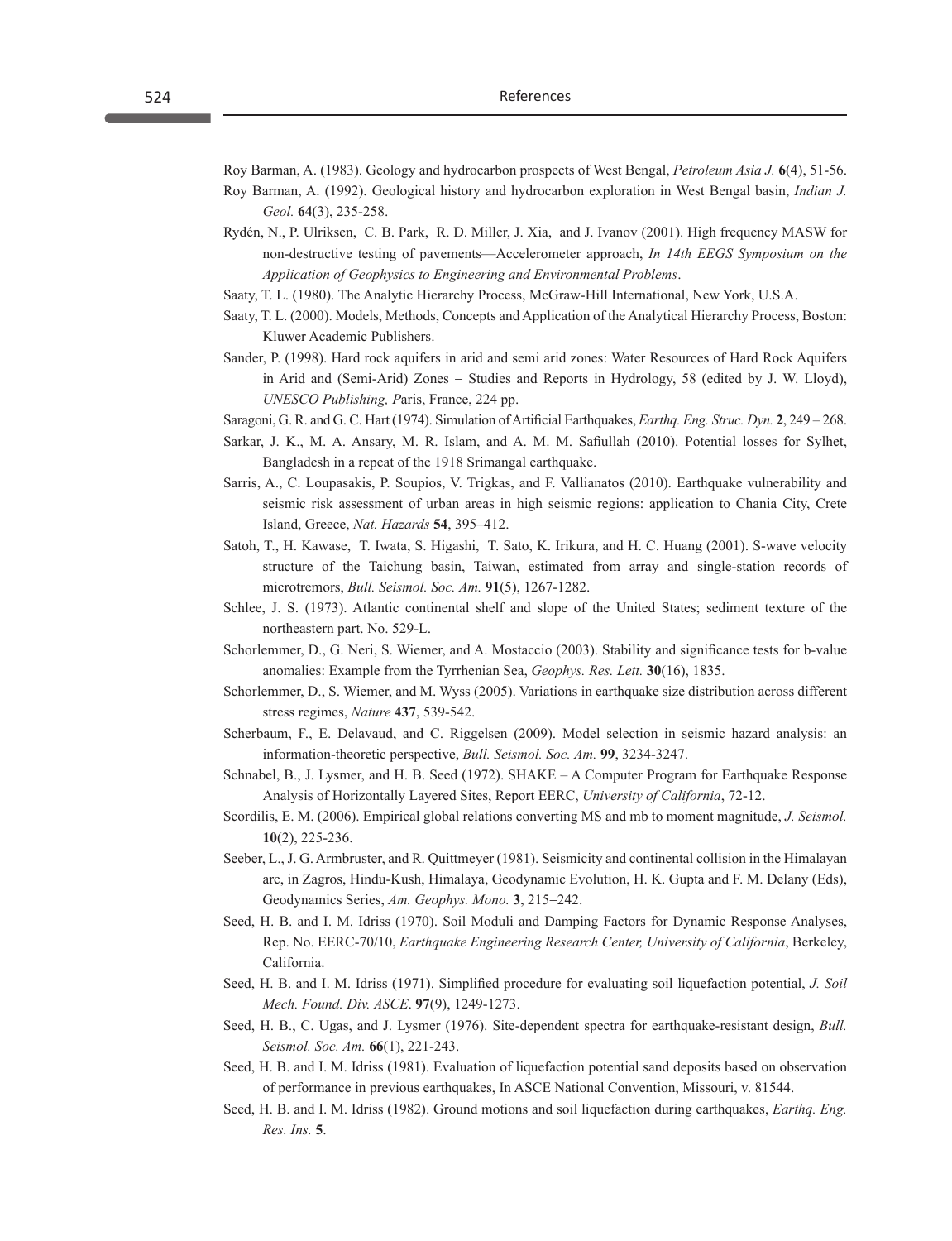- Seed, H. B., I. M. Idriss, and I. Arango (1983). Evaluation of liquefaction potential using field performance data, *J. Geotech. Eng. ASCE*. **109**, 458–482.
- Seed, H. B., K. Tokimatsu, L. F. Harder, and R. M. Chung (1985). Influence of SPT procedures in soil liquefaction resistance evaluations, *J. Geotech. Eng.* **111**(12), 1425-1445.
- Seed, R. B., S. E. Dickenson, and C. M. Mok, (1991). Seismic response analysis of soft and deep cohesive sites: A brief summary of recent findings. In *Proceedings of the CALTRANS First Annual Seismic Response Workshop*, pp. 3-4.
- Seyrek, E. and H. Tosun (2011). Deterministic approach to the seismic hazard of dam sites in Kizilirmak basin, Turkey, *Nat. Hazards* **59**, 787–800.
- Sinha, R. and N. Adarsh (1999). A postulated earthquake damage scenario for Mumbai, *ISET J. Earthq.Tech.* **36** (2-4), 169–183.
- Shamsudduha, M. and A. Uddin (2007). Quaternary shoreline shifting and hydrogeologic influences on the distribution of groundwater arsenic in aquifers of the Bengal Basin, *J. Asian Earth Sci.* **31**(2), 177-194.
- Shamsuddin, A. H. M. and S. K. M. Abdullah (1997). Geologic evolution of the Bengal Basin and its implication in hydrocarbon exploration in Bangladesh, *Indian J. Geology* **69**, 93-121.
- Sharma, M. L., A. Sinvhal, Y. Singh, and B. K. Maheshwari (2013). Damage survey report for Sikkim earthquake of 18 September 2011, *Seismol. Res. Lett.* **84**(1), 49-56.
- Sharma, K. K. (1998). Geologic and tectonic evolution of the Himalaya before and after the India-Asia collision, *Proceedings of the Indian Academy of Sciences-Earth and Planetary Sciences*, **107**(4), 265- 282.
- Sharma, M. L. and S. Malik (2006). Probabilistic seismic hazard analysis and estimation of spectral strong ground motion on bed rock in north east India, *4*th *International Conference on Earthquake Engineering*, Taipei, Taiwan, Paper No. 15.
- Sharma, M. L., J. Douglas, H. Bungum, and J. Kotadia (2009). Ground-Motion Prediction Equations Based on Data from the Himalayan and Zagros Regions, *J. Earthq. Eng*. **13**(8), 1191−1210.
- Shepard, F. P. (1954). Nomenclature based on sand-silt-clay ratios, *J. Sedimentary Res.* **24**(3).
- Shibata, T. (1970). Analysis of liquefaction of saturated sand during cyclic loading, disaster prevention, *Res Insti. Bull.* **13**, 563–570.
- Shiono, K., Y. Ohta, and K. Kudo (1979). Observation of 1 to 5 sec microtremors and their applications to earthquake engineering, Part VI: Existence of Rayleigh wave components, *J. Seismol. Soc. Japan* **32**, 115–124.
- Shukla, J. and D. Choudhury (2012). Estimation of seismic ground motions using deterministic approach for major cities of Gujarat, *Nat. Hazards Earth Syst. Sci.* **12**, 2019–2037.
- Singh, S. K., J. Lermo, T. Dominguez, M. Ordaz, J. M. Espinosa, E. Mena, and R. Quass (1988). The Mexico earthquake of September 19, 1985: a study of amplification of seismic waves in the valley of mexico with respect to a hill zone site, *Earthq. Spectra* **4**, 653-673.
- Singh, D. D. and H. K. Gupta (1980). Source dynamics of two great earthquakes of the Indian Subcontinent: the Bihar-Nepal earthquake of January 15, 1934 and the Quetta earthquake of May 30, 1935, *Bull. Seismol. Soc. Am.* **70,** 757–773.
- Singh, L. P., B. Parkash, and A. K. Singhvi (1998). Evolution of the lower Gangetic Plain landforms and soils in West Bengal, India, *Catena* **33**(2), 75-104.
- Singh, S. K., M. Ordaz, R. S. Dattatrayam, and H. K. Gupta (1999). A spectral analysis of the 21 May 1997, Jabalpur, India, earthquake (Mw= 5.8) and estimation of ground motion from future earthquakes in the Indian shield region, *Bull. Seismol. Soc. Am.* **89**(6), 1620-1630.
- Sisman, H. (1995). The relation between seismic wave velocities and SPT, pressuremeter tests, MSc Thesis, Ankara University (in Turkish).
- Sitharam, M. V. D. and P. K. Borah (2007). Signal durations and local Richter magnitudes in northeast India: An empirical approach, *J. Geol. Soc. India.* **70,** 323–338.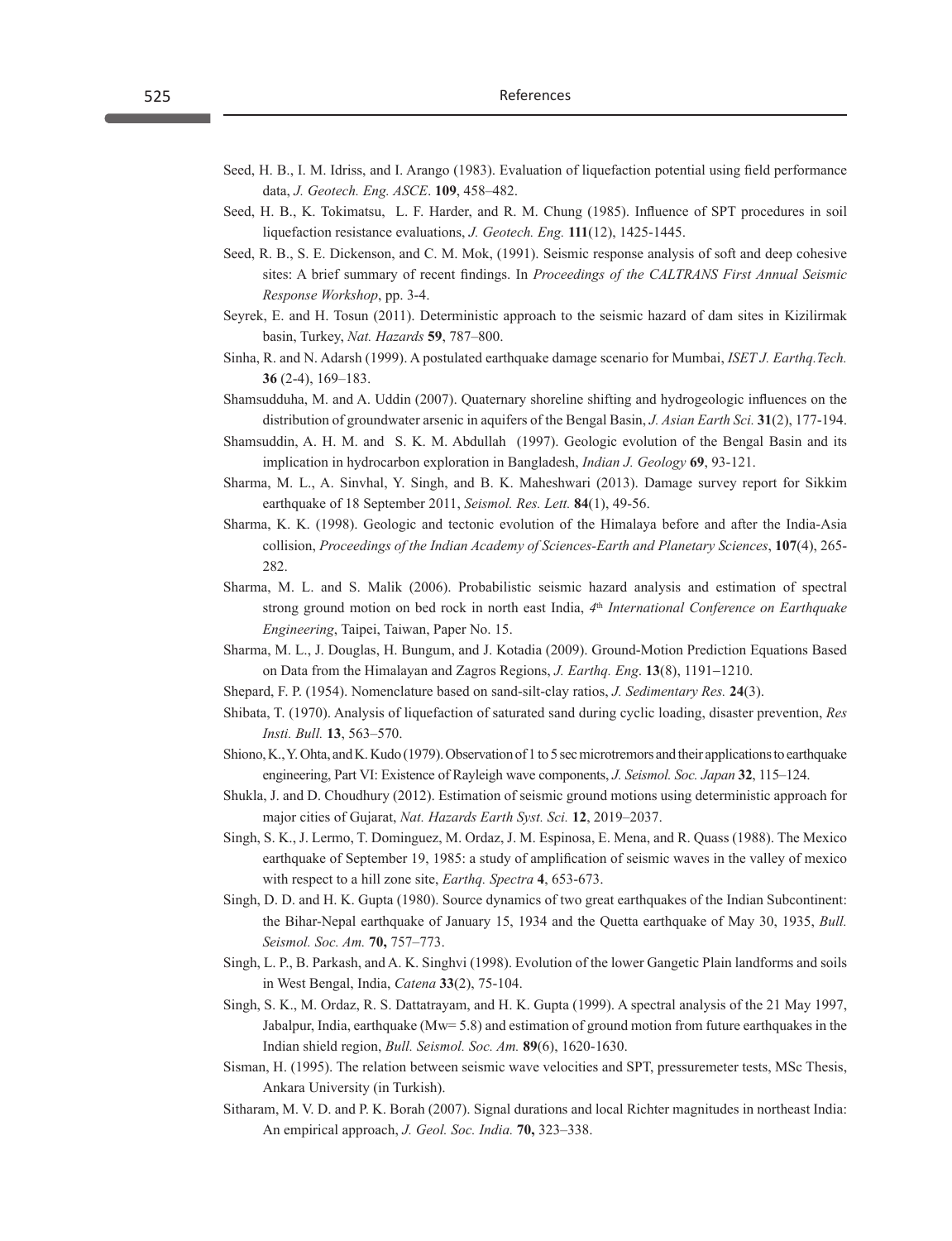- Sitharam, T. G. and S. Kolathayar (2013). Seismic hazard analysis of India using areal sources, *J. Asian Earth Sci.* **62**, 647-653.
- Sitharam, T. G., S. Kolathayar, and N. James (2014). Probabilistic assessment of surface level seismic hazard in India using topographic gradient as a proxy for site condition, *Geoscience Frontiers,* doi: 10.1016/j. gsf.2014.06.002.
- Skempton, A. W. (1986). Standard penetration test procedures and the effects in sands of overburden pressure, relative density, particle size, aging and over consolidation, *Géotechnique* **36**(3), 425.
- Sladen, J. A., R. D. D'hollander, and J. Krahn. (1985). The liquefaction of sands, a collapse surface approach, *Canadian Geotech. J.* **22**(4), 564-578.
- Slavov, S., I. Paskaleva, M. Kouteva, F. Vaccari, and G. F. Panza (2004). Deterministic Earthquake Scenarios for the City of Sofia, *Pure Appl. Geophys.* **161** (5–6), 1221–1237.
- Slemmons, D. B. and R. McKinney (1977). Definition of 'active fault', Miscellaneous Paper S-77-8,U.S. Army Engineer Waterways Experiment Station, Soils and Pavements Laboratory, pp. 23, Vicksburg, Missouri.
- Small, C. (2002). Multi-temporal analysis of urban reflectance, *Remote Sens. Environ.* **81**, 427– 442.
- Smith, L. R. B. (1841). On the structure of the delta of the Ganges as exhibited by the boring operations in Fort Williams, AD 1836-40, *Calcutta J. Nat. History* **1**, 324-343.
- Sousa, M. L., A. Campos Costa, A. Carvalho and E. Coelho (2004). An Automatic Seismic Scenario Loss Methodology Integrated on a Geographic Information System, *Proceedings of the 13*th *World Conference on Earthquake Engineering*, Vancouver, Canada, 2526.
- Srivastava, H. N. and K. Ramachandran (1985).New catalogue of earthquakes for Peninsular India during 1839–1900, *Mausam* **36,** 351–358.
- Stanley, D. j. and A. K. Hait (2000). Holocene Depositional Patterns, Neotectonics and Sundarban Mangroves in the Western Ganges - Brahmaputra Delta, *J. Coastal Res.* **16** (1), 26-39.
- Stamopfli, G. M. and G. D. Borel (2002). A plate tectonic model for the Paleozoic and Mesozoic constrained by dynamic plate boundaries and restored synthetic oceanic isochrones, *Earth Planet. Sci. Lett.* **196** (1), 17-33.
- Star, S., K. C. McGwire, and J. E. Estes (1997). Integration of Geographic information Systems and Remote Sensing, *Cambridge University Press,* Cambridge, UK, p.248.
- Story, M. and G. R. Congalton (1986). Accuracy Assessment: A User's Perspective, *Photogramm. Eng. Rem. S.* **52**, 397-399.
- Stuart, M. (1926). The Srimangal earthquake of 8th July, 1918, *Geol. Surv. India Mem.* **46** (1), 1-70.
- Stepp, J. C. (1972). Analysis of the completeness of the earthquake sample in the Puget Sound area and its effect on statistical estimates of earthquake hazard, *Proc Inter ConfMicrozonation for safer construct Res Appl*, Seattle, Washington, U.S.A. **64,** 1189–1207.
- Stirling, M., G. H. McVerry, and K. R. Berryman (2002). A new seismic hazard model for New Zealand, *Bull. Seismol. Soc. Am.* **92**, 1878–1903.
- Stromeyer, D., G. Grünthal, and R. Wahlström (2004). Chi-square regression for seismic strength parameter relation, and their uncertainties, with application to an  $m<sub>n</sub>$  based earthquake catalogue for central, northern and northwestern Europe, *Jour. Seismol.* **8,** 143–153.
- Suckale, J. and G. Grünthal (2009). Probabilistic seismic hazard model for Vanuatu, *Bull. Seismol. Soc. Am.* **99**, 2108–2126.
- Su, F., K. Aki, T. Teng, Y. Zeng, S. Koyanagi, and K. Mayeda (1992). The relation between site amplification factor and surficial geology in central California, *Bull. Seismol. Soc. Am.* **82**(2), 580-602.
- Sun, C. G. (2004). Geotechnical Information System and Site Amplification Characteristics for Earthquake Ground Motions at Inland of the Korean Peninsula, Ph.D. Dissertation, Seoul National University, Korea.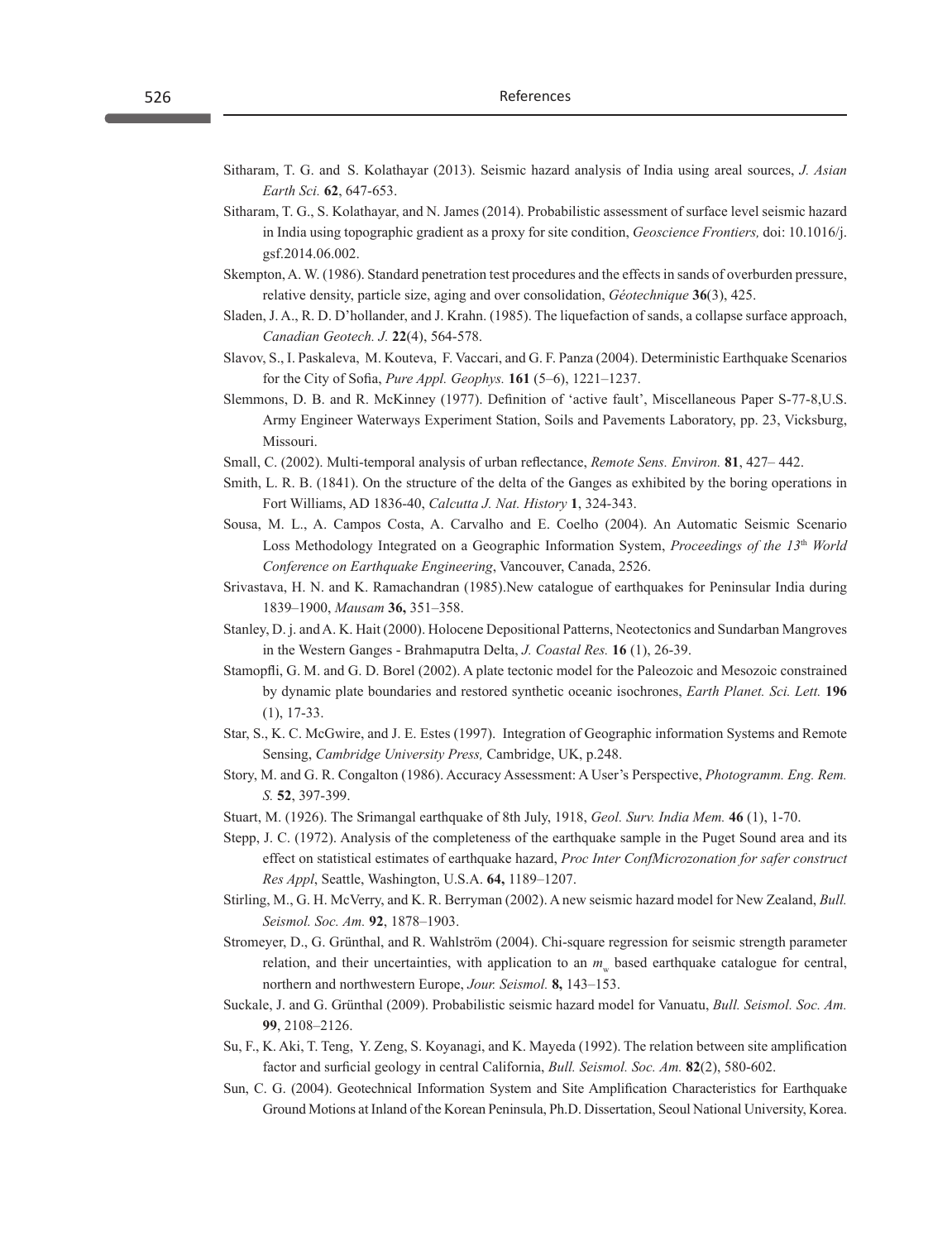- Sun, C. G., D. S. Kim, and C. K. Chung (2005). Geologic site conditions and site coefficients for estimating earthquake ground motions in the inland areas of Korea, *Eng. Geology* **81**(4), 446-469.
- Sun, C. G., S. H. Chun, T. G. Ha, C. K. Chung, and D. S. Kim (2008). Development and application of GISbased tool for earthquake-induced hazard prediction, *Computers and Geotechnics* **35**(3), 436-449.
- Sun, C. G. (2009). Assessment of seismic site response at Hongseong in Korea based on two-dimensional basin modeling using spatial geotechnical information, *Geol. Eng.* (in Korean) **19**(1), 15-23.
- Sun, C. G., J. Shin, and H. C. Chi (2009). Regional Estimation of Site-specific Seismic Response by Spatial Zoning at an Inland Urban Area, Daegu, in Korea, *WSEAS Transactions on Environment and Development* **5**(2), 168-177.
- Sun, C. G. and J. S. Shin (2009). Implementation of Geo-knowledge Based Geographic Information System for Estimating Earthquake Hazard Potential at a Metropolitan Area, Gwangju, in Korea, *World Academy of Science*, *Engineering and Technology*.
- Sykes, L. R. (1971). Aftershock zones of great earthquakes, seismicity gaps, and earthquake prediction for Alaska and the Aleutians, *J. Geophy. Res.* **76**, 8021–8041.
- Sykes, L. R., B. E. Shaw, and C. H. Scholz (1999). Rethinking Earthquake Prediction, *Pure Appl. Geophys.*  **155**, 207−232.
- Tamura., I. and F. Yamazaki (2002). Estimation of S-wave velocity based on geological survey data for K-NET and Yokohama seismometer network, *J. Struct. Mech. Earthq. Eng.* I 237–48 (in Japanese).
- Tandon, A. N. (1956). Zones of India liable to earthquake damage, *Indian J. Met. Geophys.* **10**, 137–146.
- Tandon, A. N. and H. N. Srivastava (1974).Earthquake occurrence in India: Earthquake engineering, 1–48, *Sarita Prakashan*, Meerut.
- Tandon, A. N. and H. N. Srivastava (1975). Focal mechanisms of some recent Himalayan earthquakes and regional plate tectonics, *Bull. Seismol. Soc. Am.* **65**, 963-969.
- Talukdar, D. and T. Talukdar (2012). Floral diversity and its indigenous use in old basin (Khari) of river Atreyee at Balurghat block of Dakshin Dinajpur district, West Bengal, *NeBIO 2012b* **3**, 26-32.
- Thakkar, S. K. and D. K. Paul (1992). Behavior of old historical buildings during August 21, 1988 Bihar-Nepal earthquake, Earthquake Engineering, *Tenth World Conference Q 1992 Balkema*, Rotterdam. ISBN 90 5410 060 5.
- Thenhaus, P. C. (1983). Summary of workshops concerning, regional seismic source zones of parts of the Conterminous United States, Convened 1979-1980, Golden, Colorado, *U.S. Geol. Surv.* Circular 898.
- Thenhaus, P. C. (1986). Seismic source zones in probabilistic estimation of the earthquake ground motion hazard: a classification with key issues, *In Proc. Workshop on Probabilistic Earthquake Hazard Assessments*, 85-185.
- Thingbaijam, K. K. S. and S. K. Nath (2008). Estimation of maximum earthquakes in northeast India, *Pageoph.***165,** 1–13.
- Thingbaijam, K. K. S., S. K. Nath, A. Yadav, A. Raj, M. Y. Walling, and W. K. Mohanty (2008). Recent seismicity in northeast India and its adjoining region, *J. Seismol.* **12**, 107–123.
- Thingbaijam, K.K.S, P. Chingtham, and S. K. Nath (2009). Seismicity in the northwest frontier province of Indian-Eurasian Plate Convergences, *Seismol. Res. Lett.* **80,** 599–608.
- Topal, T., V. Doyuran, N. Karahanoglu, V. Toprak, M. L. Suzen and E. Yesilnacar (2003). Microzonation for earthquake hazards: Yenisehir settlement, Bursa, Turkey*, Eng. Geology*, **70**(1), 93–108.
- Toprak, S. and T. L. Holzer (2003). Liquefaction potential index: field assessment, *J. Geotech. Geoenviron. Eng.* **129**(4), 315-322.
- Toro, G. R. (2002). Modification of the Toro et al. (1997) attenuation equations for large magnitudes and short distances, Risk Eng. Inc.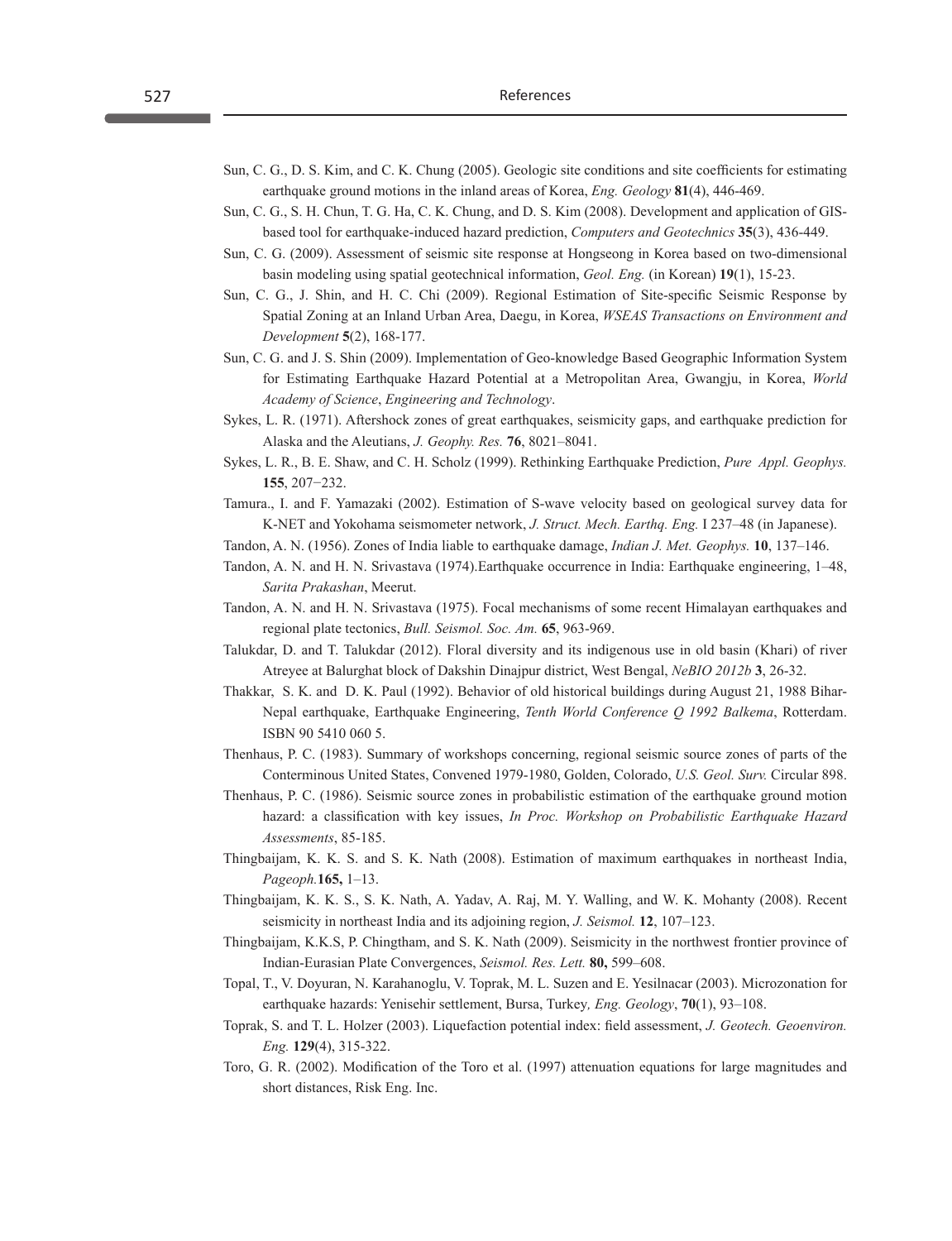- Tsai, N. C. (1970). A note on the steady-state response of an elastic half-space, *Bull. Seismol. Soc. Am.* **60**(3), 795-808.
- Tsapanos, T. M. (2000). The depth distribution of seismicity parameters estimated for the South American area, *Earth Planet. Sci. Lett.* **180**, 103–115.
- Tsiambaos, G. and N. Sabatakakis (2011). Empirical Estimation of Shear Wave Velocity from In Situ Tests on Soil Formations in Greece, *Bull. Eng. Geol. Environ.* **70**, 291-297.
- Tsuchida, H. and Hayashi, S. (1971). Estimation of liquefaction potential of sandy soils, Proceedings of the Third Joint Meeting, US-Japan Panel on Wind and Seismic Effects, UJNR, Tokyo, 91-109.
- Tucker, B. E. (2004). Trends in global urban earthquake risk: a call to the international Earth Science and Earthquake Engineering communities, *Seismol. Res. Lett.* **75**(6), 695-700.
- Vaccari, F, M. Y. Walling, W. K. Mohanty, S. K. Nath, A. K. Verma, A. Sengupta and G.F. Panza (2011). Site-Specific Modeling of SH and P-SV Waves for Microzonation Study of Kolkata Metropolitan City, India, *Pure Appl. Geophy.* **168**(3-4),479-493.
- Van Rooy, J. L. and J. S. Stiff (2001). Guidelines for urban engineering geological investigations in South Africa, *Bull. Eng. Geol. Environ.* **59**, 285–295.
- Udwadia, F. E. and M. D. Trifunac (1973). Comparison of earthquake and microtremor ground motions in El Centro, California, *Bull. Seismol. Soc. Am.* **63**(4), 1227-1253.
- Uhrhammer, R. A. (1986). Characteristics of northern and central California seismicity, *Earthq. Notes.* **57,** p21.
- Ulomov, V. I., T. I. Danilova, N. S. Medvedeva, and T. P. Polyakova (2006). Seismo-geodynamics of lineament structures in the mountainous regions bordering the Scythian-Turan Plate, *Izvestiya. Phys. Solid. Earth.* **42,** 551–566.
- Umitsu, M. (1987). Late Quaternary sedimentary environment and landform evolution in the Bengal lowland, *Geographical review of Japan*, Series B, **60**(2), 164-178.
- Umitsu, M. (1993). Late Quaternary sedimentary environments and landforms in the Ganges Delta, *Sedimentary Geology* **83**(3), 177-186.
- Updike, R. G., J. A. Egan, Y. Moriwaki, I. M. Idriss, and T. L. Moses (1988). A model for earthquake-induced translatory landslides in Quaternary sediments, *Geol. Soc. Am. Bull.* **100**(5), 783-792.
- USGS-BGAT (2001). U.S. Geological Survey–PetroBangla Cooperative Assessment of Undiscovered Natural Gas Resources of Bangladesh, *U.S. Geol. Surv. Bull.* **2208**-A.
- USGS (2008). USGS Open File Report 2008-1150, ShakeOut Scenario Appendix C: Characteristics of Earthquake-Induced Permanent Ground Deformation and Examples from Past Earthquakes.
- Utsu, T. (1965). A method for determining the value of b in the formula  $\log N = a$ -bM showing the magnitude– frequency relation for the earthquakes, *Geophys. Bull. Hokkaido Univ.* **13**, 99−103.
- Utsu, T. (2002). Statistical Features of Seismicity, International Handbook of Earthquake and Engineering Seismology, Part **B**, 719–732.
- Valdiya, K. S. (1976). Himalayan transverse faults and their parallelism with subsurface structures of north Indian plains, *Tectonophysics* **32**, 352−386.
- Vardoulkis, I. and C. Vrettos (1988). Dispersion law of rayleigh‐type waves in a compressible gibson half‐ space, *Int. J. Numer. Anal. Met. Geomechanics* **12**(6), 639-655.
- Verma, R. K. (1991). Geodynamics of the Indian Peninsula and the Indian Plate Margin*, Oxford and IBH*, New Delhi, 278–321.
- Veneziano, D. and J. Van Dyke (1985). Seismic parameter estimation methods, in EPRI/SOG Seismic Hazard Methodology for Nuclear Facilities in the Eastern United States (Draft 85-1), **2**, Appendix A.
- Vere-Jones, D. (1992). Statistical methods for the description and display of earthquake catalogs, In Statistics in the Environmental and Earth Sciences, A. T. Walden and P. Guttorp (Eds.), 220–246, Arnold Publishers, London.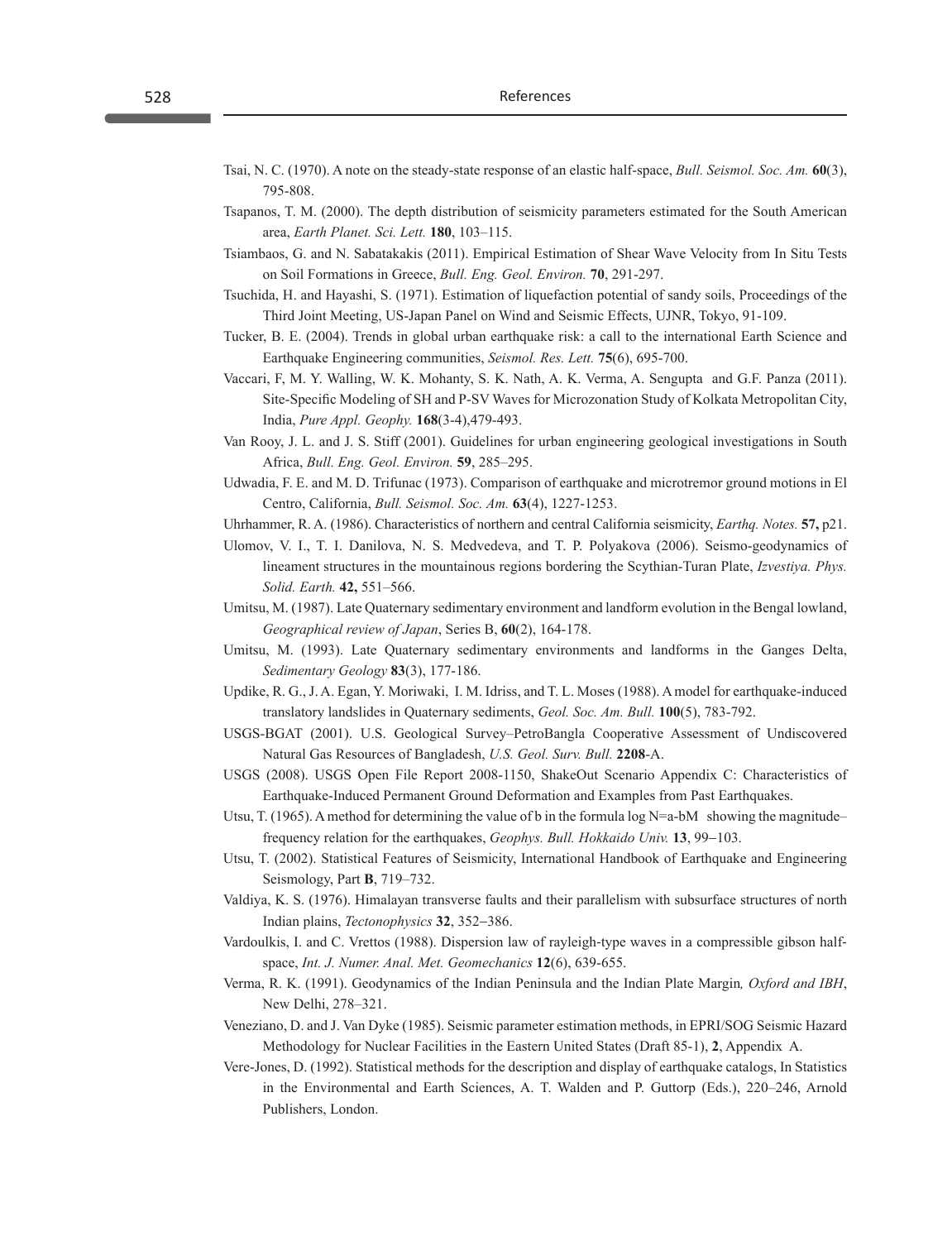- Yilmaz, I. (2008). A case study for mapping of spatial distribution of free surface heave in alluvial soils (Yalova, Turkey) by using GIS software, *Computers & Geosciences 34*(8), 993-1004.
- Yilmaz, I. and A. Bagci (2006). Soil liquefaction susceptibility and hazard mapping in the residential area of Ku¨ tahya (Turkey), *Environ. Geology* **49**, 708–719.
- Vishnu-Mitre and H. P. Gupta (1970). Pollen analytical study of Quaternary deposits in Bengal Basin, *Palaeobotanist* **19**,297-306.
- Wald, D J. and T. I. Allen (2007). Topographic slope as a proxy for seismic site conditions and amplification. *Bull. Seismol. Soc. Am.* **97**(5), 1379-1395.
- Wallace, K., R. Bilham, F. Blum, V.K. Gaur, and V. Gahalaut (2005). Surface deformation in the region of the 1905 Kangra Mw = 7.8 Earthquake in the period 1846–2001, *Geophys. Res. Lett.* **32,** L15307, doi: 10.1029/2005GL022906.
- Wakamatsu, K. (1980). Geomorphological Consideration on Site Conditions of Soil Liquefaction Caused by Earthquake, *Asian Profile* **8**(3), 279-297.
- Wang, W. (1979). Some findings in soil liquefaction, Water Conservancy and Hydroelectric Power Scientific Research Institute, Beijing, China.
- Wells, D. L. and K. J. Coppersmith (1994). New empirical relationships among magnitude, rupture length, rupture width, rupture area, and surface displacement, *Bull. Seismol. Soc. Am.* **84**, 974–1002.
- Wentworth, C. K. (1922). A scale of grade and class terms for clastic sediments, *J. Geology*, 377-392.
- WHE-PAGER (2008). WHE-PAGER Phase 2, Development of Analytical Seismic Vulnerability Functions. EERI-WHE-US Geological Survey, available at http://pager.world-housing.net/ .
- Whitman, R. V., T. Anagnos, C. A. Kircher, H. J. Lagorio, R. S. Lawson, and P. Schneider (1997). Development of a National Earthquake Loss Estimation Methodology, *Earthq. Spectra* **13**(4), 643-661.
- Willemann, R. J. and D. A. Storchak (2001). Data collection at the international seismological centre, *Seismol. Res. Lett.* **72,** 440–453.
- Wong, I., W. Silva, J. Bott, D. Wright, P. Thomas, N. Gregor, S. Li, M. Mabey, A. Sojouner, and Y. Wang (2000). Earthquake scenario and probabilistic ground shaking maps for the Portland, Oregon, Metropolitanarea, Interpretative Map Series IMS-16, Oregon Department of Geology and Mineral Industries.
- Woodside, P. R. (1983). The Petroleum Geology of Bangladesh, *Oil Gas J.* **81**, 149--155.
- Woo, G. (1996). Kernel estimation methods for seismic hazard area source modeling, *Bull. Seismol. Soc. Am.* **86**, 353–362.
- Wyss, M. and S. Wiemer (1999). How can one test the seismic gap hypothesis? The case of repeated ruptures in the Aleutians, *Pure Appl. Geophys.* **155**, 259−278.
- Wyss, M. (2005). Human losses expected in Himalayan earthquakes, *Nat. Hazards* **34**, 305–314.
- Xia, J., R. D. Miller, and C. B. Park (1999). Estimation of near-surface shear-wave velocity by inversion of Rayleigh waves, *Geophysics* **64**(3), 691-700.
- Xia, J., R. D. Miller, and C. B. Park (2000). Advantages of calculating shear-wave velocity from surface waves with higher modes, *In Proceedings of the 70th Annual International Meeting,* SEG, Expanded Abstracts, pp 1295-1298.
- Xia, J., R. D. Miller, C. B. Park, and G. Tian (2003). Inversion of high frequency surface waves with fundamental and higher modes, *J. Appl. Geophys.* **52**(1), 45-57.
- Yadav, R. B. S., P. Bormann, B. K. Rastogi, M.C. Das, and S. Chopra (2009).A homogeneous and complete earthquake catalog for northeast India and the adjoining region, *Seismol. Res. Lett.* **80,** 609–627.
- Yamamuro, J. and P. V. Hade (1999). Experiments and modeling of silty sands susceptible to static Liquefaction, Mechanics of Cohesive-Frictional Materials, *Mech. Cohesive-Frictional Material* **4**, 545-564.
- Yamanaka, H., M. Takemura, H. Ishida, and M. Niwa (1994). Characteristics of long-period microtremors and their applicability in exploration of deep sedimentary layers, *Bull. Seismol. Soc. Am.* **84**(6), 1831-1841.